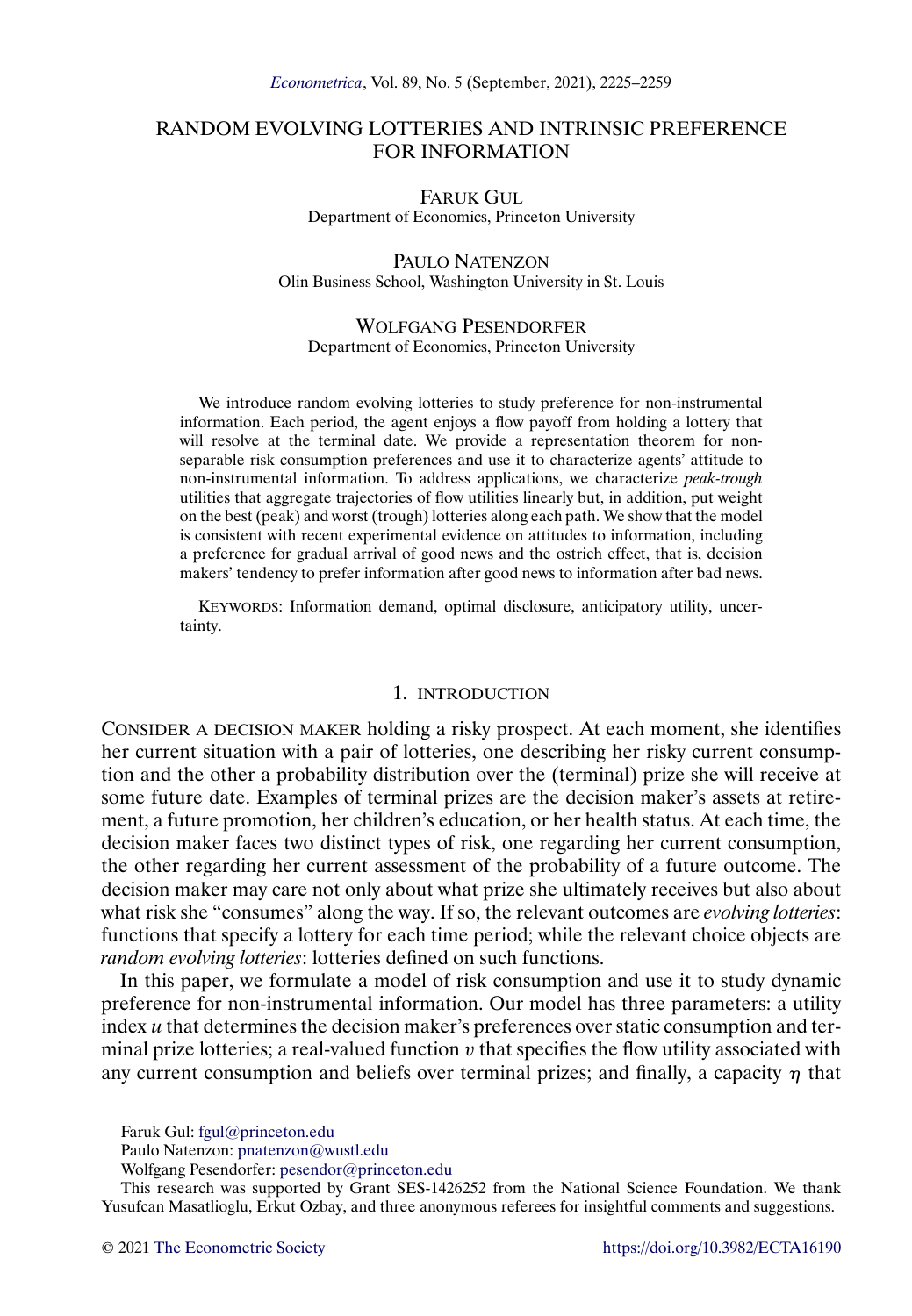<span id="page-1-0"></span>aggregates trajectories of flow utilities by identifying each such trajectory with its Choquet integral. Our first result provides a characterization of *risk consumption preferences* (RCPs) and shows their *risk consumption utility* (RCU) representation is unique.

We apply our model to study an agent's (non-instrumental) attitude to information. To do so, we provide two notions of preference for more information. The first, *information seeking*, requires that an agent prefers one random evolving lottery over another if the former yields a mean-preserving spread of the latter in every period. Thus, information seeking agents are better off any time they receive more information. Our second, less demanding notion, *curiosity*, requires an agent to be better off if, after any given history, she receives some information as opposed to no information. Thus, a curious agent's utility cannot increase if she "turns off the news." In Theorem [2,](#page-9-0) we show that an agent is curious if and only if her v is convex and her  $\eta$  satisfies a weaker version of submodularity, which we call tail-submodularity. In Theorem [3,](#page-10-0) we show that an agent is information seeking if and only if v is convex and  $\eta$  is additive. Thus, an agent can only be information seeking if her evaluations of trajectories are separable.

To address applications, we characterize a special class of risk consumption utilities which we call *peak-trough utility.* A peak-trough utility aggregates trajectories of flow utilities linearly but, in addition, puts special weight on the best (peak) and worst (trough) lotteries along each path. This formulation is analytically tractable and draws its inspiration from Fredrickson and Kahneman [\(1993\)](#page-33-0), who argued that, in retrospective evaluations, subjects neglect the duration of experiences and emphasize extremes.

Peak-trough utility adds two parameters to the additively separable model: a weight  $\theta_h$  for the best experience along a path, and another weight  $\theta_f$  for the worst experience along the path. To interpret these weights, consider random evolving lotteries that provide information about a binary terminal prize. The last period reveals whether the agent "won" or "lost" the prize and the initial period reveals no information other than the prior probability of winning. In between the first and last period, the random evolving lottery reveals information about the agent's chance of winning. In this context, the parameter  $\theta_h$  measures the agent's attitude to "good news," that is, intermediate realizations above the initial prior. If  $\theta_h < 0$ , the agent dislikes partial good news and would rather resolve the uncertainty fully. Thus,  $\theta_h < 0$  describes an agent who "does not want to get her hopes" up." In contrast, if  $\theta_h > 0$ , the agent savors the gradual arrival of good news and prefers partial to full revelation at the intermediate stage. An analogous interpretation applies to the parameter  $\theta_{\ell}$ , albeit with signs reversed. If  $\theta_{\ell} > 0$ , the agent dreads the gradual arrival of bad news and would rather "get it over with quickly," while  $\theta_{\ell} < 0$  describes an agent who prefers bad news to arrive gradually rather than all at once.

Gul, Natenzon, Ozbay, and Pesendorfer [\(2020\)](#page-33-0) conducted an experiment to examine subjects' intrinsic preference for information. The experiment asks subjects to choose between immediate and gradual (or late) resolution of uncertainty in different settings. In one treatment, partial good news arrives gradually while bad news is decisive; in the other, partial bad news arrives gradually while good news is decisive. More than 2/3 of the subjects are not indifferent to how uncertainty resolves. Of the non-indifferent subjects, around 58% prefer immediate resolution of uncertainty in the partial bad news setting, while approximately 60% of subjects prefer gradual resolution of uncertainty in the partial good news setting. Thus, the experiment provides evidence that the distinction between partial good and partial bad news is quantitatively significant. In Section [4.1,](#page-12-0) we show that peak-trough utility can explain this evidence; in particular, Proposition [2](#page-14-0) relates the parameters of peak-trough utility to the agent's attitude to intermediate good or intermediate bad news. In Section [4.2,](#page-14-0) we characterize the optimal information structure for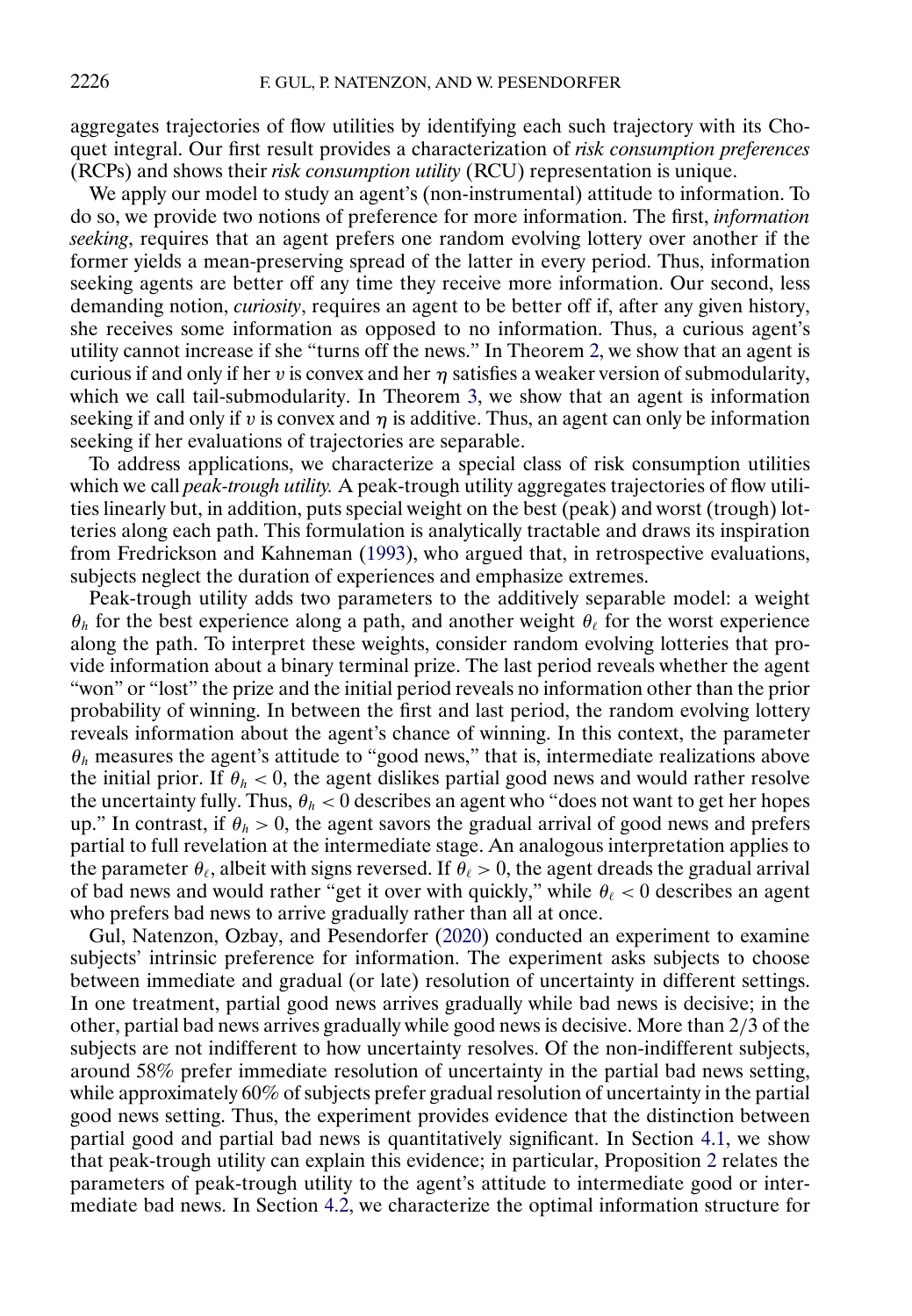<span id="page-2-0"></span>a peak-trough utility agent and give conditions under which it features intermediate good news.

Agents who like partial good (bad) news but dislike partial bad (good) news exhibit a preference for *skewed* information. Section [4.3](#page-15-0) provides a definition of skewed information<sup>1</sup> and shows that the sign of  $\theta_h + \theta_\ell$  identifies this preference. Masatlioglu, Orhun, and Raymond [\(2017\)](#page-34-0) conducted experiments to determine whether information skew is important for agents' rankings of dynamic lotteries. Translated to our setting, their experiment has 3 periods; the first period reveals the prior probability of winning, while the last period reveals information fully. The experiment elicits subjects' preferences over information during the intermediate period. The authors found that there is substantial heterogeneity in subjects' attitudes regarding how uncertainty resolves and that a large majority of subjects exhibit preference for skewed information; moreover, most subjects are not close to indifferent as to how uncertainty resolves. Thus, the result in Masatlioglu, Orhun, and Raymond [\(2017\)](#page-34-0) also suggests that the effects isolated by peak-trough utility constitute a quantitatively meaningful aspect of behavior.

In our last application, we address the "ostrich effect." Consider the following scenario: individuals have invested their retirement savings in target date funds and therefore never change their asset allocations. Nonetheless, they frequently check the balances of their retirement accounts. Furthermore, individuals are more likely to check their accounts following days when the market is up than following days when the market is down. In other words, they are more inclined to obtain information after good news than after bad news. Karlsson, Loewenstein, and Seppi [\(2009\)](#page-33-0) provided evidence that this type of behavior is fairly common and called it the *ostrich effect.*<sup>2</sup> In Section [4.4,](#page-16-0) we consider a stylized choice problem that replicates the scenario described above: the agent must choose whether to obtain information about a terminal-prize lottery. We show that peaktrough utilities with positive  $\theta_h$  and  $\theta_\ell$  display the ostrich effect; that is, agents like getting additional information after good news and sometimes wish for no additional information after bad news. In the Supplemental Material (Gul, Natenzon, and Pesendorfer [\(2021\)](#page-33-0)), we provide a recursive formulation of our model and show that choices are dynamically consistent. We use the dynamic choice setup to show that the ostrich effect holds more generally.

Choices of peak-trough agents are history dependent. Specifically, the decision to obtain information depends on how the current belief about the terminal lottery compares to past peaks and troughs. For agents with positive  $\theta_h$  and  $\theta_\ell$ , information becomes more desirable the less likely it reaches a new trough and the more likely it reaches a new peak. Thus, good news encourages further information acquisition in subsequent periods while bad news discourages it. Agents with negative parameters  $\theta_h$  and  $\theta_\ell$  exhibit the reverse behavior; they are less inclined to gather information when their current beliefs are near their historical peaks and more inclined when beliefs are near a trough.

Our analysis focuses on information that is not decision relevant. Of course, in many economic problems, information has an instrumental role. The retirement savers of the above example may regularly re-balance their portfolios, and individuals who learn about their health status may seek treatment or make lifestyle changes. It is straightforward to

<sup>1</sup>Our definition of preference for skewed information is related to the definition due to Dillenberger and Segal [\(2017\)](#page-33-0).

 $2$ The term "ostrich effect" was coined by Galai and Sade [\(2006\)](#page-33-0) to describe investors who choose illiquid assets in an attempt to avoid information. We follow Karlsson, Loewenstein, and Seppi [\(2009\)](#page-33-0) and use the term to describe investors who avoid information after bad news but may seek it after good news.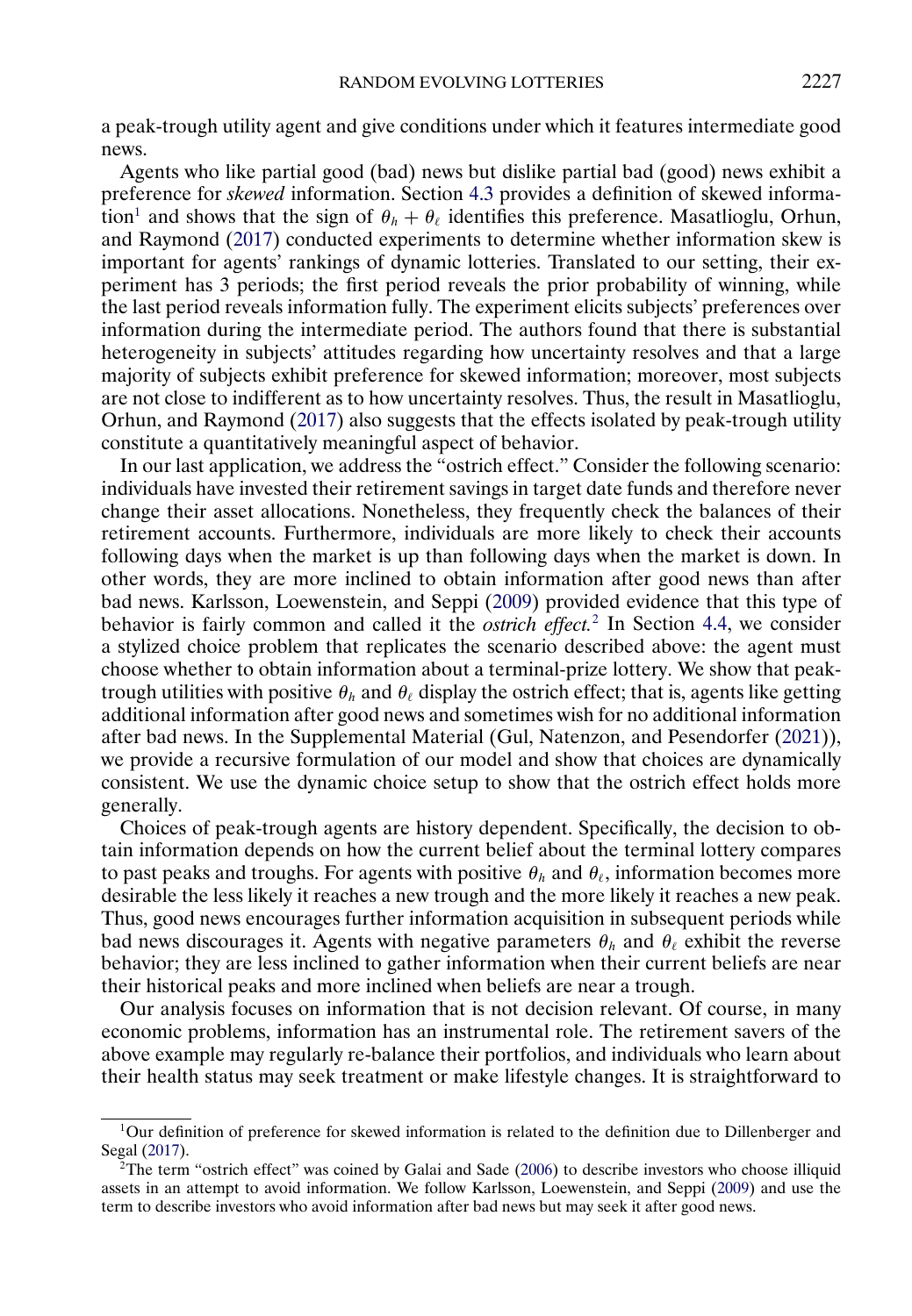<span id="page-3-0"></span>extend our model of recursive choice to capture demand for information that has instrumental as well as intrinsic value. In this context, a preference for skewed information would translate into an asymmetric response to news: following good news, subjects are more inclined to gather information and, therefore, will be more responsive than following bad news.

## 1.1. *Related Literature*

Our approach is related to that of Gilboa [\(1989\)](#page-33-0), who was the first to use capacities to model time non-separability.<sup>3</sup> In Gilboa's model, utility flows arise from flows of consumption; in ours, they arise from anticipatory feelings about the ultimate realization of an uncertain outcome. This difference aside, Gilboa's variation averse preferences are a special class of our general model.

Kreps and Porteus [\(1978\)](#page-33-0) (henceforth KP) formulated the first model of preference for the timing of resolution of uncertainty. The choice objects in KP are *temporal lotteries*. Our choice objects, random evolving lotteries, are stochastic processes that take on values in  $\mathbb{R}^k$ . In KP, each path is also a sequence of probability distributions but each of these distributions is over a more complicated space of probability distributions. Since our random evolving lotteries are defined over simpler choice objects, they are easier to relate to observables than temporal lotteries (i.e., they require fewer assumptions when relating to data).

Our model and the KP model are not nested. The KP model enables a decision maker to value information about what information she will have in the future even if that information has no effect on her beliefs about final outcomes. Our model rules out this possibility. On the other hand, our axioms permit a decision maker to have a preference for resolving uncertainty in period 1 rather than in period 2 even though she does not value period-1 information about whether or not she will receive information in period 2. The KP model rules out this possibility.

To understand this comparison between the two models, consider the following concrete example: a patient undergoes genetic screening on October 1 ( $t = 1$ ). The results will be available on the afternoon of October 15 ( $t = 3$ ). The doctor explains to the patient that the test, when effective, determines whether or not a person has a particular genetic marker that renders them susceptible to a particular type of cancer. The test, however, is only effective in patients that have a particular blood enzyme. In patients without the enzyme, the test is uninformative. The doctor assures the patient that checking for the blood enzyme is simple, painless, and can be carried out either on the morning of October  $8(t = 2)$  or on the morning of October 15, just before the test results become available. Note that the enzyme test conveys no information about the patient's health status without the results of the genetic screening; it only provides information about whether or not information will be available on the afternoon of October 15. Therefore, the decision to have the enzyme test on October 8 versus October 15 has no effect on the decision maker's beliefs about her health status on October 8 or October 15.

In our model, the decision maker cares only about what she knows regarding her health status on each day and therefore, she is, by definition, indifferent between having the enzyme test on October 8 versus October 15. The KP model allows decision makers to

<sup>&</sup>lt;sup>3</sup>Following Gilboa [\(1989\)](#page-33-0), several authors have modeled complementarities between consumption flows in different time periods with capacities: Shalev [\(1997\)](#page-34-0), De Waegenaere and Wakker [\(2001\)](#page-33-0), Chateauneuf and Rebille [\(2004\)](#page-33-0), Rebille [\(2007\)](#page-34-0), Chateauneuf and Ventura [\(2013\)](#page-33-0), and Bastianello and Chateauneuf [\(2016\)](#page-33-0).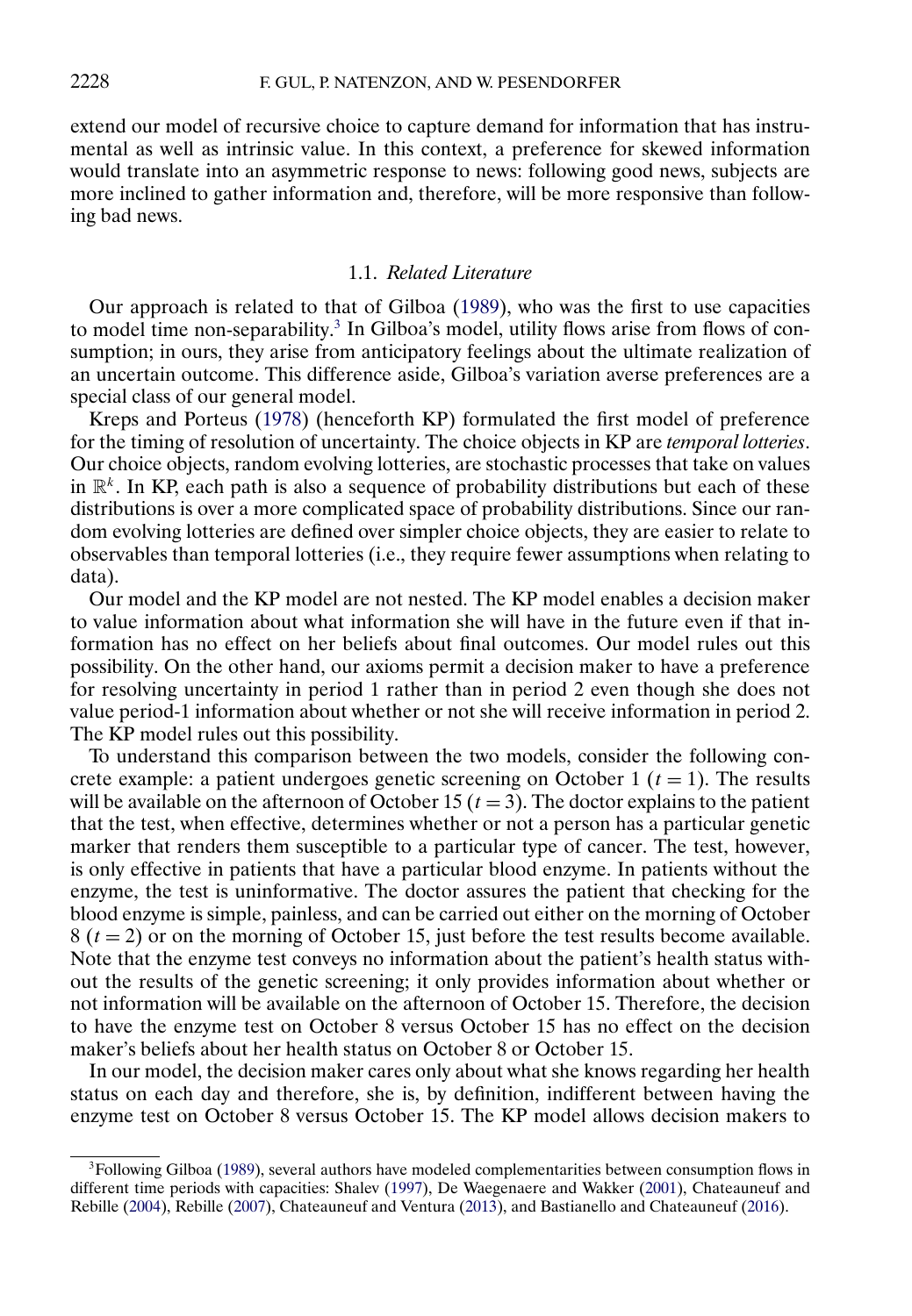<span id="page-4-0"></span>prefer having the enzyme test on October 8 to having it on the 15th. Moreover, it *requires* that any decision maker who is indifferent between the two dates for the enzyme test must also be indifferent between having the entire uncertainty (i.e., both the enzyme test and the genetic screening) resolve on the 8th or the 15th. Our model does not. In particular, in our model, a decision maker who prefers early resolution will strictly prefer having both results on October 8 to having both results on the 15th despite being indifferent between having enzyme test results on the date of the genetic screening or a week earlier.

Loewenstein [\(1987\)](#page-33-0) introduced the terms savoring and dread to describe the anticipatory feelings regarding future consumption. Lovallo and Kahneman [\(2000\)](#page-33-0) interpreted anticipatory feelings regarding the resolution of uncertainty as a form of consumption and extended Loewenstein's notions to this domain. Both of these papers provide experimental evidence that relates the specifics of the anticipated consumption to the decision maker's preference and identify conditions that lead the individual to savor or dread future consumption.

Caplin and Leahy [\(2001\)](#page-33-0) offered a theoretical model of *anticipatory feelings.* They developed a two-period KP-style model which they called *psychological expected utility theory* (PEU). In PEU, a pair consisting of the decision maker's consumption in period 1 and uncertain consumption in period 2 is mapped into a mental state. Caplin and Leahy related properties of this mapping to various psychological phenomena. The two-period version of our model is equivalent to the corresponding two-period KP model. Moreover, our model is stated entirely in terms of uncertain distributions over consequences without any reference to mental states. Nevertheless, our model is similar to Caplin and Leahy's since we follow their lead in postulating that only the decision maker's sequence of beliefs (in each period) over physical consequences is relevant for her payoffs and not the entire path describing the resolution of uncertainty.

Grant, Kajii, and Polak [\(2000\)](#page-33-0) considered preference for information in the Kreps– Porteus framework. They showed that an unambiguous preference for early (or late) resolution of uncertainty is inconsistent with a number of non-expected utility theories. Similarly, we show that agents with non-separable preferences typically do not exhibit an unambiguous preference for earlier (or later) information. Dillenberger [\(2010\)](#page-33-0) analyzed preferences over two-stage lotteries that exhibit a preference for one-shot resolution of uncertainty. His main result relates violations of the independence axiom to an aversion to gradual resolution of uncertainty. Although our model maintains independence, the relaxation of time separability allows us to accommodate such behavior.<sup>4</sup> Dillenberger and Rozen [\(2015\)](#page-33-0) considered a multi-period KP-style model to analyze history-dependent risk aversion. While the models and objectives are different, in our model, like theirs, past realizations affect current attitudes; in their case, attitudes to risk, in our case, attitudes to information.

Random evolving lotteries are similar to the choice objects Ely, Frankel, and Kamenica [\(2015\)](#page-33-0) studied. In their model, agents derive utility from *changes* in the lottery over terminal prizes. This is motivated by agents' desire for surprise and suspense.

Formally, our analysis is related to the ambiguity literature, in particular, to Schmeidler's [\(1989\)](#page-34-0) Choquet expected utility theory. Ignoring the temporal dimension of our model and treating the set of time periods as an abstract state space, our rank-dominance axiom can be translated to the classic Anscombe and Aumann [\(1963\)](#page-33-0) setting as a weakening of the monotonicity axiom. Seo [\(2009\)](#page-34-0) proposed a substantially different weakening

 $4$ Specifically, if v is linear and the capacity is supermodular, then our agents exhibit a preference for one-shot resolution of uncertainty.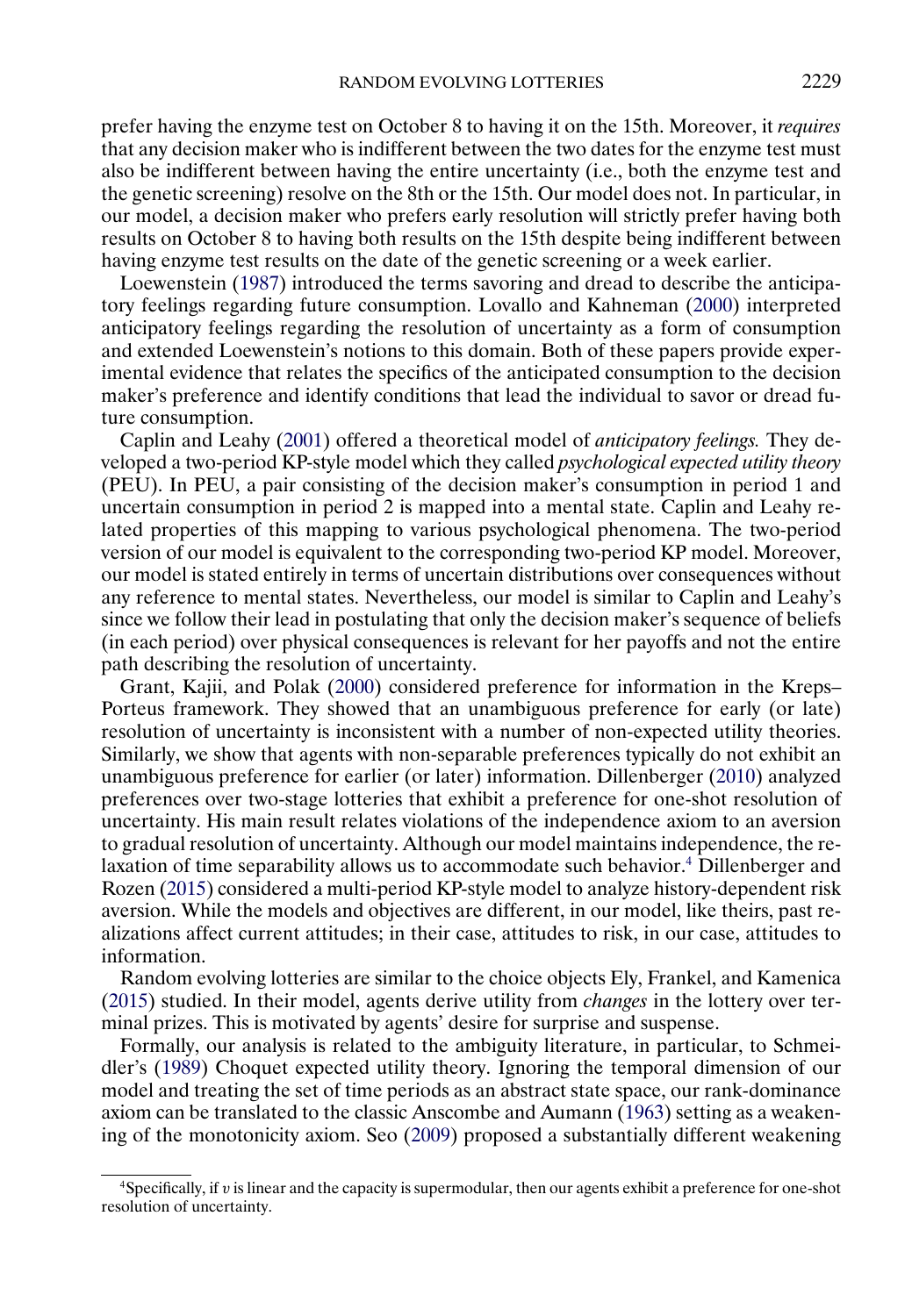<span id="page-5-0"></span>of monotonicity in the Anscombe–Aumann setting, and obtained a foundation for the smooth ambiguity model of Klibanoff, Marinacci, and Mukerji [\(2005\)](#page-33-0). Our temporal setting, on the other hand, has no ambiguity, and the Choquet integral facilitates preferences that are not separable across time. Kreps and Porteus [\(1978\)](#page-33-0) and Epstein and Zin [\(1989\)](#page-33-0) provided a different approach to modeling non-separable time preferences. Finally, our proofs use a characterization of integration with a totally monotone (or dual totally monotone) capacity similar to the one provided by Gilboa and Schmeidler [\(1994\)](#page-33-0).

### 2. RANDOM EVOLVING LOTTERIES

Let  $\Omega$  be a non-empty set. A *probability* (on  $\Omega$ ) is a function  $P : \Omega \to [0, 1]$  with finite support  $\{\omega \in \Omega \mid P(\omega) > 0\}$  such that  $\sum P(\omega) = 1$ . For  $X \subset \Omega$ , we let  $PX = \Omega$  $\sum_{\omega \in X} P(\omega)$  and define a sum over the null set as 0. Let  $\Delta(\Omega)$  denote the set of probabilities on Ω. A probability is *degenerate* if it has a single element in its support. For any real-valued function  $f: \Omega \to \mathbb{R}$ , we let  $E_P[f]$  denote the expectation of f; that is,  $E_P[f] = \sum f(\omega)P(\omega)$ . If f takes values in  $\mathbb{R}^k$ , then  $E_P[f] = (E_P[f_1], \dots, E_P[f_k])$ . When f is the identity function, we sometimes write  $E_P[\omega]$  instead of  $E_P[f]$ .

Let A be a non-empty finite set of (flow) consumption levels, and let B be a non-empty finite set of terminal prizes. A *lottery* is a pair  $(\alpha, \beta)$  where  $\alpha$  is a consumption lottery (i.e., probability on A) and β is a prize lottery (a probability on B). We let  $\hat{L} = \Delta(A) \times \Delta(B)$ be the set of lotteries. When convenient, we identify each of  $\Delta(A)$  and  $\Delta(B)$  with its corresponding finite-dimensional simplex.

Time is discrete with a finite horizon  $t \in \{1, 2, \ldots, N\}$ . With some abuse of notation, we let N denote the set  $\{1, \ldots, N\}$ . An *evolving lottery* (or *path*)  $x = (x_1, \ldots, x_N) \in L^N$  is a sequence of lotteries  $x_t = (\alpha_t, \beta_t)$ . The consumption lottery  $\alpha_t$  is the (possibly stochastic) consumption in period t, while the prize lottery  $\beta_t$  reflects the current information about the realization of the prize in period  $N + 1$ . We endow the set of evolving lotteries  $L^N$ with the product topology.

For any probability P on  $L^N$  and any subset  $X \subset L^N$  such that  $PX > 0$ , let  $P_X$  be the conditional probability of  $P$  given  $X$ ; that is,

$$
P_X(x) = \begin{cases} \frac{P(x)}{PX} & \text{if } x \in X, \\ 0 & \text{otherwise.} \end{cases}
$$

A probability P on  $L^N$  is a *random evolving lottery (REL)* if it satisfies the following *martingale property*: for any time  $t < N$  and any sequence of lotteries  $((\alpha_1, \beta_1), \ldots, (\alpha_t, \beta_t)),$ if  $PX > 0$ , for  $X = \{x \in L^N | x_1 = (\alpha_1, \beta_1), \dots, x_t = (\alpha_t, \beta_t)\}\)$ , then

$$
E_{P_X}[\beta_{t+1}] = \beta_t.
$$

Let  $\Pi \subset \Delta(L^N)$  be the set of RELs. It follows from the martingale property (and the law of iterated expectations) that  $E_P[\beta_t] = E_P[\beta_1]$  for all  $P \in \Pi$ .

For a given lottery  $(\alpha, \beta) \in L$ , we write  $(\alpha, \beta)^N = ((\alpha, \beta), \dots, (\alpha, \beta)) \in L^N$  for the constant path equal to  $(\alpha, \beta)$  in every period t. When no confusion is likely to arise, we also use  $(\alpha, \beta)^N$  to denote the degenerate REL that yields this constant path with probability 1. Thus, the REL  $(\alpha, \beta)^N$  reveals no information along the way, and the decision maker consumes  $(\alpha, \beta)$  throughout.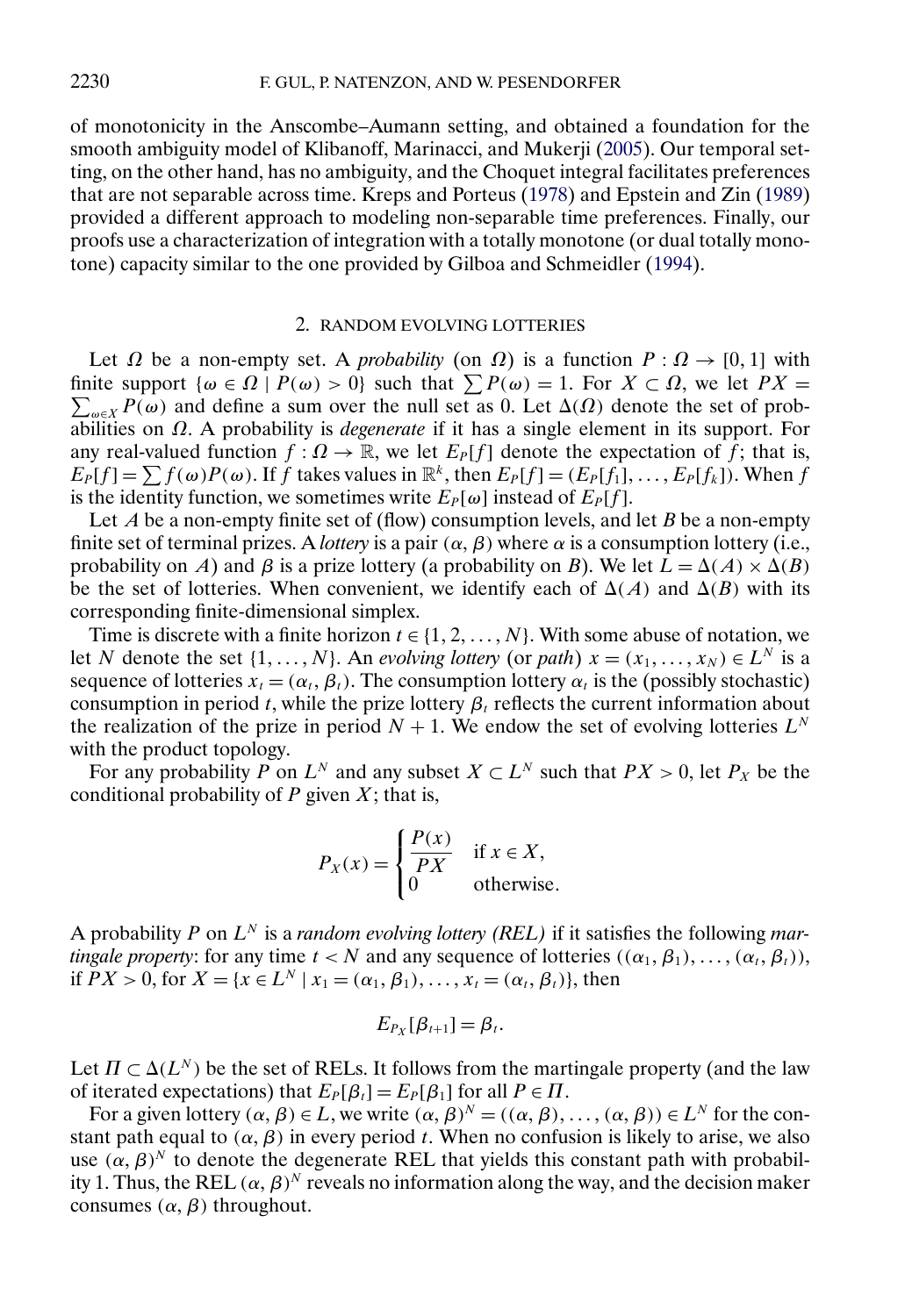<span id="page-6-0"></span>A *second-order lottery* is an element of  $\Delta(L)$  with generic element p. For each REL P and time t, define the second-order lottery  $P_t \in \Delta(L)$  as follows:

$$
P_t(\alpha, \beta) = P\{x \in L^N \mid x_t = (\alpha, \beta)\}.
$$

Hence,  $P_t$  is the time-t distribution of P. For any second-order lottery  $p \in \Delta(L)$ , let  $P_p$ be the REL such that  $P_p((\alpha, \beta)^N) = p(\alpha, \beta)$ . If p is non-degenerate, then the REL  $P_p$ reveals some information in the first period but reveals no information thereafter.

Let  $\succcurlyeq$  be a binary relation on  $\Pi$ , that is, a subset of  $\Pi \times \Pi$ . Let  $\sim$  denote the symmetric part of  $\succcurlyeq$ , that is,  $P \sim P'$  whenever  $P \succcurlyeq P'$  and  $P' \succcurlyeq P$ . We say that  $\succcurlyeq$  is *degenerate* if  $(\alpha, \beta)^N \sim (\alpha', \beta')^N$  whenever  $\alpha = \alpha'$  or if  $(\alpha, \beta)^N \sim (\alpha', \beta')^N$  whenever  $\beta = \beta'$ . We require  $\succcurlyeq$  to be a non-degenerate binary relation that satisfies the following axioms:

AXIOM 1:  $\succcurlyeq$  is complete and transitive.

We let  $\succ$  denote the strict part of  $\succ$ ; that is,  $P \succ P'$  if and only if  $[P \succ P'$  and  $P' \not\succ P]$ . For any  $P, P' \in \Pi$  and  $a \in [0, 1]$ , let  $aP + (1 - a)P'$  denote the usual mixture of probability distributions. Clearly, with this operation,  $\Pi$  is a mixture space. We impose the independence axiom on this mixture space:

AXIOM 2:  $P > P'$  and  $a \in (0, 1)$  *implies*  $aP + (1 - a)P'' > aP' + (1 - a)P''$ .

We endow  $\Pi$  with the Prohorov metric.<sup>5</sup> Our next axiom is continuity:

AXIOM 3: *The sets*  $\{P \in \Pi \mid P \succcurlyeq P'\}$  and  $\{P \in \Pi \mid P' \succcurlyeq P\}$  are closed for every  $P' \in \Pi$ .

The restriction of  $\succcurlyeq$  to  $\{(\alpha, \beta)^N \in \Pi \mid (\alpha, \beta) \in L\}$  induces a preference over lotteries. The next axiom guarantees that this induced preference satisfies independence:

AXIOM 4: *If*  $(\alpha, \beta)^N > (\alpha', \beta')^N$  and  $a \in (0, 1)$ , then

$$
(a\alpha + (1 - a)\alpha'', a\beta + (1 - a)\beta'')^{N} > (a\alpha' + (1 - a)\alpha'', a\beta' + (1 - a)\beta'')^{N}.
$$

Restricting  $\succeq$  to  $\{P_p \in \Pi \mid p \in \Delta(L)\}$  yields an induced preference on  $\Delta(L)$ . With some abuse of notation, we write  $p \succcurlyeq p'$  instead of  $P_p \succcurlyeq P_{p'}$ . Axiom 2 ensures that this induced preference over second-order lotteries satisfies independence. For  $P, P' \in \Delta(L^N)$ , we say that P dominates P' if  $P_t \ge P'_t$  for all t. In other words, P dominates P' whenever the tth coordinate distribution of P is preferred to the tth coordinate distribution of P' for every t. P *strictly dominates* P' if P dominates P' and P' does not dominate P. The following axiom implies separability across time intervals:

AXIOM  $5^*$ : *P strictly dominates P' implies*  $P > P'$ *.* 

$$
d_p(P, P') = \inf \{ \epsilon > 0 \mid PX \le P'X^{\epsilon} + \epsilon \text{ and } P'X \le PX^{\epsilon} + \epsilon \text{ for all } X \subset L^N \}.
$$

<sup>&</sup>lt;sup>5</sup>Formally, for each  $X \subset L^N$  and  $\epsilon > 0$ , let  $X^{\epsilon} = \{x \in L^N \mid \inf_{y \in X} d(x, y) < \epsilon\}$ . Then, the Prohorov metric,  $d_p$ , is defined as follows: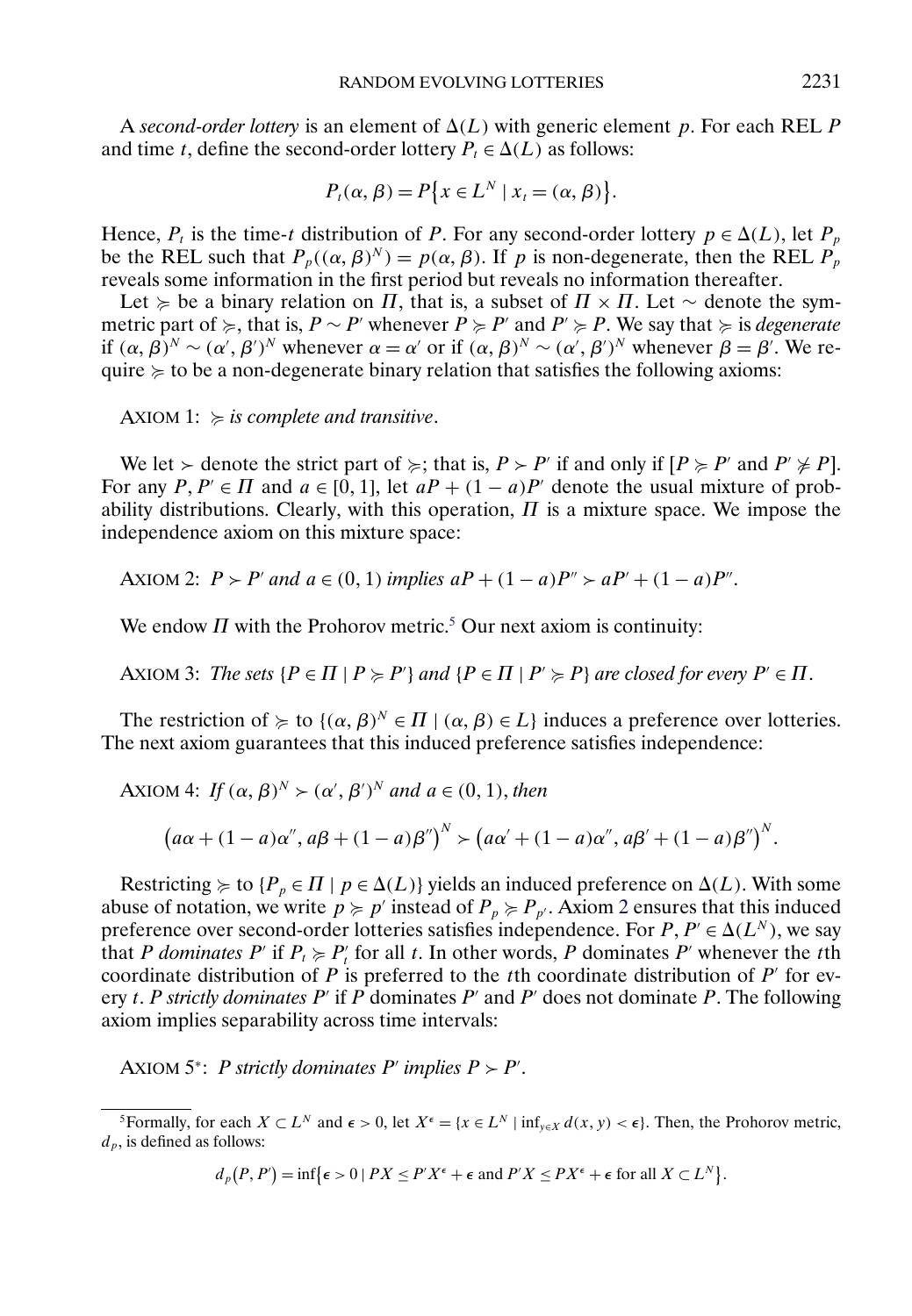<span id="page-7-0"></span>The goal of our paper is to study phenomena, such as the ostrich effect, that are inconsistent with Axiom [5](#page-6-0)<sup>∗</sup>. Karlsson, Loewenstein, and Seppi [\(2009\)](#page-33-0) documented evidence showing that investors are more eager to learn about their own portfolios when stock market indices have gone up than when they have gone down. This suggests that even if two RELs,  $P$  and  $P'$ , have identical coordinate distributions at each date, one may be more attractive than the other if the former reveals more information following good news than the latter. Our weakening of Axiom [5](#page-6-0)<sup>∗</sup> allows for this non-indifference but maintains dominance under a more stringent condition.

A finite sequence  $\iota = (S_1, \ldots, S_n)$  is an *ordered partition* of time N if the sets  $S_1, \ldots, S_n$ are non-empty, pairwise disjoint, and  $S_1 \cup \cdots \cup S_n = N$ . Given any ordered partition  $\iota$  $(S_1, \ldots, S_n)$ , let

$$
X_{\iota} = \{ x \in L^N \mid (x_t)^N \succ (x_{t'})^N \text{ if and only if } t \in S_i, t' \in S_j \text{ for some } i < j \}
$$

be the *i*-paths. We say that *P rank-dominates P'* if  $PX_i = P'X_i$  for every ordered partition *ι*, and  $PX_{\iota} > 0$  implies  $P_{X_{\iota}}$  dominates  $P'_{X_{\iota}}$ .

To see what rank-domination means, fix an arbitrary ordered partition  $\iota$  and note the evolving lotteries in  $X_i$  all yield better lotteries at times  $t \in S_i$  than at times  $t' \in S_{i+1}$ . Hence, these evolving lotteries confront the decision maker with the same pattern of intertemporal variation in utility. For  $P$  to rank-dominate  $P'$ , we require them to assign the same probability to each collection of such evolving lotteries,  $X_i$ , and for P to dominate P' conditional on every  $X_i$ . Hence, rank-domination is a version of domination that permits the decision maker to take into consideration the pattern of intertemporal variation in utility when assessing RELs. P *strictly rank-dominates*  $P'$  if P rank-dominates  $P'$  but  $P'$ does not rank-dominate P.

# AXIOM 5: P *strictly rank-dominates*  $P'$  *implies*  $P > P'$ .

Our utility representation has three parameters: a utility over lotteries  $u : L \rightarrow [0, 1]$ ; a second-stage index  $v : [0, 1] \rightarrow [0, 1]$  that measures the agent's attitude to two-stage lotteries; and a capacity  $\eta$  that aggregates utility flows over time.

The continuous function  $u : L \to [0, 1]$  is a *utility* if it is onto and separable; that is, if there exist  $u_1 : \Delta(A) \to [0, 1]$  and  $u_2 : \Delta(B) \to [0, 1]$  such that  $u(\alpha, \beta) = u_1(\alpha) + u_2(\beta)$ for all  $(\alpha, \beta) \in L$ . A utility is linear if

$$
u(a\alpha + (1-a)\alpha', a\beta + (1-a)\beta') = au(\alpha, \beta) + (1-a)u(\alpha', \beta').
$$

Let  $\Lambda$  be the set of all continuous, strictly increasing functions from [0, 1] onto itself. A second-stage index is a function  $v \in \Lambda$ .

Let S be the set of all subsets of N. A *capacity* on N is a function  $\eta : S \to [0, 1]$  such that  $\eta \emptyset = 0$ ,  $\eta N = 1$ , and  $\eta S \leq \eta T$  for all  $S \subset T$ . The capacity  $\eta$  is *strict* if  $\eta S < \eta T$ whenever  $S \subset T \neq S$ . For any function  $f : N \to \mathbb{R}$ , the *Choquet integral* of f with respect to the capacity  $\eta$  is

$$
\int f d\eta := \int_0^\infty \eta \{t \mid f(t) \ge \zeta\} d\zeta + \int_{-\infty}^0 (\eta \{t \mid f(t) \ge \zeta\} - 1) d\zeta,
$$

where each integral on the right-hand side is the usual Riemann integral.

A function V represents  $\succcurlyeq$  whenever  $P \succcurlyeq P'$  holds if and only if  $V(P) \ge V(P')$ . Such a function is a *risk consumption utility* (RCU) if there is a linear utility u, a second-stage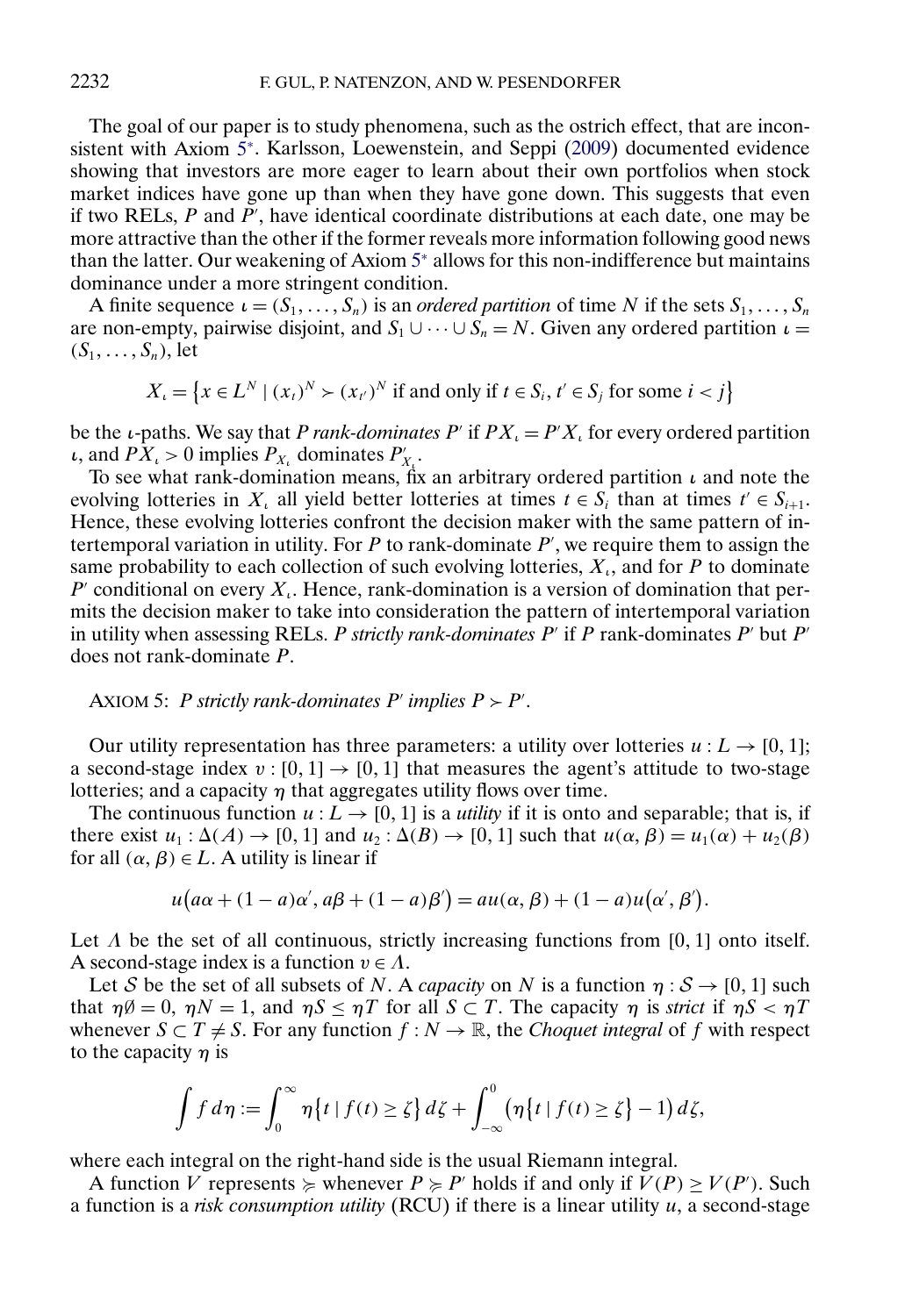<span id="page-8-0"></span>index v, and a strict capacity  $\eta$  such that

$$
V(P) = E_P \bigg[ \int v(u(x_t)) d\eta \bigg]
$$

for all  $P$ . If  $\succcurlyeq$  can be represented by an RCU, we call it a *risk consumption preference* (RCP).

THEOREM [1](#page-6-0): A non-degenerate  $\succcurlyeq$  satisfies Axioms 1–[5](#page-7-0) if and only if it is a risk consump*tion preference*. *Moreover*, *its risk consumption utility representation is unique*.

In the following, we will identify a risk consumption preference with the parameters  $(u, v, \eta)$  of its representation. Thus, when we refer to the RCP  $(u, v, \eta)$ , we mean the preference that is represented by the RCU V with parameters  $(u, v, \eta)$ .

A risk consumption utility V is a linear function on  $\Pi$  and the period utility  $u$  is a linear function on  $L$ . However, the utility of a path need not be separable across time periods. To obtain additivity, we replace Axiom [5](#page-7-0) with the stronger Axiom [5](#page-6-0)<sup>∗</sup>.

#### COROLLARY 1: *The RCP*  $(u, v, \eta)$  *satisfies Axiom* [5](#page-6-0)<sup>*\*</sup> if and only if*  $\eta$  *is additive.*</sup>

We say that a risk consumption preference is *separable* if it satisfies Axiom [5](#page-6-0)<sup>∗</sup>. In that case, the utility of each path is a linear function of the flow of (period) utilities. We use the acronym SRCP (SRCU) for the separable risk consumption preferences (utilities) of Corollary 1. Below, we use  $\lambda$  to denote an additive capacity (a probability, which corresponds to standard time discounting weights) and we identify the SRCP with the parameters  $(u, v, \lambda)$  of its representation.

#### 3. PREFERENCE FOR INFORMATION

In this section, we relate the parameters of the RCU to an agent's attitude to information. Throughout this section, we assume that all RELs in every statement yield the consumption lottery  $\alpha$  in every period. Hence, over time, the agent's physical consumption does not vary while her risk consumption varies as she learns more about her terminal prize lottery.

We present two notions of preference for more information. The first, *curiosity*, requires that the decision maker prefers the REL P to the REL P' whenever P' yields no information after some t-period history while P yields some information after that history and is otherwise the same as  $P'$ . Thus, a curious agent never increases her utility by "switching off the news." The second and broader notion is *information seeking*; it states that no matter how much information the agent has in any period, she is better off having even more information. While a curious agent prefers some information to none, an information seeking agent always wants more information. As we show below, every information seeking agent is curious but the converse is not true.

Formally, let  $X' = \{x \in L^N | x_s = x_t \text{ for all } s \ge t\}$ ; hence  $X'$  is the set of all paths that yield no information after period t. Then, let  $[x]_t = \{z \in L^N | z_s = x_s \text{ for all } s \le t\}$ ; that is,  $[x]_t$  is the set of all paths that agree with x until (and including) period t.

The REL P is *simply more informative* than  $P'$  after some t-period history if there is some  $x \in X^t$  such that  $P[x]_t = P'(x)$  and  $P(z) = P'(z)$  for all  $z \notin [x]_t$ . Thus, P' is identical to P except that it stops the flow of information after history x. The REL P is *simply more*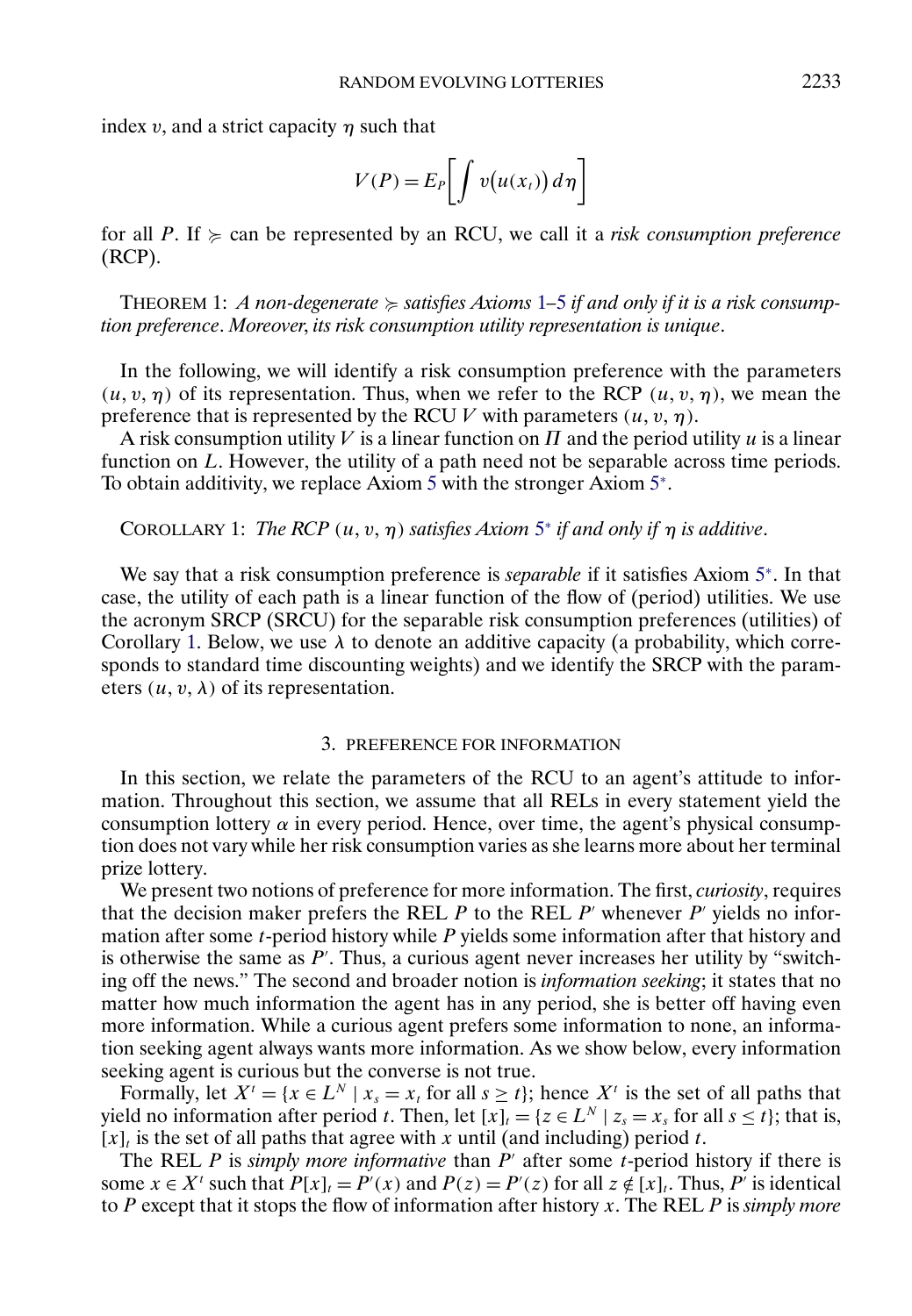<span id="page-9-0"></span>*informative* than P' after the null-history (or at the outset) if  $P'(E_P(x)) = 1$ . We say P is *simply more informative* than P' when the above definition holds for some history and there is no need to specify it.

DEFINITION: The RCP  $\succcurlyeq$  is *curious* if P is simply more informative than P' implies  $P \succcurlyeq P'$ .

Let  $S_t^+ = \{t, ..., N\}$  and let  $S_t^- = \{1, ..., t\}$ . To relate curiosity to the parameters of RCU, we need the following weaker notion of submodularity:

DEFINITION: The capacity  $\eta$  is tail-submodular if  $\eta S + \eta T \ge \eta (S \cup T) + \eta (S \cap T)$ whenever  $(S \cap S_t^-) \cup \{t\} \subset T \subset S_t^-$  and  $S_{t+1}^+ \subset S \subset N \setminus \{t\}$  for some t.

A capacity is submodular if the inequality in the definition above is satisfied for all  $S, T$ . Thus, a submodular capacity is tail-submodular but the reverse is not true. As an illustration, consider the case where  $N = \{1, 2, 3\}$ . Then let  $\eta$  be the capacity such that  $\eta N = \eta \{1, 3\} = \eta \{2, 3\} = \eta \{1, 2\} = 1, \eta \{2\} = \eta \{3\} = \frac{1}{2}$  and  $\eta \{1\} = 0$ . This capacity is tail-submodular but not submodular.

Theorem 2 provides a characterization of curious RCUs:

**THEOREM** 2: The RCP  $(u, v, \eta)$  is curious if and only if v is convex and  $\eta$  is tail*submodular*.

If P is simply more informative than  $P'$ , then P replaces one path, x, of P' that is constant from period  $t$  onwards with a number of paths that may or may not be constant on that interval and agree with x up to period t. Hence, by the martingale property,  $P_s$  is a mean-preserving spread of  $P'_{s}$  for all  $s > t$  and  $P'$  has flatter paths, that is, paths with less intertemporal variation than  $P$ . A decision maker with a convex  $v$  prefers meanpreserving spreads, while a decision maker with a submodular capacity prefers more intertemporal variation. Hence, an RCU agent with a convex and a submodular  $\eta$  will prefer  $P$  to  $P'$  whenever  $P$  is simply more informative than  $P'$ . Because of the martingale property, the full force of submodularity is not needed; as Theorem 2 shows, tailsubmodularity is enough.

To formulate an alternative and broader notion of preference for information, we need the following broader notion of more informativeness: P is more informative than P' if  $P_t$ is a mean-preserving spread of  $P'_t$  for all  $t$ <sup>6</sup>

DEFINITION: The RCP  $\succcurlyeq$  is *information seeking* if  $P \succcurlyeq P'$  whenever P is more informative than  $P'$ .

More informativeness is a weaker notion than simple more informativeness because, as we noted above,  $P'_t$  is a mean-preserving spread of  $P''_t$  for all t whenever P' is simply more informative than  $P''$ . However, the converse is not true. Consider the following three RELs:  $P, P', P''$ . In all three RELs, the agent is either going to get terminal prize 1 or 2 (with equal probability). The REL  $P'' = (\alpha, \beta)^N$  has a single constant path and the agent gets no additional information in any period. The REL  $P'$  resolves all uncertainty in some

 ${}^6P_t$  is a mean-preserving spread of  $P'_t$  if, for every element  $\beta$  in the support of  $P'_t$ , there is  $T_\beta \in \Delta(\Delta(B))$  such that  $P'_t(\alpha, \beta) = \sum P_t(\alpha, \beta') T_\beta(\beta')$  and  $\beta = \sum \beta' T_\beta(\beta').$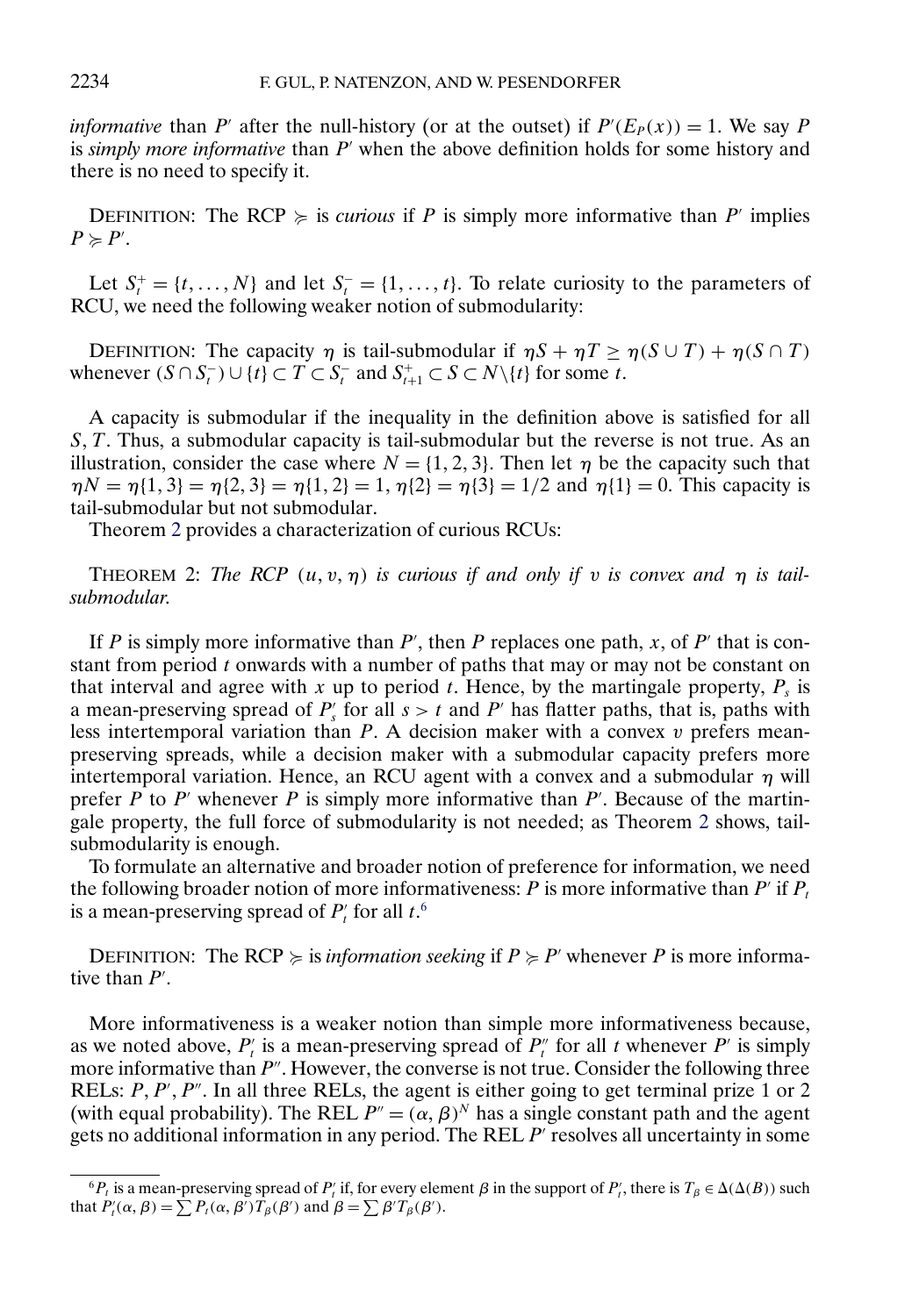<span id="page-10-0"></span>period  $t \neq 1, N$ , while the REL P resolves all uncertainty at the outset, that is, has two constant paths and assigns probability 1/2 to each.

Note that  $P$  is more informative than  $P'$ , which in turn is more informative than  $P''$ . However,  $P$  is not simply more informative than  $P'$ . Also note that  $P$  and  $P''$  have constant paths while  $P'$  has paths that display intertemporal variation. An information seeking agent must prefer  $\overline{P}$  to  $P'$  and  $P'$  to  $P''$ . Thus, this agent must sometimes prefer RELs with paths that have greater intertemporal variation and other times prefer paths that have less intertemporal variation. As we show in Theorem 3, below, this requires that the agent is, in fact, indifferent to intertemporal variation; that is, the capacity  $\eta$  is additive. It follows that an information seeking preference must rely solely on the convexity of  $v$ :

THEOREM 3: *The RCP*  $(u, v, \eta)$  *is information seeking if and only if* v *is convex and*  $\eta$  *is additive*.

While information seeking RCUs always favor immediate disclosure, the following example shows that curious RCUs may favor information disclosure at intermediate times. Let  $(\alpha, \beta)$ ,  $(\alpha, \beta')$  be two lotteries that yield the same immediate consumption but differ in the prize lottery, let  $\beta'' = \beta/2 + \beta'/2$ , and let P<sup>t</sup> be the REL that has two equiprobable evolving lotteries and reveals the uncertainty about the prize lottery ( $\beta$  or  $\beta'$ ) at time t.

The submodular capacity η is *quadratic* if

$$
\eta T = 2|T|/N - (|T|/N)^2.
$$

PROPOSITION 1: Let  $(u, v, \eta)$  be an RCP. Assume  $\eta$  is quadratic,  $u_2(\beta) > u_2(\beta')$ , and *define*

$$
r = \frac{v(u(\alpha, \beta'')) - v(u(\alpha, \beta'))}{v(u(\alpha, \beta)) - v(u(\alpha, \beta'))}.
$$

*Then,*  $P^s > P^t$  *if*  $t < s < Nr$  *or*  $Nr < s < t$ .

Every path of the REL  $P<sup>t</sup>$  has two possible lotteries, one yielding higher utility than the other. When evaluating a path, the quadratic capacity in Proposition 1 puts greater weight on a period if it yields the high-utility lottery than if it yields the low-utility lottery in the path. This "savoring" of good experiences explains why the agent prefers to wait some time before information is disclosed; bad continuations will be discounted relative to the early periods while good continuations will be emphasized.

Let  $u(\alpha, \beta) = g$ ,  $u(\alpha, \beta') = b$ . Then,  $u(\alpha, \beta'') = (b + g)/2$  and

$$
v((b+g)/2) = rv(g) + (1-r)v(b).
$$

Thus,  $r - 1/2$  is the *probability premium* of the function v for the lottery that yields b and g with equal probabilities. If v is linear, then  $r = 1/2$  and, therefore, the optimal disclosure time is  $t = N/2$  (assuming N is even). For convex v the optimal disclosure time is earlier, while for concave v it is later. Note that if v is convex, then the RCP is curious. Hence, Proposition 1 shows that curious agents may favor disclosure of information at intermediate dates.

Lovallo and Kahneman [\(2000\)](#page-33-0) observed that subjects sometimes prefer to delay the resolution of gambles to savor the possibility of winning. They studied subjects' willingness to delay resolution of uncertainty of two-outcome gambles and found that subjects'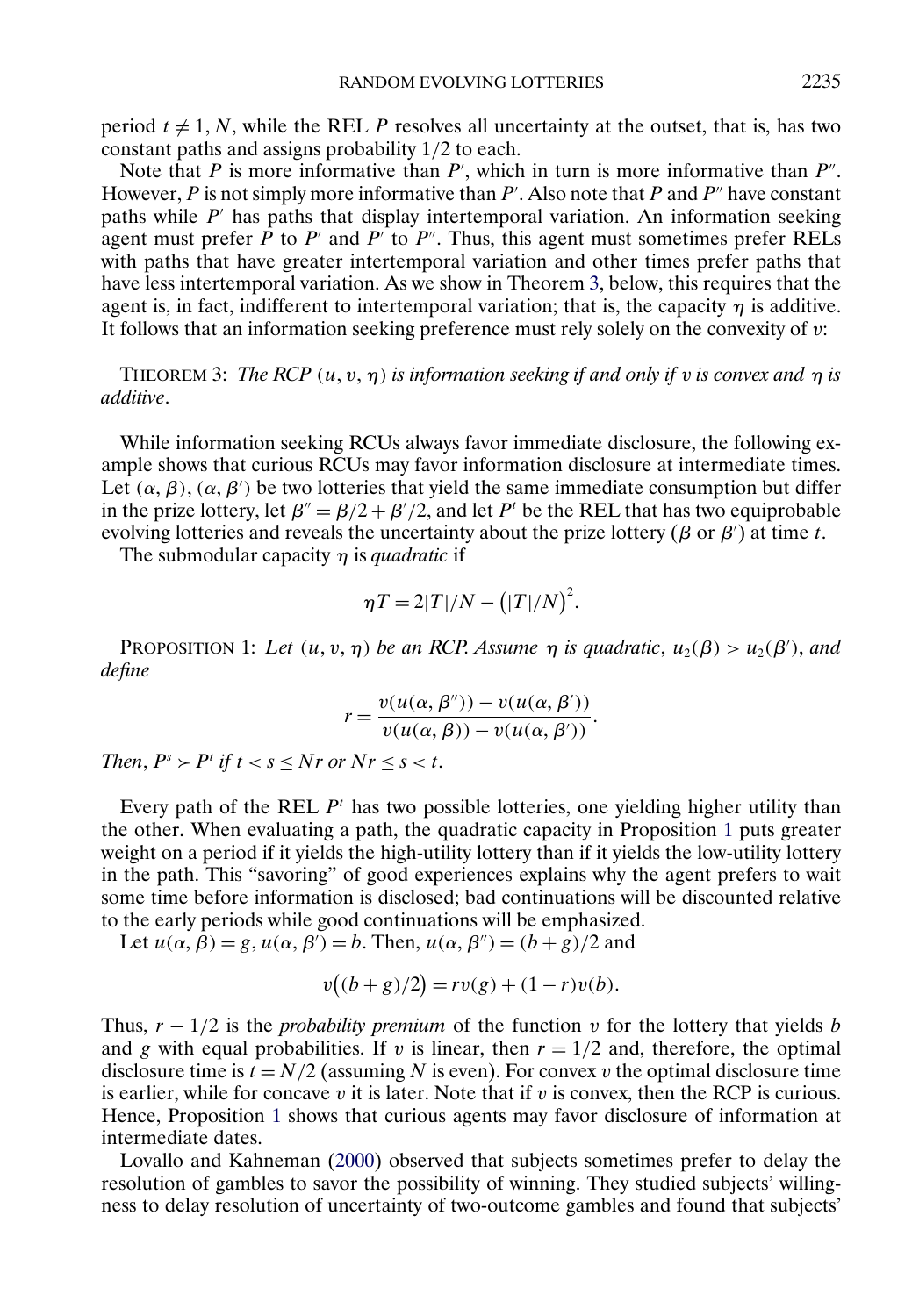<span id="page-11-0"></span>inclination to delay resolution depends on the attractiveness of the gamble: more attractive lotteries lead to a greater fraction of subjects willing to delay resolution. We can replicate their comparative statics finding if we assume  $-v''/v'$  is an increasing function. In the setting of Proposition [1,](#page-10-0) above, a more attractive lottery will lead to greater desired delay if the probability premium is increasing in the attractiveness of the lottery. It is well known that the probability premium increases if the function  $v$  has increasing absolute risk aversion, that is, if  $-v''/v'$  is an increasing function.

#### 4. PEAK-TROUGH PREFERENCES

In this section, we strengthen Axiom [5](#page-7-0) to obtain utility functions, *Peak-Trough Utilities* (PTUs), that are tractable and enable us to analyze several applications. A PTU agent's utility from a path has two components: a standard separable component and a component that depends on the extreme experiences, that is, the best (peak) and worst (trough) points of the path. This functional form takes its inspiration from Kahneman's emphasis on extreme experiences and duration neglect (Fredrickson and Kahneman [\(1993\)](#page-33-0)).

For any u, v, and x, let  $\overline{vu}(x) = \max_t v(u(x_t))$  and  $\underline{vu}(x) = \min_t v(u(x_t))$ . Recall that a separable risk consumption utility (SRCU) is an RCU with an additive capacity. The utility function V is a *Peak-Trough Utility* (PTU) if there is an SRCU  $U := (u, v, \lambda)$ , real numbers  $\theta_h$ ,  $\theta_\ell$  satisfying  $1 - \theta_h - \theta_\ell > 0$ , and, for all t,

$$
(1 - \theta_h - \theta_\ell)\lambda(t) + \theta_h > 0,
$$
  

$$
(1 - \theta_h - \theta_\ell)\lambda(t) + \theta_\ell > 0,
$$

such that, for all  $P$ ,

$$
V(P) = \theta_h E_P \overline{vu} + \theta_\ell E_P \underline{vu} + (1 - \theta_h - \theta_\ell) U(P). \tag{PT}
$$

To verify that peak-trough utility is a special case of an RCU, define the capacity  $\eta$  as follows:<sup>7</sup>  $\eta \emptyset = 0$ ,  $\eta N = 1$ , and, for every T such that  $\emptyset \neq T \neq N$ ,

$$
\eta T = (1 - \theta_h - \theta_\ell) \lambda T + \theta_h.
$$

Then, the RCU  $V = (u, v, \eta)$  coincides with the peak-trough utility with parameters  $u, v, \lambda, \theta_{\ell}$ , and  $\theta_h$ . Thus, the content of a PTU representation can be summarized as follows: an RCU with capacity  $\eta$  has a PTU representation if and only if

$$
\eta(S \cup \{t\}) - \eta(S) = \eta(T \cup \{t\}) - \eta T
$$

for all non-empty S, T such that  $t \notin S \cup T$  and  $S \cup \{t\} \neq N \neq T \cup \{t\}$ . That is, an RCU has a PTU representation if and only if adding  $t \notin S$  to any non-empty S such that  $S \cup \{t\} \neq N$ yields the same increase in capacity.

Axiom [PT,](#page-12-0) below, in conjunction with Axioms [1–4,](#page-6-0) characterizes preferences that have PTU representations. To state the axiom, we need to define the distribution of pathmaximal and path-minimal outcomes. For each path x and preference  $\succcurlyeq$  over RELs, let  $h(x, \geq)$  be the best lottery of x. That is,  $h(x, \geq) = x_t$  such that  $(x_t)^N \geq (x_s)^N$  for all  $1 \leq s \leq N$ . If there are multiple such  $x_t$ 's, we choose one arbitrarily. Similarly, let

<sup>7</sup>Chateauneuf, Eichberger, and Grant [\(2007\)](#page-33-0) coined the term *neo-additive* for this type of capacity.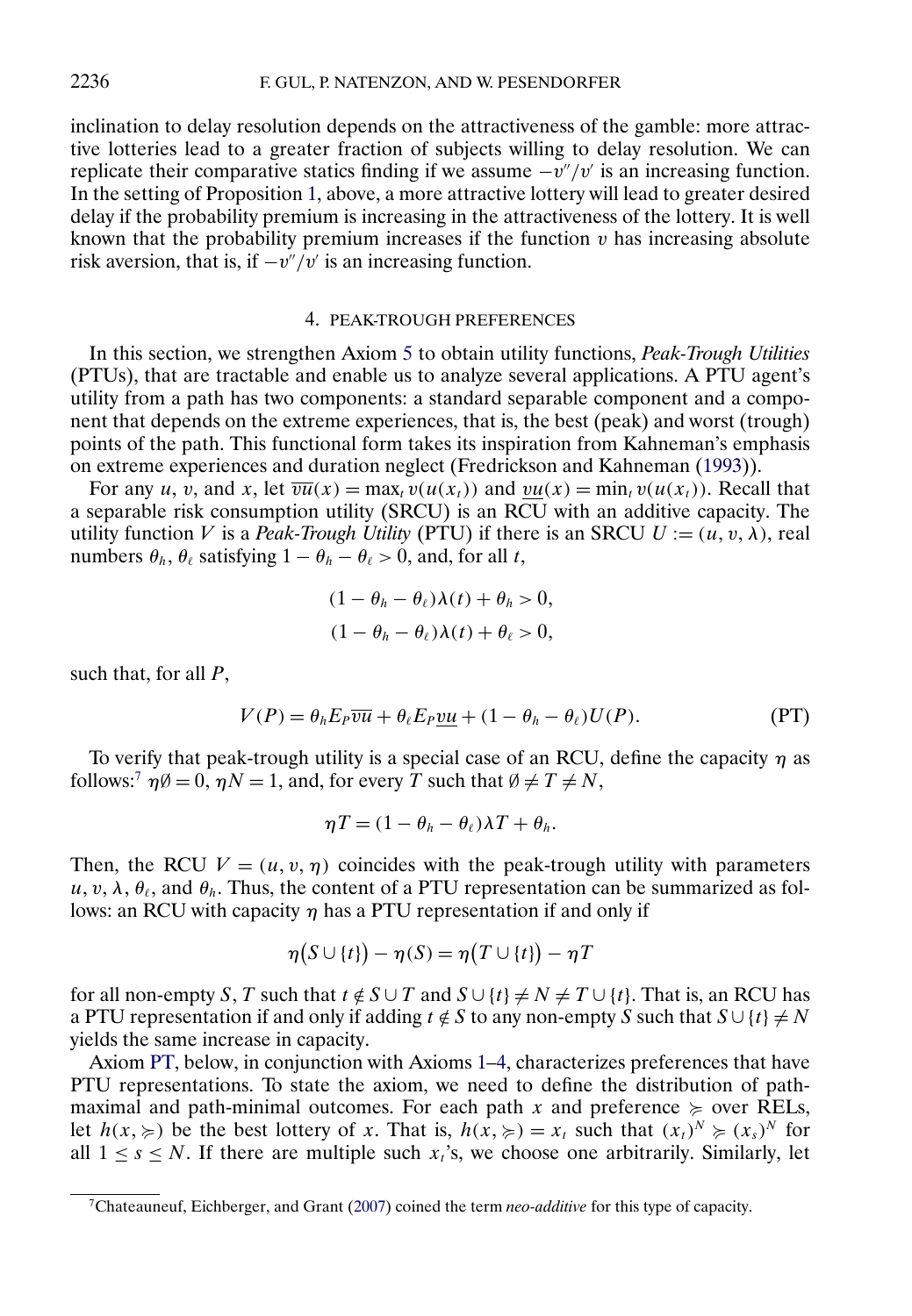<span id="page-12-0"></span> $\ell(x, \geqslant) = x_t$  such that  $(x_s)^N \geqslant (x_t)^N$  for all  $1 \leq s \leq N$  be the worst lottery of x. Then, for each REL P, define the second-order lotteries  $P_h$  and  $P_\ell$  as follows:

$$
P_h(\alpha, \beta) = P\{x \mid h(x, \geqslant) = (\alpha, \beta)\},
$$
  

$$
P_\ell(\alpha, \beta) = P\{x \mid \ell(x, \geqslant) = (\alpha, \beta)\}.
$$

Thus,  $P_h$  and  $P_\ell$  are the distributions of the path-maximal and path-minimal outcomes for the REL P.

DEFINITION: P and  $\hat{P}$  are *experience equivalent* if  $P_t \sim \hat{P}_t$  for all  $t \in N \cup \{h, \ell\}$ .

Thus, P and  $\hat{P}$  provide the same experience if the tth coordinate distribution of P is indifferent to the tth coordinate distribution of  $\hat{P}$  for every t and if the distributions of the path-peak and path-trough of  $P$  are indifferent to the corresponding distributions of  $\hat{P}$ . An REL P is *degenerate* if  $P(x) = 1$  for some x. The following axiom requires that the agent's preference is monotone for degenerate RELs and indifferent between experienceequivalent RELs:

AXIOM PT: (i) If P and  $\hat{P}$  are experience equivalent, then  $P \sim \hat{P}$ . (ii) If P and  $\hat{P}$  are *degenerate and* P *strictly dominates*  $\hat{P}$ *, then*  $P > \hat{P}$ *.* 

Clearly, Axiom PT is weaker than Axiom [5](#page-6-0)<sup>∗</sup>, discussed above. As Theorem 4, below, reveals, Axiom PT implies Axiom [5](#page-7-0) in the presence of Axioms [1–4.](#page-6-0) We identify any PTU with the associated  $(u, v, \lambda, \theta_h, \theta_\ell)$ . We call an RCP that has a PTU representation a PT preference.

THEOREM 4: *A non-degenerate* - *satisfies Axioms* [1](#page-6-0)*–*[4](#page-6-0) *and Axiom* PT *if and only if it is a PT preference*.

It is easy to verify, and we do so in the proof of Theorem 4, that the PTU representation  $(u, v, \lambda, \theta_h, \dot{\theta}_l)$  is unique whenever the number of periods is  $N > 2$ . We can apply Theorems [2](#page-9-0) and [3](#page-10-0) to PT preferences: the PTU  $(u, v, \lambda, \theta_h, \theta_\ell)$  is curious if and only if v is convex,  $\theta_h \ge 0$ , and  $\theta_\ell \le 0$ ; it is information seeking if and only if v is convex and  $\theta_h = \theta_\ell = 0$ . In their experiment, Gul et al. [\(2020\)](#page-33-0) found a non-negligible fraction of subjects with  $\theta_{\ell}$  < 0 and  $\theta_{h}$  > 0. These PTU parameters are consistent with curiosity but not with information seeking. Note that when  $\theta_h \geq 0$ ,  $\theta_\ell \leq 0$ , the associated capacity, as defined above, is submodular. Thus, for PTUs, tail-submodularity and submodularity coincide.

General RCU agents care about the timing of resolution of uncertainty but also about *how* uncertainty resolves. The focus of the following applications is on this latter effect, that is, the modality of information revelation rather than its timing.

### 4.1. *Intermediate News: Savoring and Dread*

Gul et al. [\(2020\)](#page-33-0) reported the results of an experiment in which subjects choose among different modes of information disclosure. In the first treatment, a \$10 prize was randomly assigned to one of three boxes. Subjects, who did not know which box contained the prize, chose one and then decided the sequence in which the three boxes were opened. If the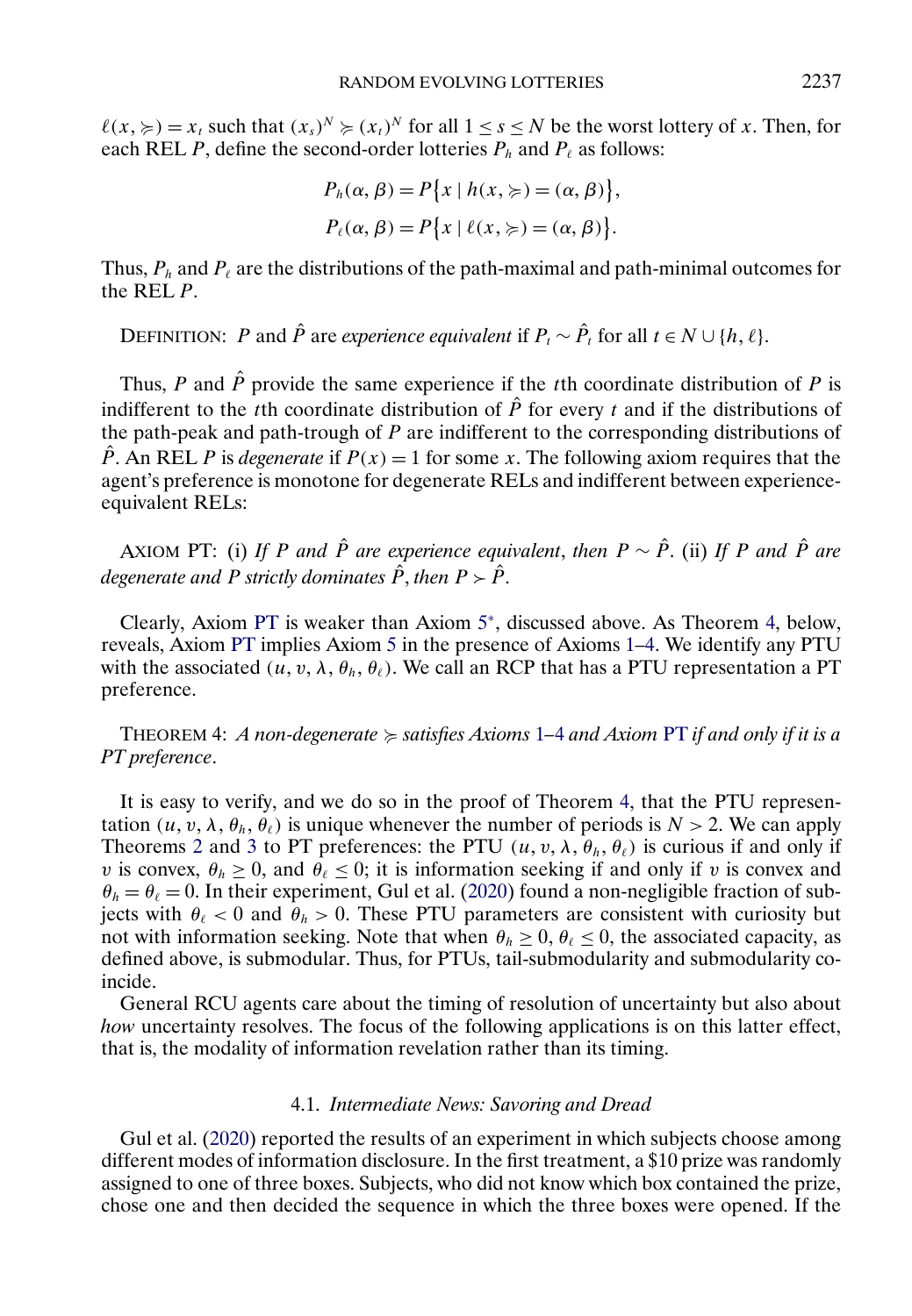chosen box was opened first, the subject learned whether or not she won the prize immediately. If an unchosen box was opened first, and it contained the \$10, the subject would learn that she did not win; if the box was empty, the subject would learn that her chance of winning has gone up (from  $1/3$  to  $1/2$ ). After some delay, the second box would be opened and all uncertainty would be resolved. Thus, the first treatment confronts subjects with a choice between immediate resolution of uncertainty (if she opens the chosen box first) or a gradual resolution (if she opens an unchosen box first) that yields either decisive bad news or intermediate good news.

In the second treatment, a \$10 prize was randomly assigned to *two* of the three boxes. The remainder of the experiment was identical to the one described above. In this case, a subject who opens an unchosen box either learns that she won the prize (if the box is empty) or that her odds have gone down from  $2/3$  to  $1/2$  (if the box contains a prize). The second treatment confronts subjects with a choice between immediate resolution of uncertainty (if she opens the chosen box first) or a gradual resolution (if she opens an unchosen box first) that yields either decisive good news or intermediate bad news. The experiment finds that around 60% of subjects prefer opening an unchosen box in the first treatment, while 60% of subjects prefer opening their own box in the second treatment.

Hence, many subjects react differently to disclosure rules that reveal intermediate good news and decisive bad news (as in the first treatment) than to disclosure rules that reveal decisive good news and intermediate bad news (as in the second treatment). In this section, we show that this differential response is consistent with PT preferences and relate it to the parameters of the PT model. Throughout the following analysis, we fix intermediate consumption and ignore it. We also assume, without loss of generality, that there are only two prizes and fix their utilities at 1 and 0, respectively. We slightly abuse notation and write  $x_t$  for the time-t probability of winning the best prize along path x.

A path  $x \in L^N$  is an intermediate good (bad) news path if  $x_t \ge x_1$  ( $x_t \le x_1$ ) or  $x_t = 0$  or  $(x_t = 1)$  for all t. Thus, along an intermediate good news path, the probability of winning is either no less than the initial probability of winning or 0. Let  $X^{\overline{s}}(X^b)$  be the set of all intermediate good (bad) news paths. For any given probability of winning  $a \in (0, 1)$ , let  $\Pi_{a}^{g}$  ( $\Pi_{a}^{b}$ ) be the set of all RELs P such that  $P(x) > 0$  implies  $x \in X^{g}$  ( $x \in X^{b}$ ),  $x_{1} = a$ , and  $x_N \in \{0, 1\}$ . The intersection of  $\Pi_a^g$  and  $\Pi_a^b$  consists of RELs that in each period t either resolve all uncertainty or else provide no information.

Recall the definition of  $[x]_t$  from our definition of curiosity:  $[x]_t := \{z \in L^N \mid z_s =$  $x_s$  for all  $s \le t$ ; that is,  $[x]_t$  is the set of all paths that agree with x until (and including) period t. The REL P *resolves later than* the REL  $\hat{P}$  if the two assign the same probabilities to paths that do not contain a particular history and  $\hat{P}$  resolves all uncertainty after that history. Formally, P resolves later than  $\hat{P}$  if there is  $t \ge 1$  and  $x \in X^t$  such that (i)  $P(y) = \hat{P}(y)$  for all  $y \notin [x]_t$  and (ii)  $y_{t+1} \in \{0, 1\}$  for all  $y \in [x]_t$  with  $\hat{P}(y) > 0$ . Note that the preceding definition is *weak* in the sense that P resolves later than itself.

Consider, again, the Gul et al. experiment: in treatment 1, only one box contains the prize, while in treatment 2, only one box contains no prize. Hence, treatment 1 offers a choice between an intermediate good news REL P that resolves later (in period 3 if the subject does not choose to open her own box first) or an intermediate good news REL  $\hat{P}$  that resolves earlier (in period 2 if the subject chooses to open her own box first). In contrast, treatment 2 offers a choice between an intermediate bad news REL  $P$  that resolves later or an intermediate good news REL  $\hat{P}$  that resolves earlier.

Part (i) of Proposition [2,](#page-14-0) below, establishes that a PTU agent with a linear  $v$  and  $\theta_h$ ,  $\theta_\ell \geq 0$  prefers intermediate good news to intermediate bad news. Part (ii) shows that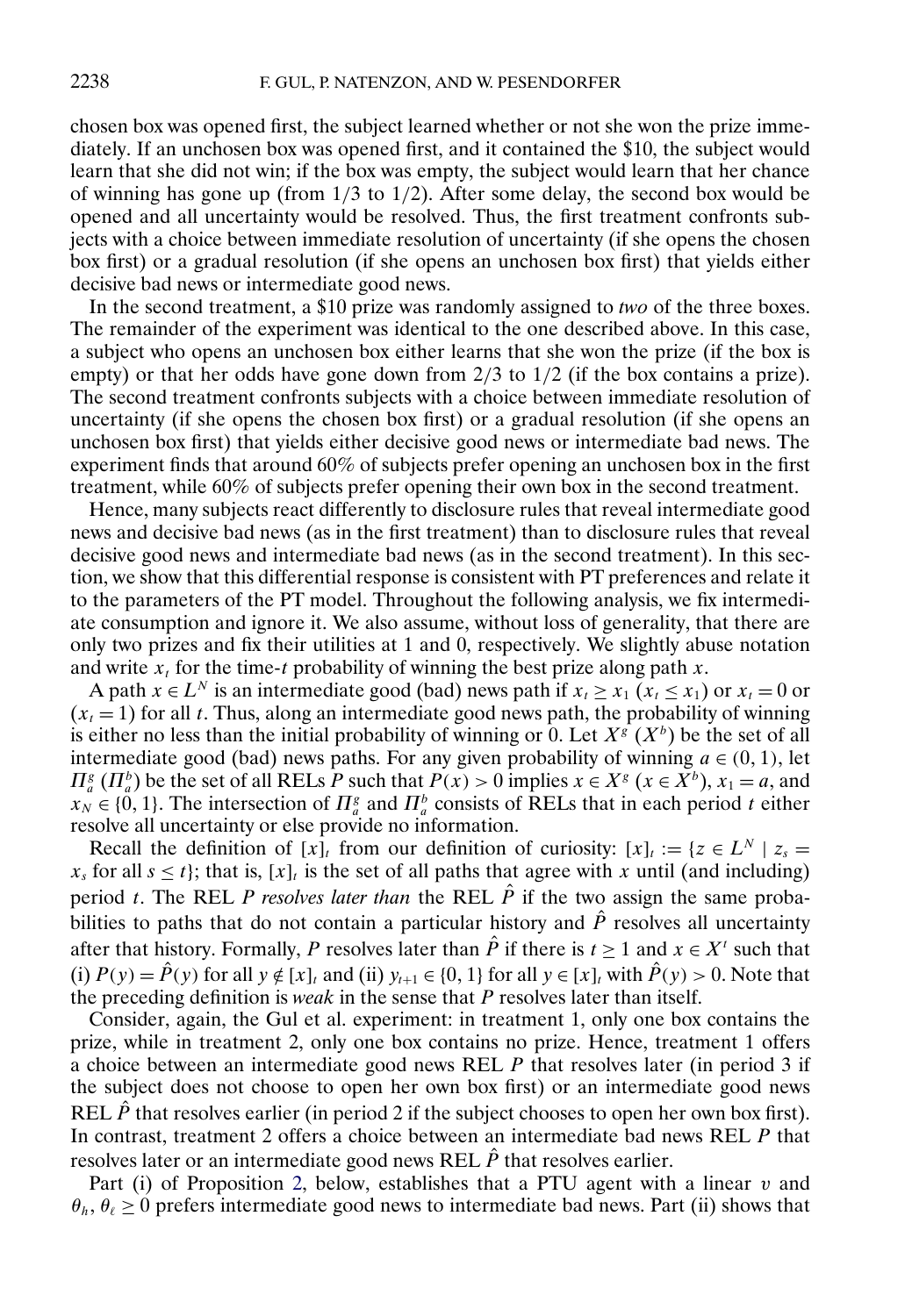<span id="page-14-0"></span>a PTU agent with a concave v and  $\theta_h \ge 0$  prefers RELs that resolve later, that is, savors intermediate good news. Finally, part (iii) shows that a PTU agent with a convex  $v$  and  $\theta_\ell \geq 0$  does not like RELs that resolve later, that is, dreads intermediate bad news. A symmetric counterpart of Proposition 2 can be derived by reversing all inequalities, replacing concave with convex, and convex with concave.

PROPOSITION 2: Let  $V = (u, v, \lambda, \theta_h, \theta_\ell)$  and let  $P^g, \hat{P}^g \in \Pi_a^g$  and  $P^b, \hat{P}^b \in \Pi_a^b$  and as*sume that*  $P<sup>i</sup>$  *resolves later than*  $\hat{P}$ <sup>*i*</sup> *for*  $i \in \{g, b\}$ *. Then,* 

- (i)  $V(P^g) \ge V(P^b)$  *if* v *is linear and*  $\theta_h$ ,  $\theta_\ell \ge 0$ ;
- (ii)  $V(P^g) \geq V(\hat{P}^g)$  *if v is concave and*  $\theta_h \geq 0$ ;
- (iii)  $V(\hat{P}^b) \ge V(P^b)$  *if v is convex and*  $\theta_\ell \ge 0$ .

To prove Proposition 2, we show that  $P^g$ 's distribution of peaks stochastically dominates the corresponding distribution of  $\hat{P}^g$  while both have the same distribution of troughs. It is easy to see that  $\hat{P}_t$ , (the time-t distribution of  $\hat{P}$ ), is either a mean-preserving spread of  $P_t$ or the same as  $P_t$  for all  $t \in N$ . Since  $\theta_h \ge 0$  and v is concave, part (ii) follows. A symmetric argument suffices to prove part (iii). Then, for part (i), take the unique  $P \in \prod_{a}^{g} \cap \prod_{a}^{b}$ that reveals all information in period 2. Arguing as in part (ii), we get  $V(P^g) \geq V(P)$ . A symmetric argument with an appeal to part (iii) yields  $V(P) \ge V(P^b)$  and therefore,  $V(P^g) > V(P^b)$ .

PTU agents with  $\theta_h \geq 0$  savor intermediate good news. Conversely, individuals with  $\theta_h \leq 0$  dislike getting their hopes up, that is, they dislike paths that exhibit a high intermediate probability of winning but terminate in a loss. A PTU with  $\theta_{\ell} \ge 0$  describes someone who dreads intermediate bad news and hence would rather get it over with as soon as possible. By contrast, agents with  $\theta_{\ell} \leq 0$  enjoy comebacks, that is, paths that end in 1 but have low interim odds of winning.

PT utility allows a nuanced preference for information that goes beyond a categorical preference for early or late resolution of uncertainty. The experiments in Gul et al. [\(2020\)](#page-33-0) reveal that a model that allows such nuance is indeed necessary to address subjects' behavior. PT utility is rich enough to address the substantial degree of heterogeneity displayed in subjects' attitude to information. The experiments reveal that only 16% of subjects are indifferent to the resolution of uncertainty across all treatments and only 30% exhibit a categorical preference for early  $(19\%)$  or late  $(11\%)$  resolution of uncertainty. For the majority of subjects (54%), the preference for delayed or immediate resolution depends on how information resolves. Of those, 57% savor intermediate good news; that is, they choose delayed resolution in the case where one box contains a prize.

## 4.2. *Optimal Information Disclosure: Up or Out*

Next, we consider the problem of optimal information disclosure. An agent is one of two types: with prior probability  $a$ , she is a productive type, and with prior probability  $1 - a$ , she is an unproductive type. The principal must design an information structure that reveals the agent's productivity. We abstract from all incentive considerations and, instead, ask what process of discovering the agent's productivity would maximize her intrinsic value of information. The principal is free to design any information structure that reveals the agent's type over the course of N periods.

As in the previous section, we ignore intermediate consumption. Hence,  $x_t$  is the period-t probability that the agent is a high type. We set  $v(u(1)) = 1$  and  $v(u(0)) = 0$ .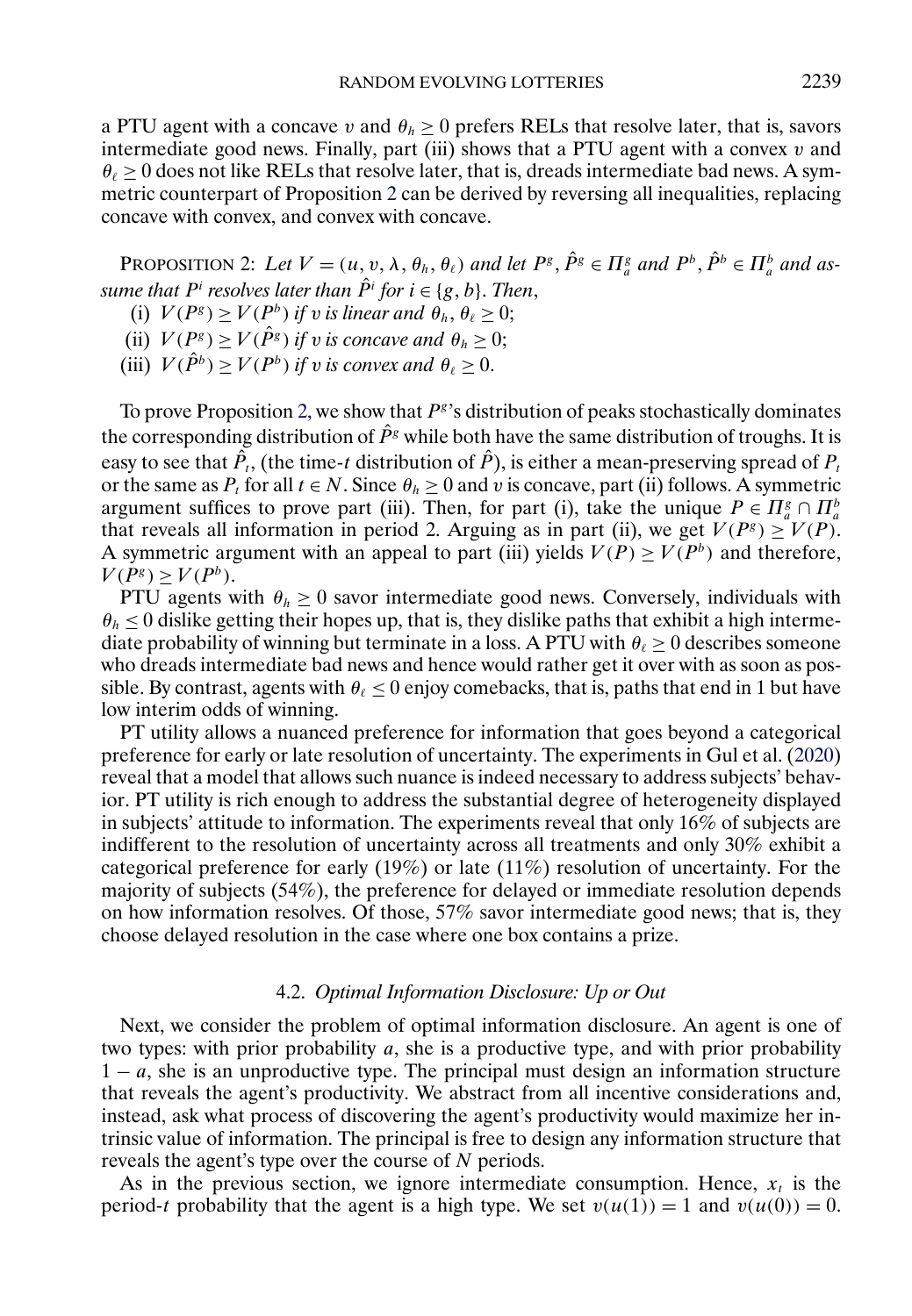<span id="page-15-0"></span>Let  $\Pi_a$  be the set of RELs such that  $P(x) > 0$  implies  $x_1 = a, x_N \in \{0, 1\}$ ; that is, every path in the support of any REL in  $\Pi_a$  starts at a and reveals the agent's type by period N. The principal can choose any REL in  $\Pi_a$ .

Let  $P^* \in \Pi_a$  be the (unique) REL described below:

$$
P_t^*(x_t) > 0
$$
 implies  $x_t \in \{0, a^{\frac{N-t}{N-1}}\}.$ 

The REL P<sup>∗</sup> delivers either decisive bad news ( $x_t = 0$ ) or intermediate good news ( $x_{t-1}$  <  $x_t$  < 1) in any period  $t < N$ . Moreover, there is a single good-news path x such that

$$
x_1 = a
$$
,  $x_2 = a^{\frac{N-2}{N-1}}$ ,  $x_3 = a^{\frac{N-3}{N-1}}$ , ...,  $x_{N-1} = a^{\frac{1}{N-1}}$ ,  $x_N = 1$ .

Note that this path spaces the good news evenly:  $x_t/x_{t+1} = a^{\frac{1}{N-1}}$  for all t. The flow of information under  $P^*$  resembles an up-or-out policy in which, every period, the agent either gets promoted or fired. The final promotion in period  $N$  reveals that the agent is a high productivity type.

Proposition 3, below, shows that  $P^*$  is the unique optimal REL when the agent has a PT utility with a linear v and positive parameters  $\theta_h$  and  $\theta_{\ell}$ :

PROPOSITION 3: Let 
$$
V = (u, v, \lambda, \theta_h, \theta_\ell)
$$
 be a PTU with linear v,  $\theta_h > 0$ ,  $\theta_\ell \ge 0$ . Then,

$$
V(P^*) = a[1 - \theta_\ell(1 - a) + \theta_h(N - 1)(1 - a^{\frac{1}{N-1}})] > V(P)
$$

*for all*  $P \in \Pi_a$ ,  $P \neq P^*$ .

The agent's maximal payoff increases in the number of periods since a larger  $N$  enables the principal to spread out good news. As  $N$  gets arbitrarily large, the agent's optimal payoff converges to

$$
\lim_{N\to\infty} V(P^*) = a \big[1 - \theta_\ell(1-a) - \theta_h \ln a \big].
$$

The mental accounting literature emphasizes the psychological benefits of temporally separating pecuniary gains and consolidating losses (Thaler [\(1999\)](#page-34-0)). Proposition 3 shows the decision maker's emphasis on the peak and trough experiences, captured by  $\theta_h > 0$ and  $\theta_{\ell} \geq 0$ , leads to a demand for temporally spreading good news and consolidating bad news.

In Proposition 3, we assumed positive  $\theta_h$  and non-negative  $\theta_\ell$ . For  $\theta_\ell < 0$ ,  $\theta_h \le 0$ , the optimal disclosure policy is the mirror image of the one characterized in Proposition 3 and features decisive good news and gradual bad news. If  $\theta_h < 0$ ,  $\theta_\ell > 0$ , it is optimal to disclose all information in a single period. In the final case,  $\theta_h > 0$ ,  $\theta_{\ell} < 0$ , optimal disclosure entails both intermediate good news and intermediate bad news.

### 4.3. *Preference for Skewed Information*

In this section, we analyze agents' preference for *skewed* information. As in the previous section, we fix intermediate consumption and ignore it. We also assume, without loss of generality, that there are only two prizes and fix their utilities at 1 and 0, respectively. We consider 3-period random evolving lotteries; the third period reveals whether or not the agent wins the prize, while the first period reveals no information beyond the prior  $a \in$  $(0, 1)$ . Recall that  $\Pi_a$  is the set of all such RELs. In the second period, the agent receives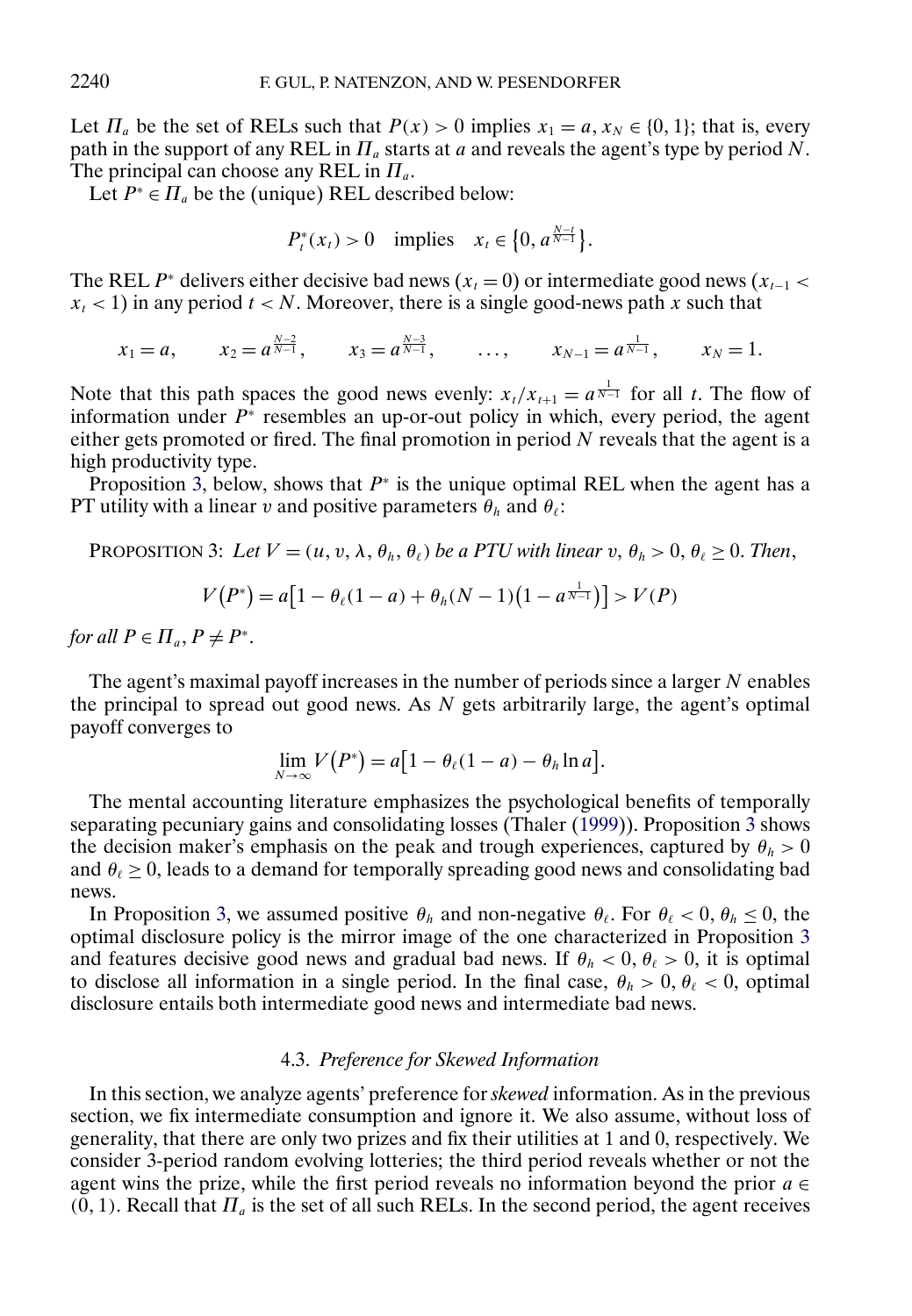<span id="page-16-0"></span>binary information and, thus, either obtains good news, in which case her probability of winning the prize increases to  $g \ge a$ , or bad news, which reduces her probability of winning to  $b \le a$ .

Then, by the martingale property, either  $g = a = b$  or the probability of receiving good news is the c that solves  $a = cg + (1 - c)b$ , that is,

$$
c = \frac{a-b}{g-b}.
$$

Hence, we can identify each such REL in  $\Pi_a$  with a unique  $(g, b)$  such that  $g \ge a \ge b$ . We say that the REL  $(g, b)$  is *positively skewed* if  $g - a > a - b$ , that is,  $g + b > 2a$ , and it is *negatively skewed* if  $g + b < 2a$ . Thus, the REL  $(g, b)$  is positively (negatively) skewed if the probability of good news in period 2 is less (greater) than 1/2.

Masatlioglu, Orhun, and Raymond [\(2017\)](#page-34-0) conducted experiments to determine whether agents prefer positively or negatively skewed intrinsic (non-instrumental) information. In their experiments, a majority of subjects preferred positively skewed information while a minority of subjects preferred negatively skewed information and few subjects were indifferent to skew. Their findings suggest that there is substantial heterogeneity in subjects' attitudes to how information resolves and that these preferences are strongly held; that is, subjects are not close to indifferent.

Given any REL  $P = (g, b)$ , such that  $g \le 2a \le 1 + b$ , we call  $P^* = (2a - b, 2a - g)$  the dual of P. Note that (i)  $(P^*)^* = P$ ; (ii) P is positively skewed if and only if  $P^*$  is negatively skewed; and (iii) if the probability of getting good news in period 2 is  $c$  for  $P$ , then the probability of getting good news in period 2 is  $1 - c$  for  $P^*$ .

Focusing on the comparison between P and its dual  $P^*$  enables us to isolate the decision maker's preference for skewed information. Proposition 4, below, relates preference for skewness to the parameters of PTU preferences. In particular, it establishes that a PTU agent with linear v prefers a positively skewed P to its negatively skewed dual if  $\theta_h + \theta_\ell < 0$ and has the opposite preference if  $\theta_h + \theta_\ell > 0$ . More generally, PTU agents with linear v and  $\theta_h + \theta_\ell < 0$  will tend to prefer positively skewed RELs over comparable negatively skewed ones.

PROPOSITION 4: Let  $V = (u, v, \lambda, \theta_h, \theta_\ell)$ , and assume that v is linear and P positively *skewed. Then,*  $(V(P) - V(P^*))(\theta_h + \theta_\ell) < 0$  *whenever*  $\theta_h + \theta_\ell \neq 0$ .

## 4.4. *The Ostrich Effect*

Agents exhibit the ostrich effect if they seek information after good news and reject information after bad news. The simplest example of this effect requires four periods and two signals—one available in period 2, the other in period 3—that provide information about a binary terminal outcome. The outcome yields either utility 0 or 1. The initial (period 1) probability of the good outcome is  $0 < a < 1$ , and in period 4, all uncertainty is resolved. The signals available in periods 2 and 3 are binary and independent. Specifically, the probability that each signal matches the outcome is  $d > 1/2$ .

Suppose the agent must observe a signal in period 2. At the beginning of period 3, she is offered an additional signal, which she may accept or reject. Her decision to accept or reject the additional signal can depend on the realization of period 2's signal. We say that the agent *seeks (rejects) information after good (bad) news* if she strictly prefers to observe (not observe) an additional signal in period 3 following a positive (negative) signal in period 2. The following result characterizes the signal acquiring behavior of a PTU agent with linear *v*: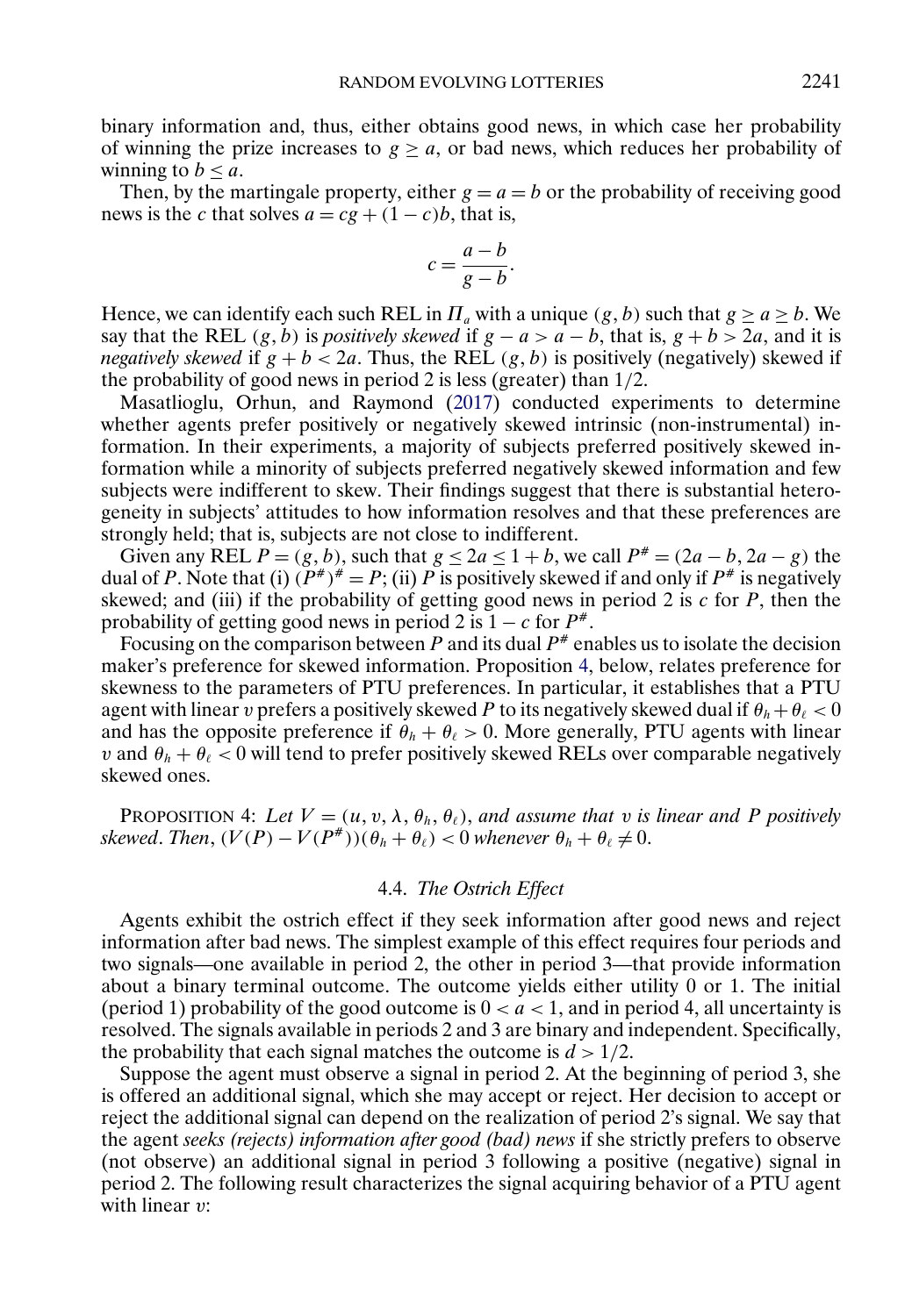<span id="page-17-0"></span>PROPOSITION 5: Let  $V = (u, v, \lambda, \theta_h, \theta_\ell)$  with v linear. Then, (i) the agent seeks informa*tion after good news if and only if*  $\theta_h > 0$ ; *and* (ii) *the agent rejects information after bad news if and only if*  $\theta_\ell > 0$ .

Hence, a PTU agent with linear v will exhibit the ostrich effect if and only if  $\theta_h$  and  $\theta_\ell$ are strictly positive. To see why the ostrich effect emerges in this case, assume for simplicity that  $a = 1/2$  and consider the agent's choice in period 3 after having received bad news in period 2. A second bad signal would yield a new minimal probability of outcome 1 while good news after bad news would merely restore the original prior. Since  $\theta_{\ell} > 0$ , additional information has a potential cost but no benefit in this case. By contrast, additional good news after initial good news yields a new maximum probability of outcome 1 while bad news after good news restores the prior and does not yield a new minimum. Since  $\theta_h > 0$ , there is a potential benefit without cost to obtaining information. So, if the agent receives information in period 2, she will choose to get more information in period 3, if and only if the period-2 information yields good news.

In our model, the agent chooses an REL at time 0 and makes no further decisions in subsequent periods. Any dynamic choice problem, described as a decision tree, can be studied in our setting after enumerating all of the possible RELs that emerge by considering the various combinations of choices at different decision nodes. Such an approach would presume dynamic consistency, that is, that the agent's behavior at any given node is in line with her intentions at the outset. In the Supplemental Material (Gul, Natenzon, and Pesendorfer [\(2021\)](#page-33-0)), we provide a recursive formulation of our model and identify the minimal state spaces needed for dynamically consistent behavior.

In that supplemental appendix, we formulate a version of the problem above for arbitrary  $N \geq 4$  and show that, in this version, the ostrich effect holds more generally, even if v is not linear, provided  $\theta_h$  and  $\theta_\ell$  are both greater than 0. For example, we show that, irrespective of the curvature of v, an agent with  $\theta_h$ ,  $\theta_\ell > 0$  is more inclined to obtain information if the current prize lottery is closer to the past peak and further from the past trough experiences.

## 5. CONCLUSIONS

In this paper, we introduce risk consumption utility to address observed regularities in the demand for non-instrumental information. We show that a simple special case, peaktrough utility, is rich enough to address a wide range of evidence. Specifically, we show how the parameters of peak-trough utility relate to savoring (and dread) of intermediate good or bad news, preference for skewed information, and the ostrich effect.

For expositional clarity, we specialize to a linear utility index  $v$  in some of the applications above. However, it is clear that a non-linear index  $v$  is needed to address some applications, such as Masatlioglu, Orhun, and Raymond's [\(2017\)](#page-34-0) finding that many subjects are not indifferent as to whether uncertainty resolves fully in the first or the second period. For peak-trough utility, the ranking of RELs that fully resolve the same uncertainty at distinct dates is entirely determined by the utility index  $v$ . Hence, these relatively simple experiments can be used to identify or calibrate  $v$ .

In the Supplemental Material, we provide a version of the ostrich effect that does not depend on the curvature of v: we show that if the current prize lottery is closer to the past peak and further from past trough experiences, the agent is more inclined to obtain information. The curvature of  $v$  also affects preference for skewed information with peak-trough utility. While a characterization of preference for skewed information with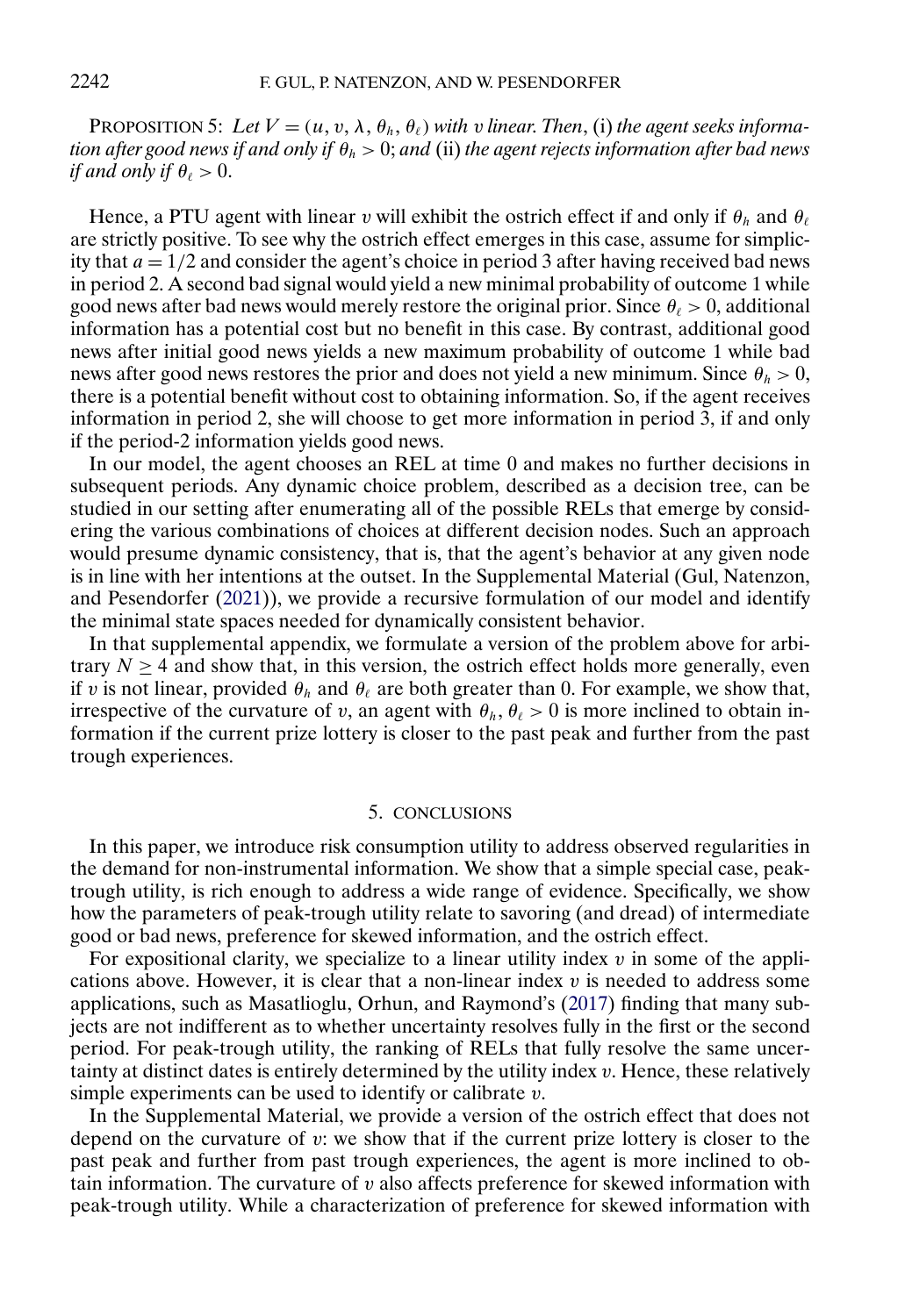<span id="page-18-0"></span>non-linear  $v$  is difficult, allowing for such  $v$  would enable us to model individuals who simultaneously exhibit a preference for positively skewed information and the ostrich effect.

Our model predicts particular correlation patterns across different applications. For example, individuals with a linear  $v$  who prefer intermediate good news but dislike intermediate bad news should also exhibit a preference for negative skewed information and be prone to the ostrich effect. Evidence regarding correlations of behavior across those (and other) domains can identify the parameters of peak-trough utilities and provide tests for the theory.

### APPENDIX: PROOFS

#### A.1. *Proof of Theorem [1](#page-8-0)*

First, we prove the 'only if' part of the representation theorem. That is, we assume that  $\succcurlyeq$  is non-degenerate and satisfies Axioms [1–](#page-6-0)[5](#page-7-0) and establish the representation.

LEMMA 1: *There are continuous, linear functions*  $u : L \to [0,1], u_1 : \Delta(A) \to [0,1],$ *and*  $u_2: \Delta(B) \to [0, 1]$  *such that* (i)  $(\alpha, \beta)^N \succcurlyeq (\alpha', \beta')^N$  *if and only if*  $u(\alpha, \beta) \geq u(\alpha', \beta')$ , (ii)  $u(\alpha, \beta) = u_1(\alpha) + u_2(\beta)$ , and (iii) u is onto.

PROOF: The restriction of  $\succcurlyeq$  to  $\{(\alpha, \beta)^N \in \Pi \mid (\alpha, \beta) \in L\}$  induces a complete and transitive preference  $\succcurlyeq_o$  on L. Axiom [3](#page-6-0) implies that  $\succcurlyeq_o$  is continuous. Axiom [4](#page-6-0) states that  $\succcurlyeq_o$ satisfies independence on the mixture space  $L$ . Hence, there exists a linear function  $u$  that represents  $\succcurlyeq_o$ .

Since L is finite dimensional and  $\succeq$  is not degenerate, we can assume, without loss of generality, that there are  $(\overline{\alpha}, \overline{\beta}) \in \arg \max_L u(\cdot)$  and  $(\alpha, \beta) \in \arg \min_L u(\cdot)$  such that  $u(\overline{\alpha}, \overline{\beta}) = 1$  and  $u(\underline{\alpha}, \beta) = 0$ . For any  $(\alpha, \beta)$  and  $(\alpha', \beta') \in L$ , the linearity of u implies

$$
\frac{1}{2}u(\alpha,\beta) + \frac{1}{2}u(\alpha',\beta') = u\left(\frac{1}{2}\alpha + \frac{1}{2}\alpha', \frac{1}{2}\beta + \frac{1}{2}\beta'\right) = \frac{1}{2}u(\alpha,\beta') + \frac{1}{2}u(\alpha',\beta).
$$

Hence,

$$
u(\alpha, \beta) + u(\alpha', \beta') = u(\alpha, \beta') + u(\alpha', \beta). \tag{1}
$$

Then, let  $u_1(\alpha) = u(\alpha, \beta)$  and let  $u_2(\beta) = u(\alpha, \beta)$ . Equation (1) implies  $u(\alpha, \beta) =$  $u_1(\alpha) + u_2(\beta)$  as desired.  $Q.E.D.$ 

Since the time horizon is finite, the set I of all ordered partitions  $\iota = (S_1, \ldots, S_n)$ is also finite. Therefore, every  $P \in \Pi$  can be uniquely decomposed as a finite sum  $P = \sum_{\iota} (PX_{\iota}) P_{X_{\iota}}.$ 

LEMMA 2: If  $P, P' \in \Pi$  with  $PX_{\iota} = P'X_{\iota}$  for all  $\iota \in I$ ,  $a, b \in [0, 1]$ , and  $aP_{X_{\iota}} + (1$  $a)(\alpha, \beta)^N$  *dominates*  $bP'_{X_i}$  +  $(1-b)(\alpha', \beta')^N$  *whenever*  $PX_{\iota}$  > 0, *then*  $aP$  +  $(1-a)(\alpha, \beta)^N$   $\succeq$  $bP' + (1-b)(\alpha', \beta')^N$ .

PROOF: For each ordered partition  $\iota = (S_1^{\iota}, \dots, S_{|\iota|}^{\iota}) \in I$ , define the evolving lotteries  $x^{\iota}, y^{\iota} \in L^N$  by

$$
x_t^* = (2^{-j}\overline{\alpha} + (1 - 2^{-j})\underline{\alpha}, \overline{\beta}) \quad \text{if } t \in S_j^*,
$$
  

$$
y_t^* = (2^{-j}\overline{\alpha} + (1 - 2^{-j})\underline{\alpha}, \underline{\beta}) \quad \text{if } t \in S_j^*.
$$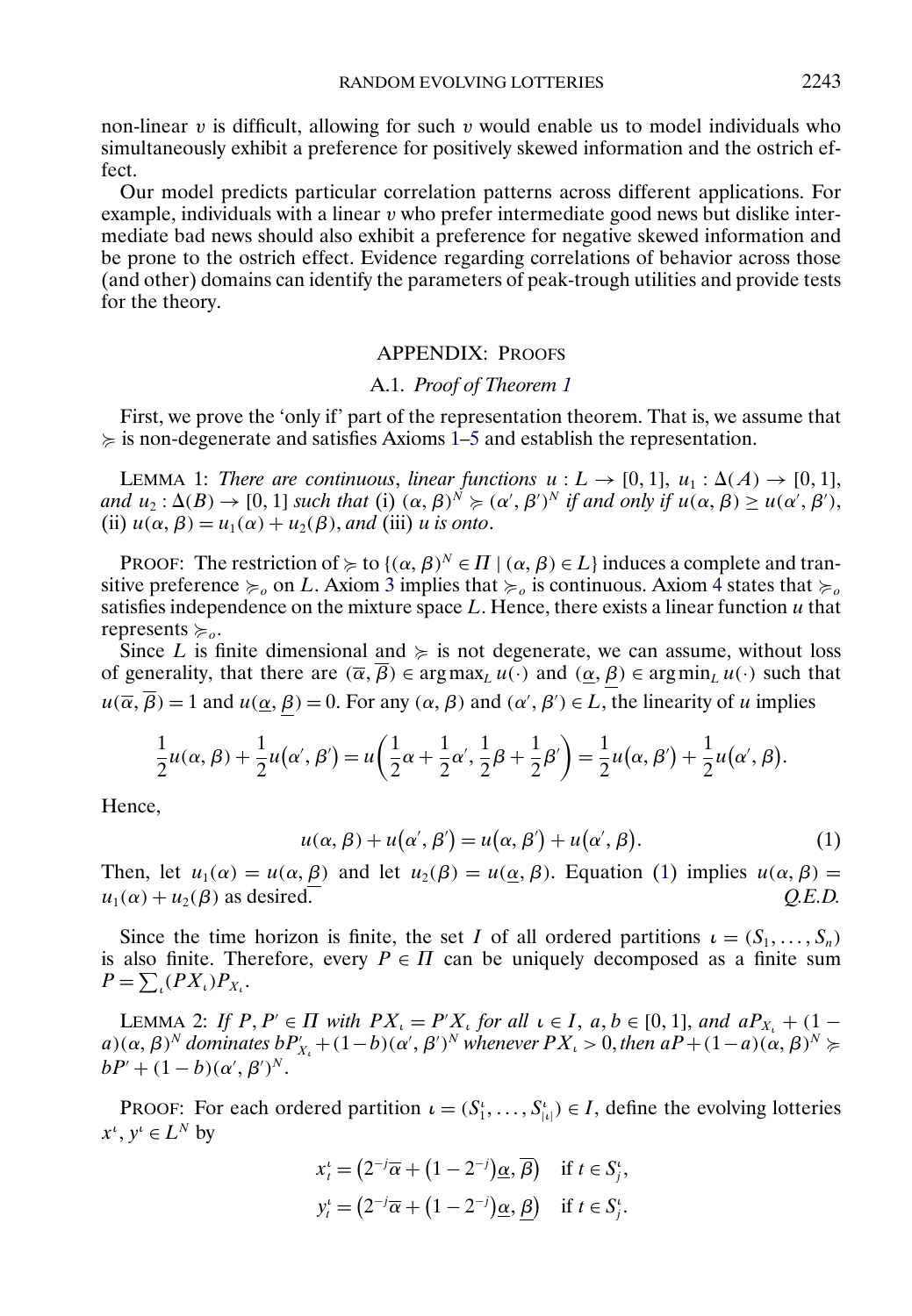<span id="page-19-0"></span>For  $n \geq 1$ , let

$$
w_t^{in} = 2^{-n} x_t^i + (1 - 2^{-n}) (\alpha, \beta),
$$
  
\n
$$
z_t^{in} = 2^{-n} x_t^i + (1 - 2^{-n}) (\alpha', \beta').
$$

Note that  $x^i, y^i, w^{in}, z^{in} \in X_i$ .

Since  $aP_{X_i} + (1 - a)(\alpha, \beta)^N$  dominates  $bP'_{X_i} + (1 - b)(\alpha', \beta')^N$  whenever  $PX_i > 0$ , Ax-iom [2](#page-6-0) implies  $aP + (1 - a)(\alpha, \beta)^N$  dominates  $bP' + (1 - b)(\alpha', \beta')^N$ .

Let  $P^x$  be a REL such that  $P^x(x^i) = PX_i$  for each  $i \in I$ ; let  $P^y$  be a REL such that  $P^{y}(y^{i}) = PX_{i}$  for each  $i \in I$ . For each  $n \geq 1$ ,  $(1/n)P^{x} + (1 - 1/n)[aP + (1 - a)(\alpha, \beta)^{N}]$ strictly dominates  $(1/n)P^y + (1 - 1/n)[aP' + (1 - a)(\alpha', \beta')^N]$ .

Now, for each  $n > 1$ , let  $P^{wn}$  and  $P^{zn}$  be RELs with  $P^{wn}(w^{in}) = P^{zn}(z^{in}) = PX$  for each  $\iota \in I$ . Thus, for each fixed  $n \geq 1$ , there exists an integer  $M(n)$  such that, for every  $k \ge M(n)$ ,  $(1/n)P^{x} + (1 - 1/n)[aP + (1 - a)P^{wk}]$  strictly rank-dominates  $(1/n)P^{y} + (1 - a)P^{wk}$  $1/n$ [ $aP' + (1 - a)P^{zk}$ ]. Hence Axiom [5](#page-7-0) implies, for each  $n \ge 1$ ,

$$
(1/n)Px + (1 - 1/n)[aP + (1 - a)PwM(n)] > (1/n)Px + (1 - 1/n)[bP' + (1 - b)PzM(n)].
$$

Moreover,

$$
d_p((1/n)P^x + (1 - 1/n)[aP + (1 - a)P^{wM(n)}], aP + (1 - a)(\alpha, \beta)^N) \to 0
$$

and

$$
d_p((1/n)P^x + (1 - 1/n)[bP' + (1 - b)P^{zM(n)}], bP + (1 - b)(\alpha', \beta')^N) \to 0
$$

and Axiom [3](#page-6-0) implies  $aP + (1 - a)(\alpha, \beta)^N \succcurlyeq bP' + (1 - b)(\alpha', \beta')^N$  as desired. *Q.E.D.* 

LEMMA 3: *There is a continuous, linear, and onto function*  $V : \Pi \rightarrow [0, 1]$  *that represents*  $\succcurlyeq$  and such that  $V((\overline{\alpha}, \overline{\beta})^N) \geq V(P) \geq V((\underline{\alpha}, \beta)^N)$ .

PROOF: The set  $\Pi$  is a mixture space under the usual mixture operation. Axioms [1–](#page-6-0) [3](#page-6-0) and the mixture space theorem guarantee the existence of a linear  $\hat{V}$  that represents  $\succcurlyeq$ . Axiom [3](#page-6-0) also ensures that  $\hat{V}$  is continuous. Lemma [2](#page-18-0) implies that  $(\overline{\alpha}, \overline{\beta})^N \succcurlyeq P$ and  $P \geq (\underline{\alpha}, \beta)^N$ . It follows that the range of  $\hat{V}$  is a compact interval. Axiom [5](#page-7-0) implies that  $(\overline{\alpha}, \overline{\beta})^N > (\underline{\alpha}, \beta)^N$ . Then, a suitable affine transformation of  $\hat{V}$  yields the de- $\angle Q.E.D.$   $Q.E.D.$ 

For  $r \in [0, 1]$  $r \in [0, 1]$  $r \in [0, 1]$ , define  $v(r) = V((\alpha, \beta)^N)$  for  $(\alpha, \beta)$  such that  $u(\alpha, \beta) = r$ . Lemmas 1 and 3 ensure that v is a well-defined element of  $\Lambda$ . We call P an  $\iota$ -REL if  $PX_{\iota} = 1$ . Let  $\Pi_{\iota}$  be the set of all  $\iota$ -RELs. Define the mapping  $f : \Delta(L^N) \to [0, 1]^N$  as follows:

$$
f(P) = (E_P[v(u(x_1))], \ldots, E_P[v(u(x_N))]).
$$

Let  $\bar{r} := v(u(\bar{\alpha}, \beta))$  and note that  $\bar{r} > 0$  by non-degeneracy. Fix any ordered partition  $\iota = (S_1^{\iota}, \dots, S_{|\iota|}^{\iota}).$  Define an  $|\iota| \times |\iota|$  matrix  $(a_{ij})$  as follows:

$$
a_{ij} = \begin{cases} (|\iota| - j)\bar{r}/(|\iota| + 1) & \text{if } j > i, \\ (|\iota| - j + 1)\bar{r}/(|\iota| + 1) & \text{if } j \leq i. \end{cases}
$$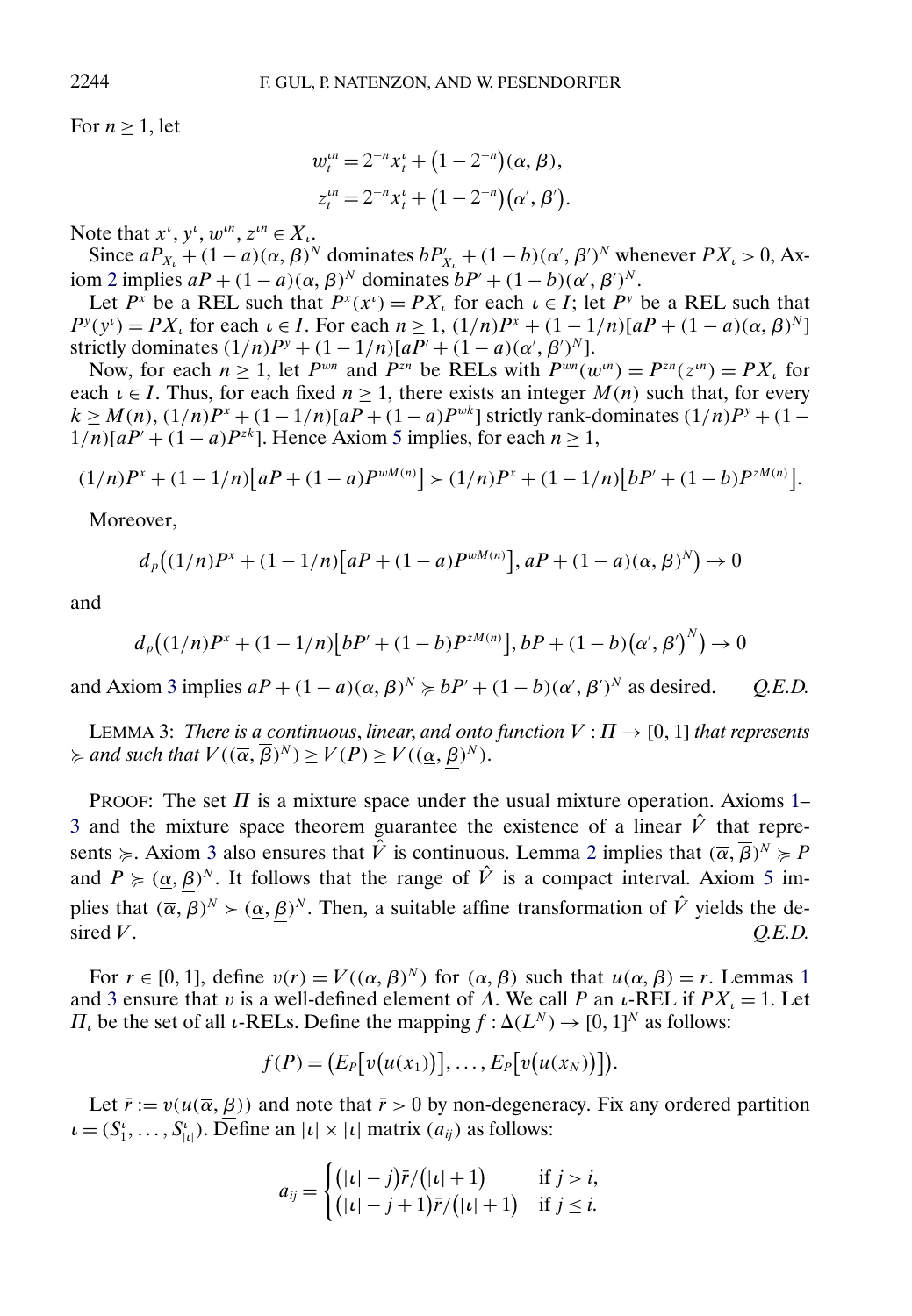<span id="page-20-0"></span>By invoking elementary properties of systems of linear equations, we can verify that the matrix  $(a_{ij})$  has a non-zero determinant. By Lemma [1,](#page-18-0) for each i and j there exists a consumption lottery  $\alpha^{ij} \in \Delta(A)$  such that  $v(u(\alpha^{ij}, \beta)) = a_{ij}$ . Then, define the evolving lotteries  $x^1, \ldots, x^{|t|}$  as follows:  $x^i_t = (\alpha^{ij}, \underline{\beta})$  whenever  $t \in S^i_j$ . Let  $P^i(x^i) = 1$  for each *i*. Consider the following system of linear equations:

$$
\sum_{j=1}^{|i|} a_{ij} y_j = V(P^i) \text{ for } i = 1, ..., |i|.
$$
 (2)

Let  $\eta_i S_j^i := y_j$ , where  $(y_1, \ldots, y_{|\iota|})$  is the solution to the system of equations (2). We say that  $P \in \Pi$  is *normal* if

$$
V(P) = \sum_{i \in I} PX_i \sum_{j=1}^{|t|} E_{P_{X_i}}[v \circ u(x_{g(j)})] \eta_i S_j^t,
$$

where  $g(j) \in S_j^i$  for each j. In particular,  $P \in \Pi_i$  is normal if and only if

$$
V(P) = \sum_{j=1}^{|t|} E_P[v \circ u(x_{g(j)})] \eta_v S_j^t,
$$

where again  $g(j) \in S_j^i$  for each j. Hence, each  $P^i$  above is normal by construction.

LEMMA 4: *Every*  $P \in \Pi$ , *is normal*.

PROOF: For each  $i = 1, ..., |\iota|$ , let  $\phi_i = f(P)_t$  for an arbitrary  $t \in S_i^{\iota}$ . Since  $P \in \Pi_i$ , each  $\phi_i$  is well defined. There exist  $r_i \in \mathbb{R}$  such that  $(\phi_1, \ldots, \phi_{|\iota|}) = \sum_{i=1}^{|\iota|} r_i(a_{i1}, \ldots, a_{i|\iota|}).$ Define  $r_{|\iota|+1} = 1 - \sum_{i=1}^{|\iota|} r_i$ ; define  $a_{|\iota|+1,j} = 0$  for  $j = 1, ..., |\iota|$ ; let the path  $x^{|\iota|+1} = (\underline{\alpha}, \underline{\beta})^N$ ; let  $P^{|i|+1} = (\underline{\alpha}, \underline{\beta})^N$ ; and, finally, let  $r_i^+ := \max\{r_i, 0\}$  and  $r_i^- := \max\{-r_i, 0\}$  be the positive and negative parts of  $r_i$  for each  $i = 1, \ldots, |\iota| + 1$ .

Let the constant  $c := \sum_{i=1}^{|i|+1} r_i^+ = 1 + \sum_{i=1}^{|i|+1} r_i^- \ge 1$ . Then, the RELs

$$
\frac{1}{c}P + \frac{1}{c}\sum_{i=1}^{|i|+1} r_i^- P^i \quad \text{and} \quad \frac{1}{c}\sum_{i=1}^{|i|+1} r_i^+ P^i
$$

both belong to  $\Pi_{\iota}$  with

$$
f\left(\frac{1}{c}P + \frac{1}{c}\sum_{i=1}^{|t|+1}r_i^{-}P^i\right) = f\left(\frac{1}{c}\sum_{i=1}^{|t|+1}r_i^{+}P^i\right).
$$

Lemma [2](#page-18-0) then implies

$$
V\left(\frac{1}{c}P + \frac{1}{c}\sum_{i=1}^{|i|+1}r_i^{-}P^i\right) = V\left(\frac{1}{c}\sum_{i=1}^{|i|+1}r_i^{+}P^i\right).
$$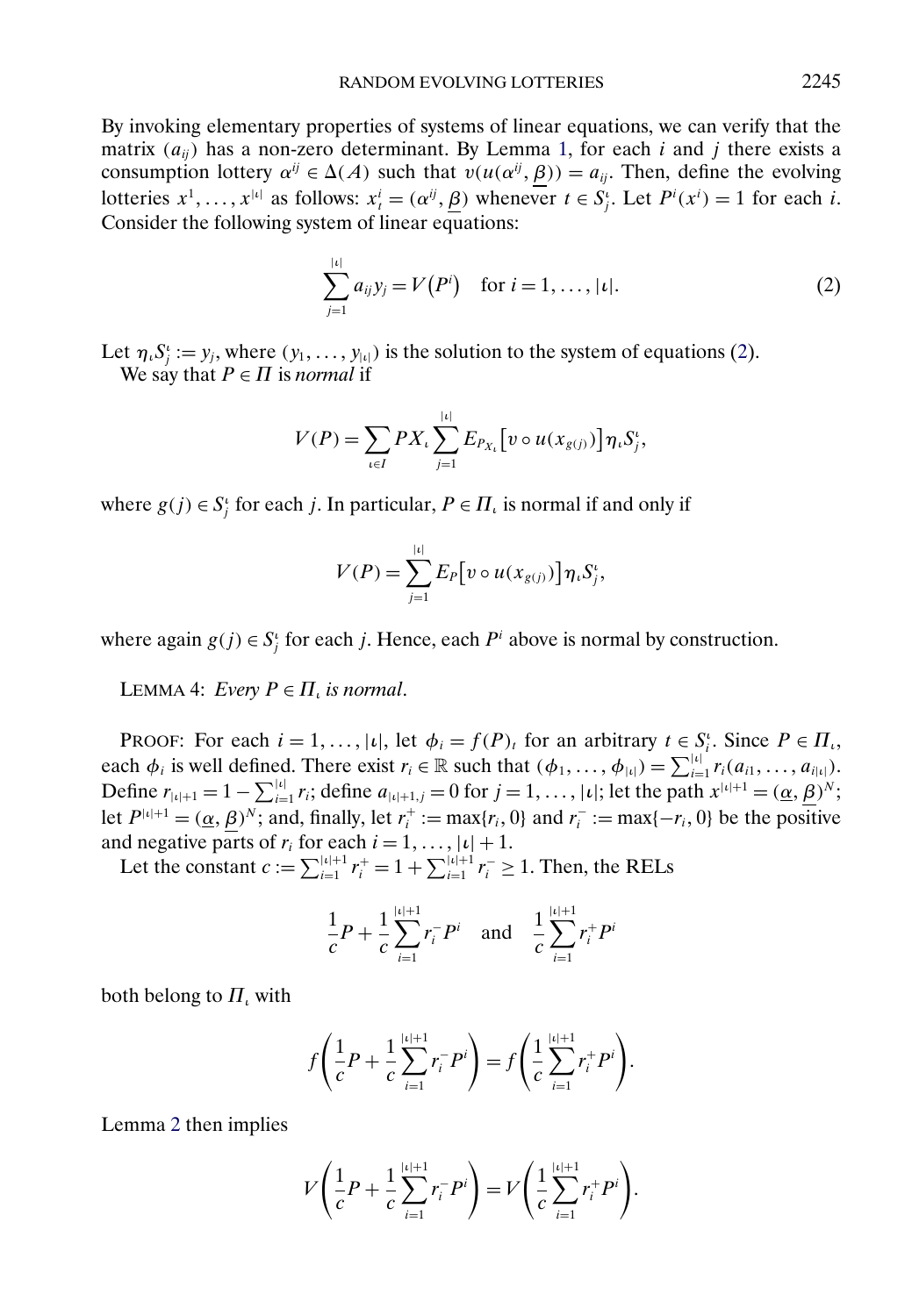<span id="page-21-0"></span>Using the linearity of  $V$ , we can rearrange the terms again to obtain

$$
V(P) = \sum_{i=1}^{|i|+1} r_i V(P^i) = \sum_{i=1}^{|i|} r_i V(P^i) = \sum_{i=1}^{|i|} r_i \sum_{j=1}^{|i|} a_{ij} \eta_i S^i_j = \sum_{j=1}^{|i|} \phi_j \eta_i S^i_j,
$$
  
as desired. Q.E.D.

LEMMA 5: *Every*  $P \in \Pi$  *is normal*.

PROOF: We again let  $\bar{r} = v(u(\bar{\alpha}, \beta))$  and note that  $\bar{r} > 0$  by non-degeneracy. Every  $P \in \Pi$  has a unique decomposition as a finite sum  $P = \sum_{i} (PX_{i})P_{X_{i}}$ . The linearity of V implies

$$
V(\bar{r}P + (1 - \bar{r})(\underline{\alpha}, \underline{\beta})^N) = \bar{r}V(P).
$$

Since

$$
f(\bar{r}P_{X_t}+(1-\bar{r})(\underline{\alpha},\underline{\beta})^N)\in[0,\bar{r}]^N,
$$

there exists  $P^{0i} \in \Pi_i$  with  $f(P^{0i}) = f(\bar{r}P_{X_i} + (1 - \bar{r})(\underline{\alpha}, \beta)^N)$ . Then, by Lemma [2,](#page-18-0)

$$
V\bigg(\sum_{i} (PX_{i})P^{0i}\bigg) = V\big(\bar{r}P + (1-\bar{r})(\underline{\alpha}, \underline{\beta})^{N}\big).
$$

By linearity and Lemma [4,](#page-20-0)

$$
V(P) = \bar{r}^{-1} V (\bar{r} P + (1 - \bar{r}) (\underline{\alpha}, \underline{\beta})^{N})
$$
  
\n
$$
= \bar{r}^{-1} V \Biggl( \sum_{i} (PX_{i}) P^{0i} \Biggr)
$$
  
\n
$$
= \bar{r}^{-1} \sum_{i} (PX_{i}) \sum_{j=1}^{|i|} E_{P^{0i}} [v \circ u(x_{g(j)})] \eta_{i} S_{j}^{i}
$$
  
\n
$$
= \bar{r}^{-1} \sum_{i} (PX_{i}) \sum_{j=1}^{|i|} f(P^{0i})_{g(j)} \eta_{i} S_{j}^{i}
$$
  
\n
$$
= \bar{r}^{-1} \sum_{i} (PX_{i}) \sum_{j=1}^{|i|} f(\bar{r} P_{X_{i}} + (1 - \bar{r}) (\underline{\alpha}, \underline{\beta})^{N})_{g(j)} \eta_{i} S_{j}^{i}
$$
  
\n
$$
= \bar{r}^{-1} \sum_{i} (PX_{i}) \sum_{j=1}^{|i|} \bar{r} E_{P_{X_{i}}} [v \circ u(x_{g(j)})] \eta_{i} S_{j}^{i},
$$

where  $g(j) \in S_j^i$  for each j, thus showing that P is normal.  $Q.E.D.$ 

To construct the capacity  $\eta$  in the representation, we let  $\eta\emptyset = 0$ ; for  $S \in \mathcal{S}$  with  $\emptyset \neq S \neq \emptyset$ N, we let  $\eta S = \eta_{\iota^*} S$  for  $\iota^* = (S, N \setminus S)$ ; and we let  $\eta N = \eta_{\iota^*} N$  for  $\iota^* = N$ .

LEMMA 6:  $S = \bigcup_{j \leq i} S_j^i$  implies  $\eta S = \sum_{j=1}^i \eta_i S_j^i$ .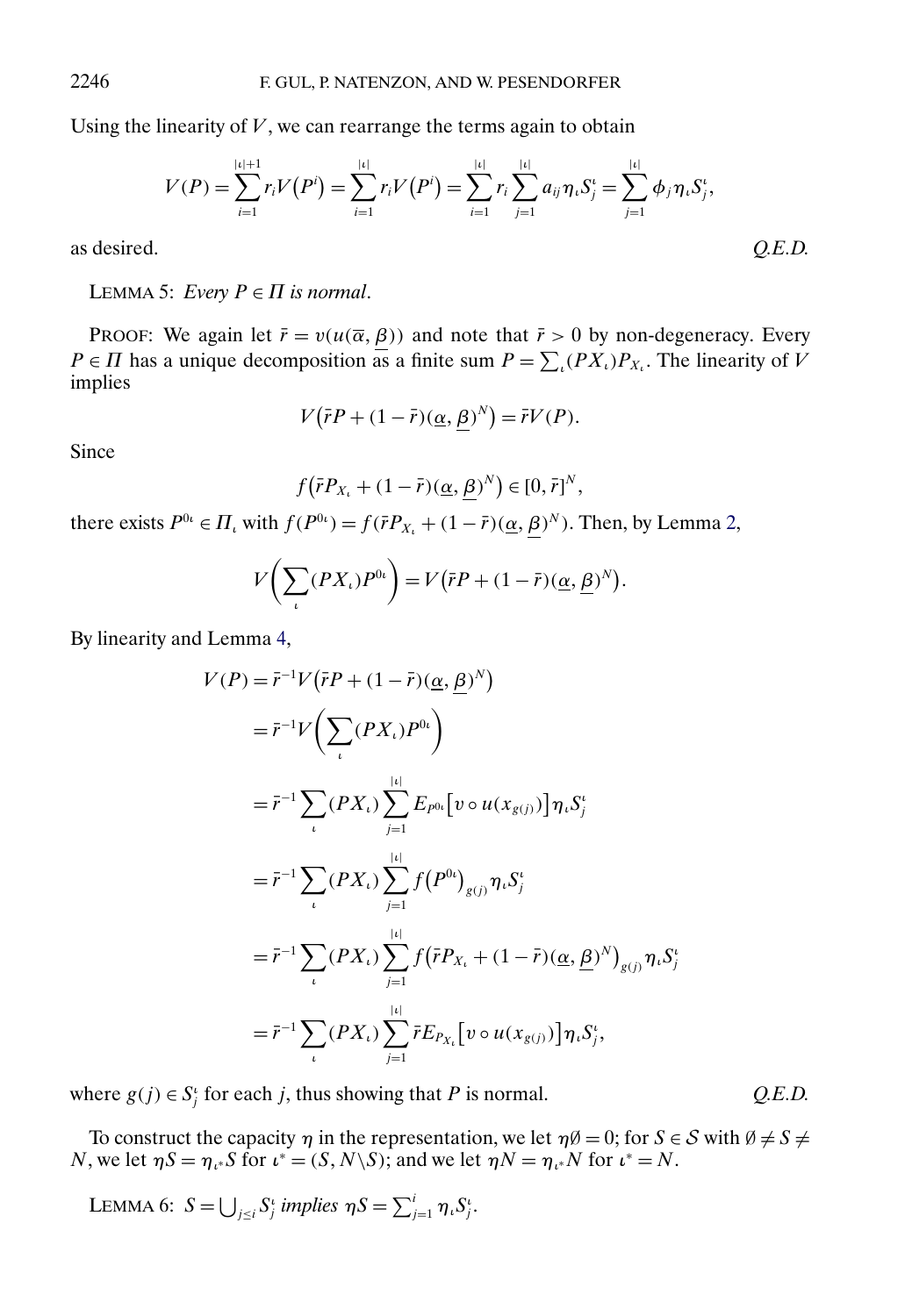PROOF: Let  $\iota = (S_1^{\iota}, \dots, S_{|\iota|}^{\iota}),$  let  $S = \bigcup_{j \leq i} S_j^{\iota}$ , let  $\iota^* = (S, N \setminus S)$ , and let  $P \in \Pi_{\iota}$  be degenerate with  $P(x) = 1$  for some  $x \in X_i$ . Define  $x^n \in X_i$ ,  $x^* \in X_i$  as follows:

$$
x_t^n = \begin{cases} (1 - 2^{-n})(\overline{\alpha}, \underline{\beta}) + 2^{-n}x_t & \text{if } t \in S, \\ (1 - 2^{-n})(\underline{\alpha}, \underline{\beta}) + 2^{-n}x_t & \text{if } t \in N \setminus S, \end{cases}
$$

$$
x_t^* = \begin{cases} (\overline{\alpha}, \underline{\beta}) & \text{if } t \in S, \\ (\underline{\alpha}, \underline{\beta}) & \text{if } t \in N \setminus S. \end{cases}
$$

Let  $P^{n}(x^{n}) = 1$  and  $P^{*}(x^{*}) = 1$ . Then  $P^{n} \in \Pi_{i}$  for all  $n, P^{*} \in \Pi_{i^{*}}$ , and  $d_{p}(P^{n}, P^{*}) \to 0$ when  $n \to \infty$ . Therefore, Lemmas [3](#page-19-0) and [4](#page-20-0) imply  $\eta S = \sum_{j=1}^{i} \eta_i S_j^i$  as desired. *Q.E.D.* 

To see that  $\eta$  is indeed a capacity, note that Lemmas [2](#page-18-0) and [4](#page-20-0) ensure that  $\eta_i S_j^i \geq 0$  for all  $\iota$  and all *j*. Therefore,  $\eta S \ge 0$  and, by Lemma [6,](#page-21-0)  $\eta T \ge \eta S$  for  $S \subset T$ . Finally, since  $V((\overline{\alpha}, \overline{\beta})^N) = 1$ , it follows that  $\eta N = 1$ .

Let  $P \in \Pi$ ; for each path x, let  $\iota(x) \in I$  be the ordered partition such that  $x \in X_{\iota(x)}$ . Lemmas [5](#page-21-0) and [6](#page-21-0) and the definition of  $\eta$  imply that

$$
V(P) = \sum_{x} P(x) \sum_{j=1}^{|i(x)|} v(u(x_{g(j)})) \eta_{i(x)} S_j^{i(x)}
$$
  
= 
$$
\sum_{x} P(x) \sum_{j=1}^{|i(x)|} v(u(x_{g(j)})) \left[ \eta \bigcup_{i=1}^{j} S_i^{i(x)} - \eta \bigcup_{i=1}^{j-1} S_i^{i(x)} \right]
$$
  
= 
$$
E_P \left[ \int v(u(x_t)) d\eta \right],
$$

where  $g(j) \in S_j^{(x)}$  for each j, which completes the proof of the 'only if' statement.

The proof of the 'if' statement is straightforward. To show uniqueness, let  $(u, v, \eta)$ and  $(\hat{u}, \hat{v}, \hat{\eta})$  be two RCU representations of the non-degenerate  $\succcurlyeq$ . Pick lotteries  $(\overline{\alpha}, \overline{\beta})$ and  $(\alpha, \beta)$  such that  $u(\overline{\alpha}, \overline{\beta}) = 1$  and  $u(\alpha, \beta) = 0$ . Then, we must have  $\hat{u}(\overline{\alpha}, \overline{\beta}) = 1$  and  $\hat{u}(\alpha, \beta) = 0$ . Since u,  $\hat{u}$  represent the same preference relation on L, agree at two distinct points  $(\overline{\alpha}, \overline{\beta})$  and  $(\underline{\alpha}, \beta)$ , and are both linear, we must have  $u = \hat{u}$ . Similarly, the utility index  $v \circ u = v \circ \hat{u}$  and  $\hat{v} \circ u$  represent the same linear preference over  $\Delta(L)$  and agree at two distinct degenerate second-order lotteries p, p'. Hence,  $v \circ \hat{u} = \hat{v} \circ \hat{u}$  and since  $\hat{u}$  is onto, we conclude  $v = \hat{v}$ . The same argument ensures that  $V = \hat{V}$ . Let  $S \in \mathcal{S}$  and choose two lotteries  $(\alpha, \beta)$  and  $(\alpha', \beta)$  such that  $u(\alpha, \beta) < u(\alpha', \beta)$ . Since  $\succeq$  is non-degenerate, such lotteries must exist. Let x be a path with  $x_t = (\alpha, \beta)$  if  $t \in S$  and  $x_t = (\alpha, \beta)$  otherwise. Let P be a REL with  $P(x) = 1$ . Then the representation yields

$$
(1 - \eta S)v(u(\alpha, \beta)) + \eta Sv(u(\alpha', \beta)) = V(P) = \hat{V}(P)
$$
  
= 
$$
(1 - \hat{\eta}S)v(u(\alpha, \beta)) + \hat{\eta}Sv(u(\alpha', \beta)),
$$

thus  $\eta S = \hat{\eta} S$  as desired.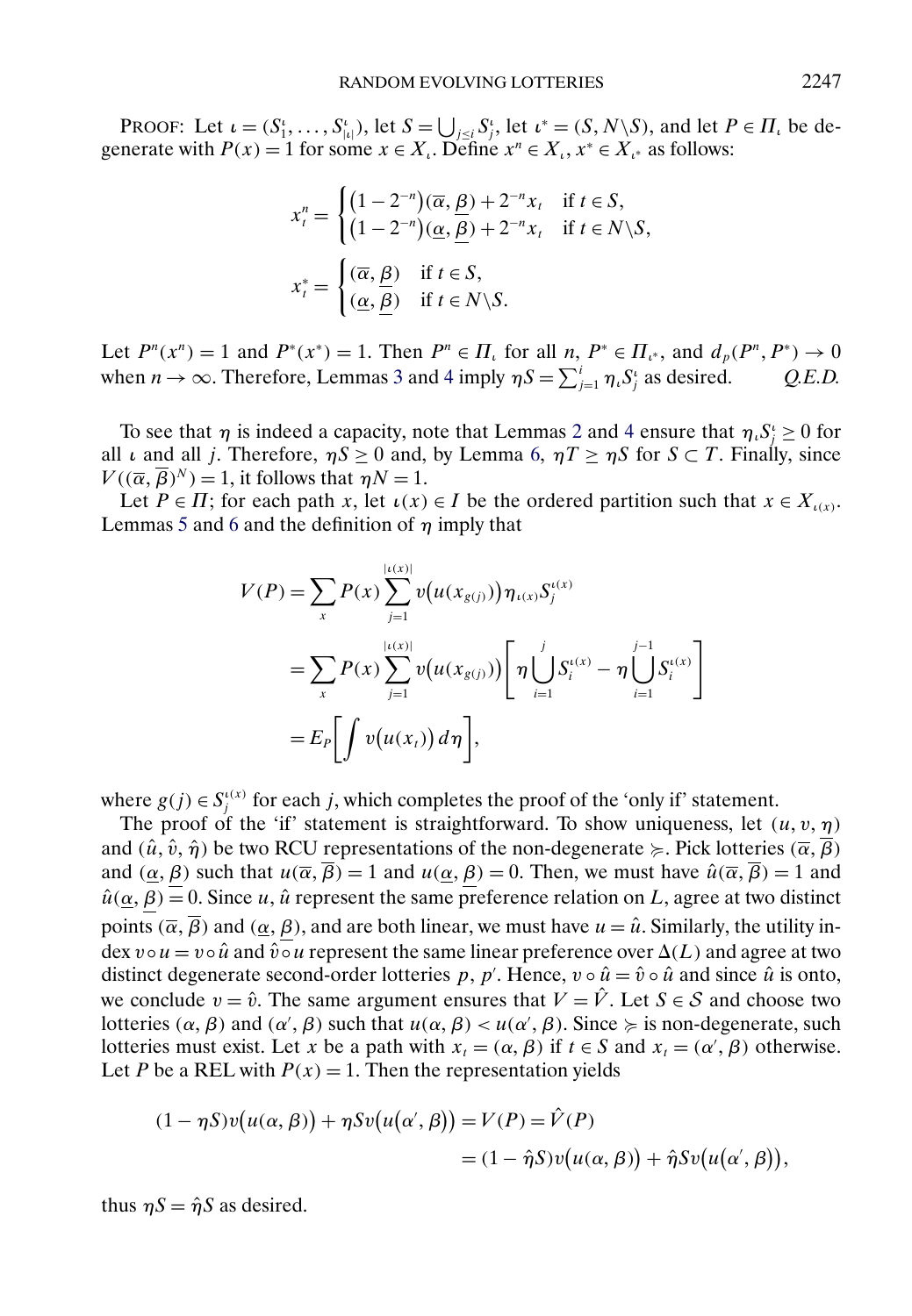#### A.2. *Proof of Corollary [1](#page-8-0)*

Let  $(u, v, \eta)$  be an RCU representation and assume Axiom [5](#page-6-0)<sup>∗</sup> holds. We will show that  $\eta$  is additive, that is,  $\eta(S \cup T) = \eta S + \eta T$  for  $S, T \in S$  disjoint. Let

$$
x_{t} = \begin{cases} (\overline{\alpha}, \underline{\beta}) & \text{if } t \in S, \\ (\underline{\alpha}, \overline{\underline{\beta}}) & \text{if } t \notin S, \end{cases}
$$
  

$$
y_{t} = \begin{cases} (\overline{\alpha}, \underline{\beta}) & \text{if } t \in T, \\ (\underline{\alpha}, \underline{\beta}) & \text{if } t \notin T, \end{cases}
$$
  

$$
z_{t}^{n} = \begin{cases} ((2^{-n}\underline{\alpha} + (1 - 2^{-n})\overline{\alpha}, \underline{\beta}) & \text{if } t \in S \cup T, \\ (\underline{\alpha}, \underline{\beta}) & \text{if } t \notin S \cup T. \end{cases}
$$

Then the REL P given by  $P(x) = P(y) = \frac{1}{2}$  strictly dominates the REL P<sup>n</sup> given by  $P^{n}(z^{n}) = P^{n}((\underline{\alpha}, \underline{\beta})^{N}) = \frac{1}{2}$  for all *n*. Hence  $P > P^{n}$  by Axiom [5](#page-6-0)<sup>\*</sup>. Since  $||f(P^{n}) - f(P)|| \rightarrow 0$ when  $n \to \infty$ , it follows that  $\eta S + \eta T \geq \eta (S \cup T)$ . The inequality  $\eta S + \eta T \leq \eta (S \cup T)$ can be shown to hold with an analogous argument.

## A.3. *Proof of Theorem [2](#page-9-0)*

Let  $\eta$  be a tail-submodular capacity, v be convex, and assume P' is simply more informative than P''. Hence, either (i)  $P''(E_P(x)) = 1$  or (ii) there is  $t \ge 1$  and  $x \in X'$  such that  $P'[x]_t = P''(x)$  and  $P'(z) = P''(z)$  for all  $z \notin [x]_t$ . It is enough for us to prove  $V(P') \ge$  $V(P'')$  assuming either (i')  $P''(E_{P}(x)) = 1$  and the support of P' consists of (multiple) constant paths or (ii')  $t \ge 1$ ,  $x \in X^t$ ,  $P'[x]_t = P''(x)$ ,  $P'(z) = P''(z)$  for all  $z \notin [x]_t$  and  $(y \in [x]_t$ ,  $P'(y) > 0$  implies  $y \in X^{t+1}$ ). This is sufficient because once  $V(P') \ge V(P'')$  is established for the cases (i') and (ii'), a simple inductive argument ensures that  $V(P') \ge V(P'')$  holds whenever (i) or (ii) is satisfied.

Choose  $\beta^1$ ,  $\beta^0$  such that  $u(\alpha, \beta^1) \geq u(\alpha, \beta) \geq u(\alpha, \beta^0)$  for all  $\beta$ . Non-degeneracy ensures that  $u(\alpha, \beta^1) > u(\alpha, \beta^0)$ . Let  $\beta^a = a\beta^1 + (1 - a)\beta^0$  for all  $a \in [0, 1]$ . We will also assume that for all y in the support of P' or P",  $y_s = (\alpha, \beta^a)$  for all  $s \in N$ . Proving  $V(P') \ge V(P'')$  for this case will be enough since, for any  $\beta$ , we can choose a such that  $u(\alpha, \beta^a) = u(\alpha, \beta).$ 

If (i') holds, then  $V(P') \ge V(P'')$  follows from the convexity of v. Assume (ii') holds and  $P' \neq P''$ ; otherwise there is nothing to prove. Then, choose  $y, z \in [x]_t$ , such that  $P'(y)$ .  $P'(z) > 0$ ,  $y_s = (\alpha, \beta^a)$ ,  $z_s = (\alpha, \beta^b)$  for all  $s > t$ , where  $a > c > b$  and  $x_s = (\alpha, \beta^c)$  for all  $s \geq t$ . The martingale property ensures that such y, z exist.

Let  $y^{\epsilon}$  be the path obtained from y by replacing  $\beta^{\alpha}$  with  $\beta^{\alpha-\epsilon}$  in  $y_s$  for all  $s \ge t+1$ and  $z^{\epsilon}$  be the path obtained by replacing  $\beta^{b}$  with  $\beta^{b+\xi\epsilon}$  in  $z_{s}$  for all  $s \geq t+1$ , where  $\xi = P'(y)/P'(z)$ . Then, let  $P^{\epsilon}$  be the REL obtained by replacing the path y with y<sup> $\epsilon$ </sup> and z with  $z^{\epsilon}$  in P'. Note that for  $\epsilon < \min\{a-c, c-b\}$ ,  $P^{\epsilon}$  is indeed a REL. Define  $\Delta(\epsilon)$  =  $(V(P') - V(P^{\epsilon}))$ / $\epsilon$ . Since v is convex, its right and left derivatives exist. Hence,

$$
\lim_{\epsilon \to 0} \Delta(\epsilon) = d^* \cdot \big[ \eta(C_1 \cup S_{t+1}^+) - \eta S_{t+1}^+ \big] P'(y) + d \cdot \big[ \eta(C_2 \cup S_{t+1}^+) - \eta S_{t+1}^+ \big] P'(y),
$$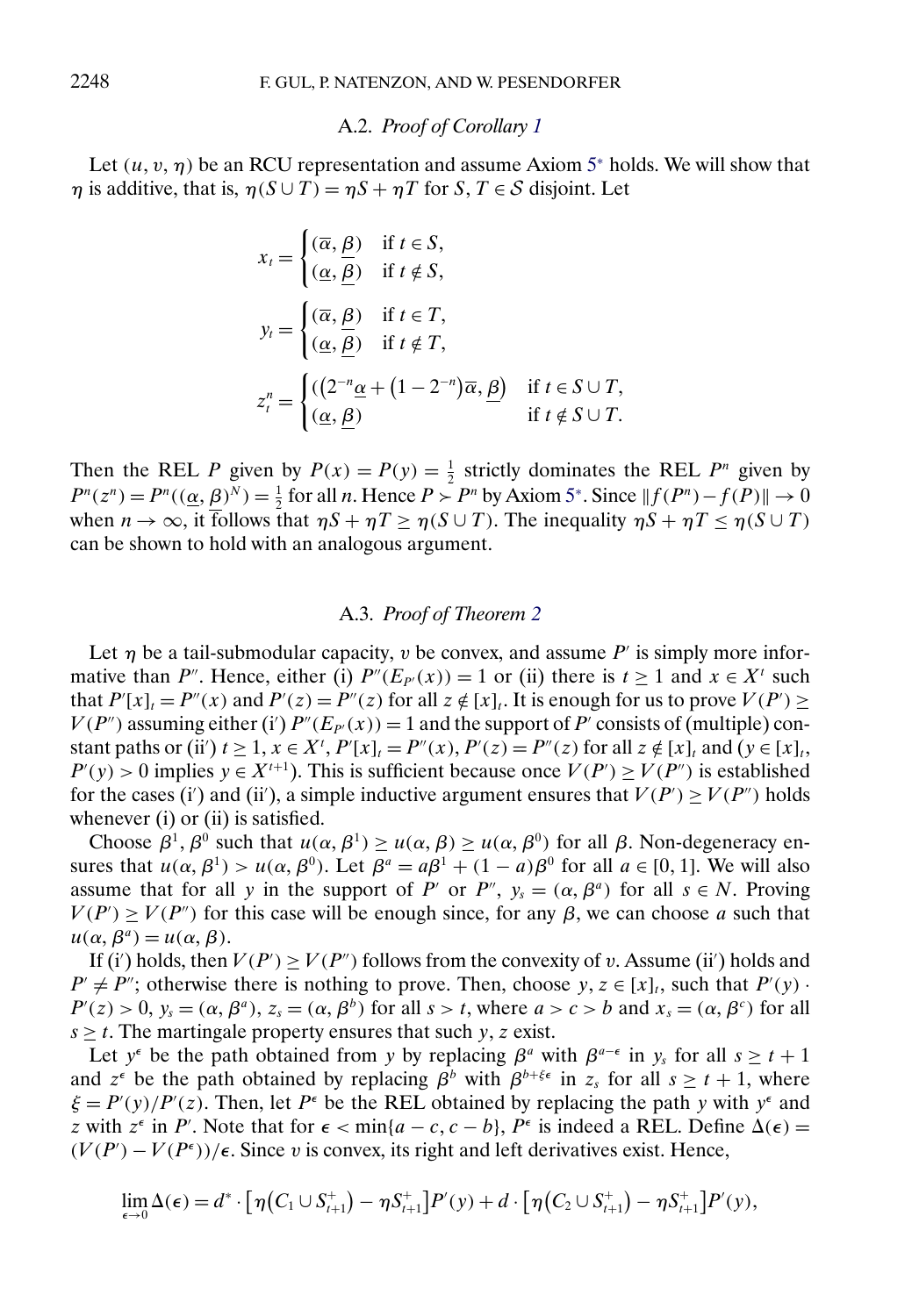where  $d^*$  is the left-derivative of v at  $u(\alpha, \beta^a)$  multiplied by  $u(\alpha, \beta^1) - u(\alpha, \beta^0)$ , d is the right-derivative of v at  $u(\alpha, \beta^b)$  multiplied by  $u(\alpha, \beta^1) - u(\alpha, \beta^0)$ , and

$$
C_1 = \{s \le t \mid u(x_s) \ge u(\alpha, \beta^a)\},
$$
  
\n
$$
C_2 = \{s \le t \mid u(x_s) > u(\alpha, \beta^b)\}.
$$

Since v is increasing, convex, and  $u(\alpha, \beta^a) > u(\alpha, \beta^b)$ , we have  $d^* \ge d \ge 0$ . Hence,  $\lim_{\Delta(\epsilon)}$  > 0 whenever

$$
\eta(C_1 \cup S_{t+1}^+) + \eta C_2 \geq \eta C_2 \cup S_{t+1}^+ + \eta C_1.
$$

Let  $S = C_1 \cup S_{t+1}^+$  and  $T = C_2$ . Since  $C_1 \subset C_2$ , we have  $S \cup T = C_1 \cup C_2 \cup S_{t+1}^+ = C_2 \cup S_{t+1}^+$ . Also, since  $C_2 \cap S_{t+1}^+ = \emptyset$ ,  $S \cap T = C_1$ . Then, we can rewrite the equation above as

$$
\eta S + \eta T \ge \eta (S \cup T) + \eta (S \cap T).
$$

Finally, note that  $(S \cap S_t^-) \cup \{t\} \subset T \subset S_t^-$  and  $S_{t+1}^+ \subset S \subset N \setminus \{t\}$ . Since  $\eta$  is tail-submodular, we conclude that  $\lim_{\Delta(\epsilon)}$  > 0.

Hence,  $V(P') \ge V(P^{\epsilon})$ . Then, setting  $\epsilon = \min\{a - c, c - b\}$  yields a REL  $P^1$  such that  $V(P') \geq V(P^1), P^1[x]_t = P'(x), P'(z) = P'(z)$  for all  $z \notin [x]_t$  and the cardinality of the set  $\{x' \in [x]_t \setminus \{x\} \mid P^1(x') > 0\}$  is at least one smaller than the cardinality of the set  $\{x' \in$  $[x]_t \setminus \{x\}$  |  $P'(x') > 0$ . Then, repeating the argument as needed yields a sequence of RELs  $P^j$  for  $j = 0, 1, \ldots, m$  such that for all  $j, P^0 = P', P^m = P''$ , and  $V(P^j) \ge V(P^{j+1})$  for all  $j,$ proving sufficiency.

To prove necessity, let  $P' = \xi(\alpha, \beta^a)^N + (1 - \xi)(\alpha, \beta^b)^N$  and  $P'' = (\alpha, \beta^{\xi a + (1 - \xi)b})^N$ . Hence,  $P''(E_{P}(x)) = 1$  and therefore  $V(P') \ge V(P'')$  since V is curious. Then, by our normalization,  $u_2(\beta^0) = 0$  and hence,

$$
\xi v(u_1(\alpha)+au_2(\beta^1)) + (1-\xi)v(u_1(\alpha)+bu_2(\beta^1)) \geq v(u_1(\alpha)+[\xi a + (1-\xi)b]u_2(\beta^1)).
$$

By varying  $\alpha$ , we can derive  $\xi v(a) + (1 - \xi)v(b) \ge v(\xi a + (1 - \xi)b)$  for all  $a, b, \xi \in [0, 1]$ .

To prove that  $\eta$  must be tail-submodular, let S,  $T \subset N$  be two sets satisfying the conditions in the definition of tail-submodularity. Choose  $c \in (0, 1)$  such that v is differentiable at  $u(\alpha, \beta^c)$  and its derivative is strictly positive. Since v is strictly increasing and convex, this can be done. Define the path  $x$  as follows:

$$
x_s = \begin{cases} (\alpha, \beta^1) & \text{for } s \in S \cap T, \\ (\alpha, \beta^c) & \text{for } s \in (S \setminus T) \cup (T \setminus S), \\ (\alpha, \beta^0) & \text{otherwise.} \end{cases}
$$

Then, define  $y^{\epsilon}$  as follows:

$$
y_s^{\epsilon} = \begin{cases} (\alpha, \beta^{c+\epsilon}) & \text{for } s \in S_{t+1}^+, \\ x_s & \text{otherwise}, \end{cases}
$$

and let  $z^{\epsilon} = y^{-\epsilon}$ .

Let P' be any REL such that  $[x]_t \cap \{x' \mid P'(x') > 0\} = \{x\}$ . Clearly, such a REL can be constructed. Then, let  $P^{\epsilon}$  be the unique REL derived from P' by replacing the path x with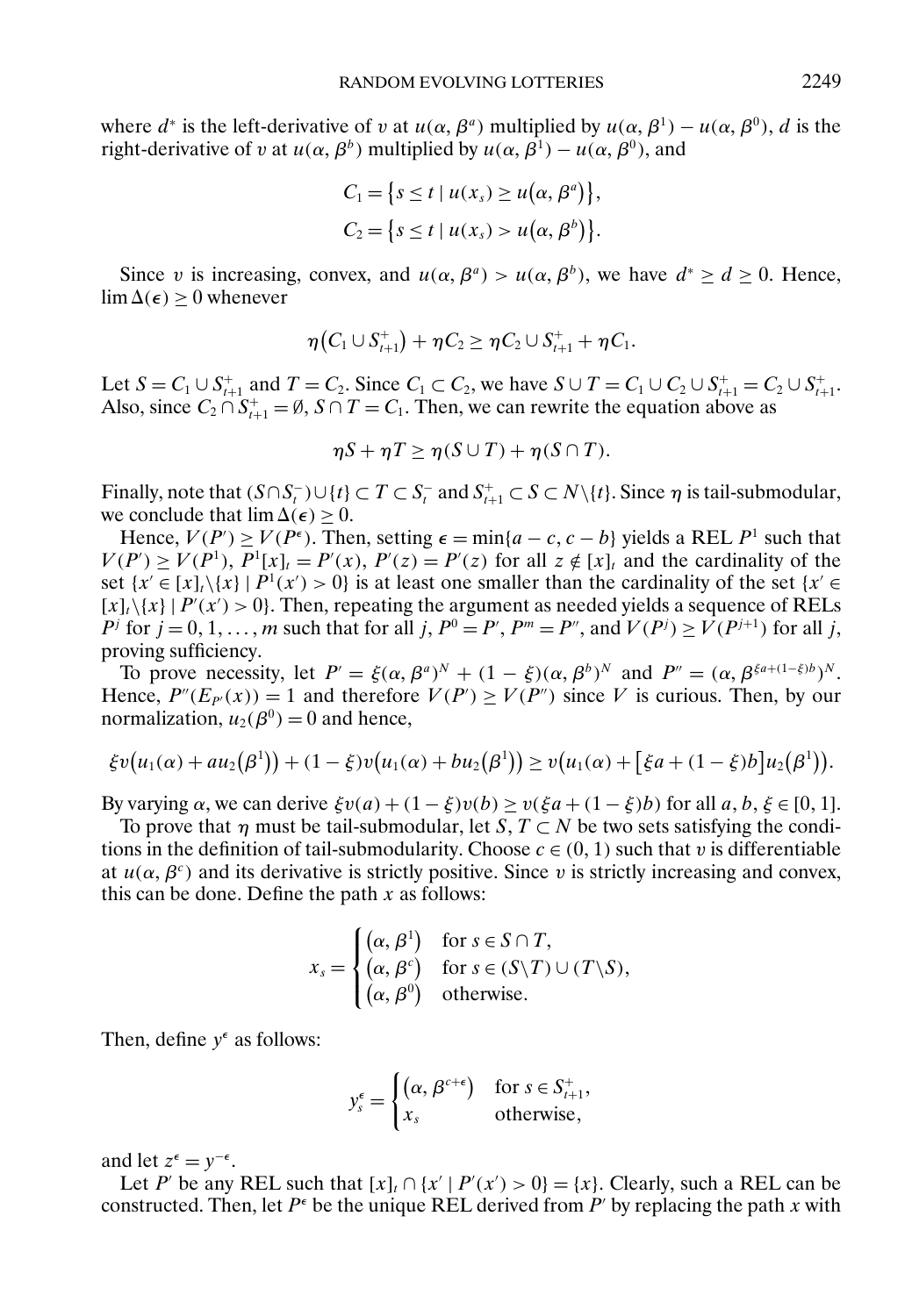the two paths  $y^{\epsilon}$ ,  $z^{\epsilon}$  and assigning probability  $P'(x)/2$  to each. Define  $\hat{\Delta}(\epsilon) = (V(P^{\epsilon}) V(P'))/\epsilon$ . Then,

$$
\lim_{\epsilon \to 0} \hat{\Delta} = \xi (\eta S - \eta (S \cap T) - \eta (S \cup T) + \eta T),
$$

where  $\xi = [u(\alpha, \beta^1) - u(\alpha, \beta^0)]v'(u(\alpha, \beta^c))P'(x)/2$ . Since V is curious, we must have  $V(P^{\epsilon}) \ge V(P')$  for all  $\epsilon$  and hence,  $\lim \hat{\Delta} \ge 0$ . Therefore,  $\eta S + \eta T \ge \eta (S \cup T) + \eta (S \cap T)$ as desired.

## A.4. *Proof of Theorem [3](#page-10-0)*

Suppose  $V = (u, v, \eta)$  is information seeking. It follows from Theorem [2](#page-9-0) that v is convex. Next, we will show that  $\eta$  must be additive. A set  $S \subset N$  is an interval if  $S = \{s, s+1, \ldots, t-1, t\}$  for some s and t. A partition  $\mathbf{a} = \{A_1, \ldots, A_m\} \subset 2^N \setminus \{\emptyset\}$  of N is an interval partition if each  $A_i$  is an interval. We number the intervals so that  $s \in A_i$ ,  $t \in A_{i+1}$  implies  $s < t$ . We say that **a** is an *m*-interval partition if it contains exactly m intervals. A set T is **a**-measurable if **a** is an interval partition such that  $A_i \cap T \neq \emptyset$ implies  $A_i \subset T$ . A set T has complexity m if it is **a**-measurable for some m-interval partition **a** and is not **b**-measurable for any  $m'$ -interval partition **b** such that  $m' < m$ . For any interval partition **a** and **a**-measurable T, let  $\mathbf{a}(T) = \{A_i \in \mathbf{a} \mid A_i \subset T\}$ . Hence,

$$
T = \bigcup_{A_i \in \mathbf{a}(T)} A_i.
$$

Note that for any *m*-interval partition  $\mathbf{a} = \{A_1, \ldots, A_m\}$ , there are only two **a**measurable sets that have complexity m: if m is odd, these sets are  $A_1 \cup A_3 \cup \cdots \cup A_m$  and  $A_2 \cup A_4 \cup \cdots \cup A_{m-1}$ ; if m is even, these sets are  $A_1 \cup A_3 \cup \cdots \cup A_{m-1}$  and  $A_2 \cup A_4 \cup \cdots \cup A_m$ . All other **a**-measurable sets have less complexity.

Choose  $\beta^3$ ,  $\beta^0$  such that  $u_2(\beta^3) > u_2(\beta^0)$  and  $\beta^2 = \frac{2}{3}\beta^3 + \frac{1}{3}\beta^0$ ,  $\beta^1 = \frac{1}{3}\beta^3 + \frac{2}{3}\beta^0$ . For any interval partition **a**, with cardinality m, we define the REL  $P^a$  which corresponds to the following stochastic process: in every period in the first interval,  $A_1 \in \mathbf{a}$ ,  $P^{\mathbf{a}}$  delivers  $(\alpha, \beta^1)$ for sure. After the last period in the first interval, there is either good news or bad news, each with probability 1/2. If the news is bad, the agent gets  $(\alpha, \beta^0)$  in every subsequent period, if the news is good, the agent gets  $(\alpha, \beta^2)$  in every period  $s \in A_2$ , and after the last  $t \in A_2$ , again there is good news with probability 1/2 and bad news with probability 1/2; if the news is good, the agent gets  $(\alpha, \beta^3)$  in every subsequent period. If the news is bad, the agent gets  $(\alpha, \beta^1)$  in every period  $t \in A_3$ , and after the last period in  $A_3$ , there is again good news or bad news and so on.

Formally, we define the paths  $x^1, \ldots, x^m$  as follows: for any odd  $j < m$ ,

$$
x_t^j = \begin{cases} (\alpha, \beta^1) & \text{if } t \in A_i \text{ for some odd } i \leq j, \\ (\alpha, \beta^2) & \text{if } t \in A_i \text{ for some even } i \leq j, \\ (\alpha, \beta^0) & \text{otherwise,} \end{cases}
$$

for any even  $j < m$ ,

$$
x_t^j = \begin{cases} (\alpha, \beta^1) & \text{if } t \in A_i \text{ for some odd } i \leq j, \\ (\alpha, \beta^2) & \text{if } t \in A_i \text{ for some even } i \leq j, \\ (\alpha, \beta^3) & \text{otherwise.} \end{cases}
$$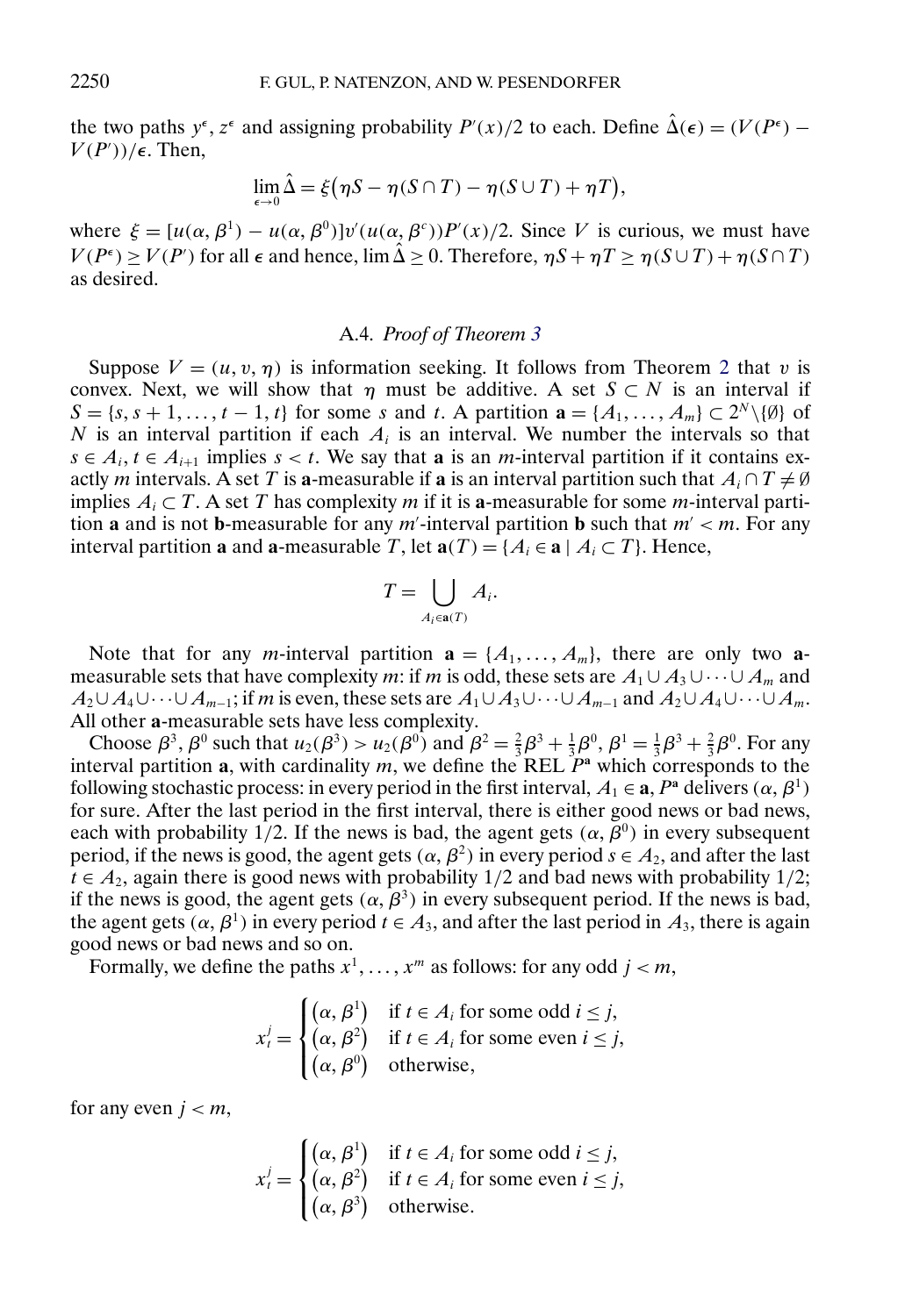<span id="page-26-0"></span>Finally, let

$$
x_t^m = \begin{cases} (\alpha, \beta^1) & \text{if } t \in A_i \text{ for } i \text{ odd,} \\ (\alpha, \beta^2) & \text{if } t \in A_i \text{ for } i \text{ even.} \end{cases}
$$

Let  $P^a(x^j) = 2^{-j}$  for all  $j < m$  and  $P^a(x^m) = 2^{1-m}$ . Let  $P^1 = \frac{1}{3}(\alpha, \beta^3)^N + \frac{2}{3}(\alpha, \beta^0)^N$  and note that  $P^1$  is more informative than  $P^a$  which, in turn, is more informative than  $(\alpha, \beta^1)^N$ .

Assume for now that the restriction of v to the interval  $[u(\alpha, \beta^0), u(\alpha, \beta^3)]$  is an affine function. Then, (after taking an affine transformation of  $v$ ) we can assume without loss of generality that  $v(u(\alpha, \beta^{j})) = j$  for all j. If V is information seeking then

$$
V(P^{1}) \ge V(P^{a}) \ge V((\alpha, \beta^{1})^{N}) = V(P^{1}) = 1.
$$

Hence,  $V(P^a) = 1$  for all **a**.

Next, for any interval partition **a** with cardinality m, we define the REL  $Q^a$ . Let  $y^1, \ldots, y^m$  be the following paths for any odd  $j < m$ :

$$
y_t^j = \begin{cases} (\alpha, \beta^2) & \text{if } t \in A_i \text{ for some odd } i \leq j, \\ (\alpha, \beta^1) & \text{if } t \in A_i \text{ for some even } i \leq j, \\ (\alpha, \beta^0) & \text{otherwise,} \end{cases}
$$

for any even  $j < m$ ,

$$
y_t^j = \begin{cases} (\alpha, \beta^2) & \text{if } t \in A_i \text{ for some odd } i \leq j, \\ (\alpha, \beta^1) & \text{if } t \in A_i \text{ for some even } i \leq j, \\ (\alpha, \beta^3) & \text{otherwise.} \end{cases}
$$

Finally, let

$$
y_t^m = \begin{cases} (\alpha, \beta^2) & \text{if } t \in A_i \text{ for } i \text{ odd,} \\ (\alpha, \beta^1) & \text{if } t \in A_i \text{ for } i \text{ even.} \end{cases}
$$

Let  $Q^{\mathbf{a}}(x^j) = 2^{-j}$  for all  $j < m$  and  $Q^{\mathbf{a}}(x^m) = 2^{1-m}$ . Let  $Q^1 = \frac{2}{3}(\alpha, \beta^3)^N + \frac{1}{3}(\alpha, \beta^0)^N$ and note that  $Q^1$  is more informative than  $Q^a$  which, in turn, is more informative than  $(\alpha, \beta^2)^N$ . Therefore, if the V has a strong preference for information, then  $V(Q^1) \ge$  $V(Q^{\bf a}) \ge V((\alpha, \beta^2)^N) = V(Q^1) = 2$ . Hence,  $V(Q^{\bf a}) = 2$  for all **a**.

We will prove, by induction on m, that for any m-interval-partition **a** and **a**-measurable set  $T$ ,

$$
\eta T = \sum_{A_i \in \mathbf{a}(T)} \eta A_i.
$$
 (3)

This will establish that  $\eta$  is additive. Let  $\mathbf{a} = \{A_1, A_2\}$ . Then,  $V(P^{\mathbf{a}}) = 1$  implies

$$
\eta A_2 + \frac{1}{2} \eta A_1 + \frac{1}{2} \eta A_1 = 1,
$$

that is,  $\eta(A_1 \cup A_2) = \eta A_1 + \eta A_2$  and thus we have the desired result for  $m = 2$ .

Next, assume that the result has been established for any  $k$ -interval partition such that  $k < m$ . Let  $\mathbf{a} = \{A_1, \ldots, A_m\}$  be an *m*-interval partition. Note that the inductive hypothesis enables us to conclude that equation (3) holds for any **a**-measurable T with complexity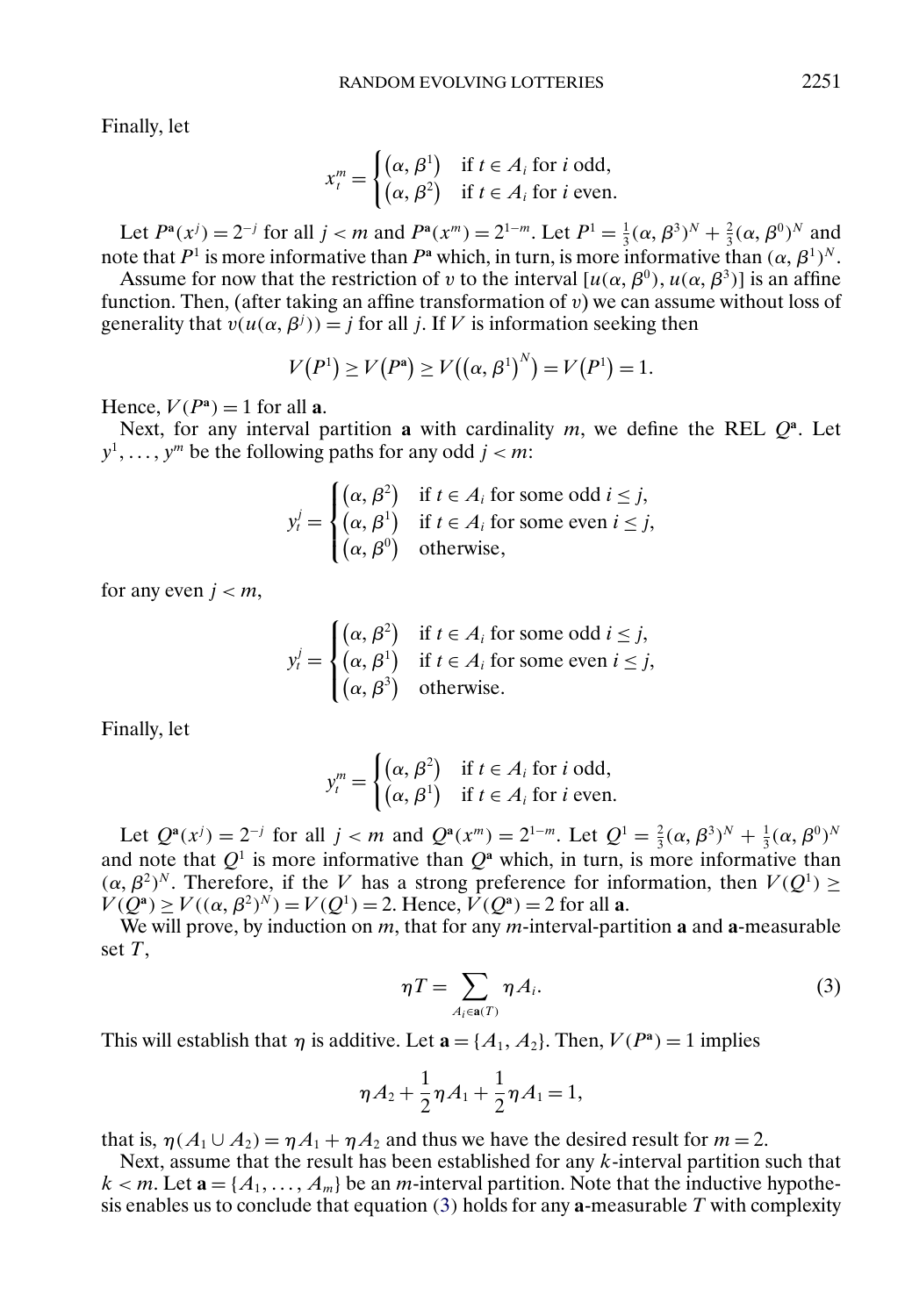less than *m*. In particular,

$$
\sum_{j=1}^{n} \eta A_j = \eta (A_1 \cup A_2) + \sum_{j=3}^{n} \eta A_j = \eta (A_1 \cup A_2 \cup A_3) + \sum_{j=4}^{n} \eta A_j = \cdots
$$
  
=  $\eta \left( \bigcup_{j=1}^{m} A_j \right) = 1.$  (4)

Since  $V(P^a) = 1$  and  $V(Q^a) = 2$ , we have

$$
\sum_{j=1}^{m} \int v(u(x_i^j)) d\eta = 1 \text{ and } \sum_{j=1}^{m} \int v(u(y_i^j)) d\eta = 2.
$$
 (5)

First, assume  $m$  is odd and note that the only set of complexity  $m$  that comes up in computing the right-hand side of the first equation in (5) is  $A_2 \cup A_4 \cup \cdots \cup A_{m-1}$  while the only set of complexity  $m$  that comes up when computing the right-hand side of the second equation in (5) is  $A_1 \cup A_3 \cup \cdots \cup A_m$ . Then, invoking equation [\(3\)](#page-26-0) for all other sets, the martingale property and some simplification yield

$$
\eta(A_2 \cup A_4 \cup \cdots \cup A_{m-1}) + \sum_{i=1}^{(m+1)/2} \eta A_{2i-1} = 1 = \eta(A_1 \cup A_3 \cup \cdots \cup A_m) + \sum_{i=1}^{(m-1)/2} \eta A_{2i}.
$$
 (6)

Equations (4) and (6) yield

$$
\eta(A_1 \cup A_3 \cup \cdots \cup A_m) = \eta A_1 + \eta A_3 + \cdots + \eta A_m,
$$
  

$$
\eta(A_2 \cup A_4 \cup \cdots \cup A_{m-1}) = \eta A_2 + \eta A_4 + \cdots + \eta A_{m-1},
$$

as desired. For  $m$  even, equation (6) becomes

$$
\eta(A_2 \cup A_4 \cup \cdots \cup A_m) + \sum_{i=1}^{m/2} \eta A_{2i-1} = 1 = \eta(A_1 \cup A_3 \cup \cdots \cup A_{m-1}) + \sum_{i=1}^{m/2} \eta A_{2i},
$$

and once again, the desired conclusion follows.

If  $\nu$  is not affine on any non-degenerate interval, we can still replicate the preceding argument after noting that v must be differentiable at some point and hence can be approximated by an affine function within an  $\epsilon$  interval. Then, after renormalizing v, we can find four prize lotteries,  $\hat{\beta}^j$  for  $j = 0, 1, 2, 3$  such that  $v(\hat{\beta}^j) = j\epsilon$  for  $j = 0, 1, 2, 3$ . Then, arguing as above, we have

$$
\epsilon + o(\epsilon) \ge \epsilon \sum_{j=1}^{m} \int v(u(x'_i)) d\eta + o(\epsilon) \ge \epsilon + o(\epsilon),
$$
  

$$
\epsilon + o(\epsilon) \ge \epsilon \sum_{j=1}^{m} \int v(u(x'_i)) d\eta + o(\epsilon) \ge 2\epsilon + o(\epsilon),
$$

where the  $o(\epsilon)$ 's are distinct terms of order  $\epsilon$ . Dividing all terms in the above equations by  $\epsilon$ , letting  $\epsilon$  go to 0 again yields equation (5). Then, the rest of the argument above can be repeated to complete the proof.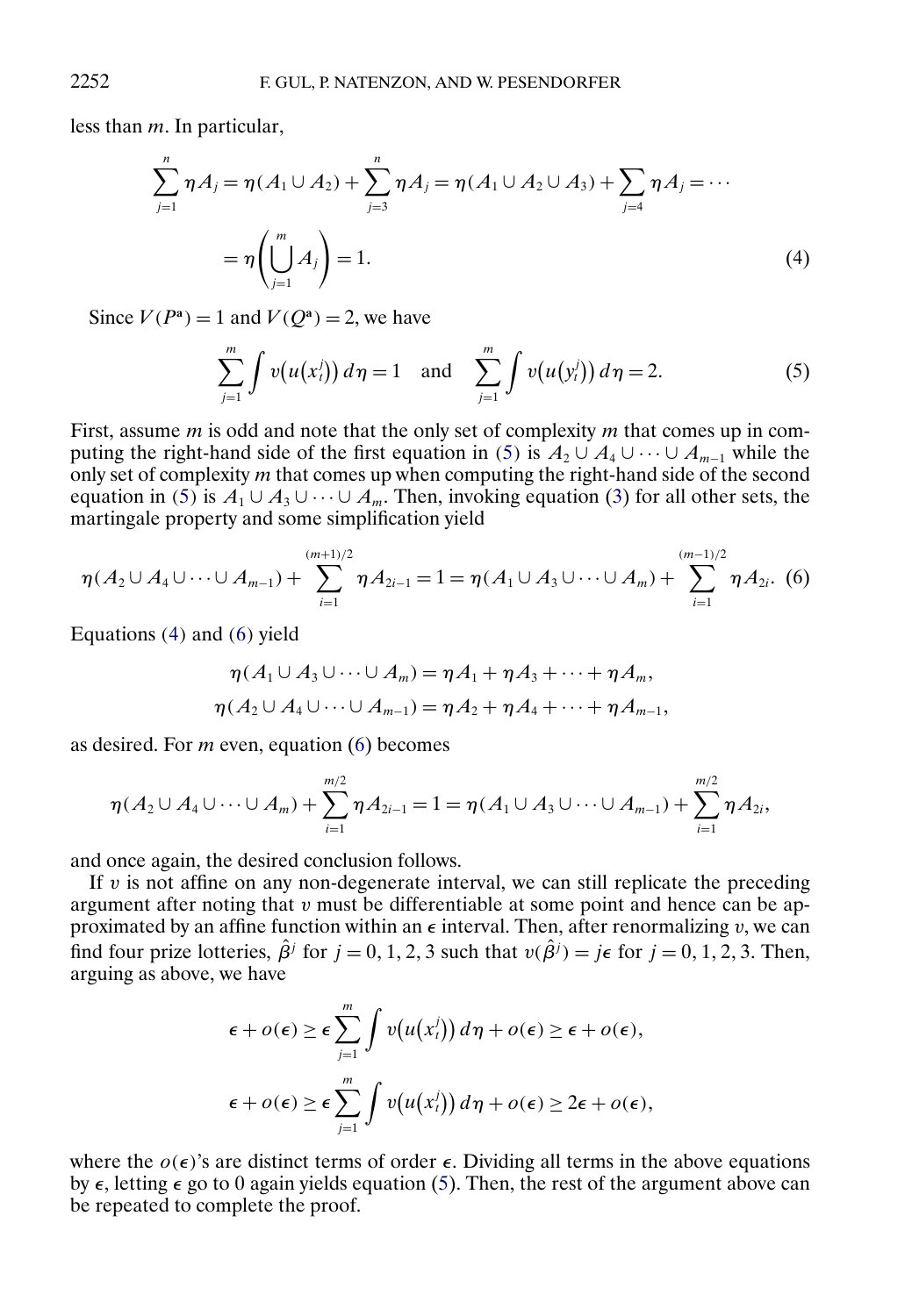<span id="page-28-0"></span>For sufficiency, note that if  $\eta$  is additive,

$$
V(P) = \sum_{x} \int v(u(x_t)) d\eta = \sum_{t} \sum_{x} v(u(x_t)) P_t(x_t)
$$

for all P. If P' is more informative than  $P''$  and v is convex, then

$$
\sum_{x} v(u(x_t)) P'_t(x_t) \geq \sum_{x} v(u(x_t)) P''_t(x_t)
$$

for all t and hence  $V(P') \ge V(P'')$  as desired.

# A.5. *Proof of Proposition [1](#page-10-0)*

From the RCU formula, we have

$$
V(P') = \frac{1}{2} \left( \psi \left( \frac{N-t+1}{N} \right) v(u(\alpha, \beta)) + \left( 1 - \psi \left( \frac{N-t+1}{N} \right) \right) v(u(\alpha, \beta')) \right) + \frac{1}{2} \left( \psi \left( \frac{t-1}{N} \right) v(u(\alpha, \beta')) + \left( 1 - \psi \left( \frac{t-1}{N} \right) \right) v(u(\alpha, \beta')) \right),
$$

where  $\psi(\xi) = 2\xi + \xi^2$ . Replacing  $\xi$  for  $t - 1/N$  and ignoring the integer constraint reveals that  $V(P^t)$  is strictly concave in  $\xi$ . Straightforward calculations reveal that  $V(P^t)$  is maximized at  $\xi = r := \frac{v(u(\alpha, \beta'')) - v(u(\alpha, \beta'))}{v(u(\alpha, \beta)) - v(u(\alpha, \beta'))}$ . The desired conclusion follows.

## A.6. *Proof of Theorem [4](#page-12-0)*

The necessity part of the theorem is immediate. We will therefore prove only the sufficiency part. In the following, assume Axioms [1–4](#page-6-0) and PT hold.

First, note that Lemma [1](#page-18-0) continues to hold if we replace rank dominance with dominance for degenerate paths in its proof. Thus, there exists a linear and onto function  $u: L \to [0, 1]$  such that  $u(\alpha, \beta) = u_1(\alpha) + u_2(\beta)$ , where  $u_1, u_2$  are also linear functions and  $(\alpha, \beta)^N \succcurlyeq (\alpha', \beta')^N$  if and only if  $u(\alpha, \beta) \geq u(\alpha', \beta')$ . Then, choose  $\overline{\alpha}, \underline{\alpha}$ , and β such that  $u_1(\overline{\alpha}) \ge u_1(\alpha) \ge u_1(\alpha)$  and  $u_2(\beta) \ge u_2(\beta)$  for all  $\alpha, \beta$ . By nondegeneracy,  $\overline{u}(\overline{\alpha}, \beta) > u(\alpha, \beta).$ 

Next, note that Axioms [1–3](#page-6-0) ensure that the preference on  $\Delta(L)$  that  $\succcurlyeq$  induces has an expected utility representation with a continuous von Neumann–Morgenstern utility index  $w: L \to \mathbb{R}$ . The observation of the previous paragraph ensures that  $w(\alpha, \beta)$  $w(\alpha', \beta')$  whenever  $u_1(\alpha) + u_2(\beta) > u_1(\alpha') + u_2(\beta')$ . Finally, Axioms [1–3](#page-6-0) and the Mixture Space Theorem ensure the existence of a linear  $\hat{V}: \Pi \to \mathbb{R}$  that represents  $\succcurlyeq$ .

We say that P path-by-path dominates  $\hat{P}$  if there exist degenerate RELs  $P^i$ ,  $\hat{P}^i$ ,  $a_i > 0$ such that  $\sum_i a_i = 1$ ,  $P = \sum_{i=1}^n a_i P^i$ ,  $\hat{P} = \sum_{i=1}^n a_i \hat{P}^i$  and  $P^i$  dominates  $\hat{P}^i$  for all *i*. Axiom [PT](#page-12-0) and continuity ensure that  $P \succcurlyeq \hat{P}$  ( $P \succ \hat{P}$ ) whenever P dominates (strictly dominates)  $\hat{P}$ .

STEP 1: The binary relation  $\succcurlyeq$  satisfies Axiom [5.](#page-7-0)

First, we will show that if P strictly rank-dominates  $\hat{P}$ , then there is  $a \in (0, 1]$ ,  $P<sup>1</sup>$ ,  $P<sup>2</sup>$ such that  $P^2$  strictly path-by-path dominates  $P^1$  and  $aP + (1 - a)P^1$  is experience equivalent to  $a\hat{P} + (1 - a)P^2$ .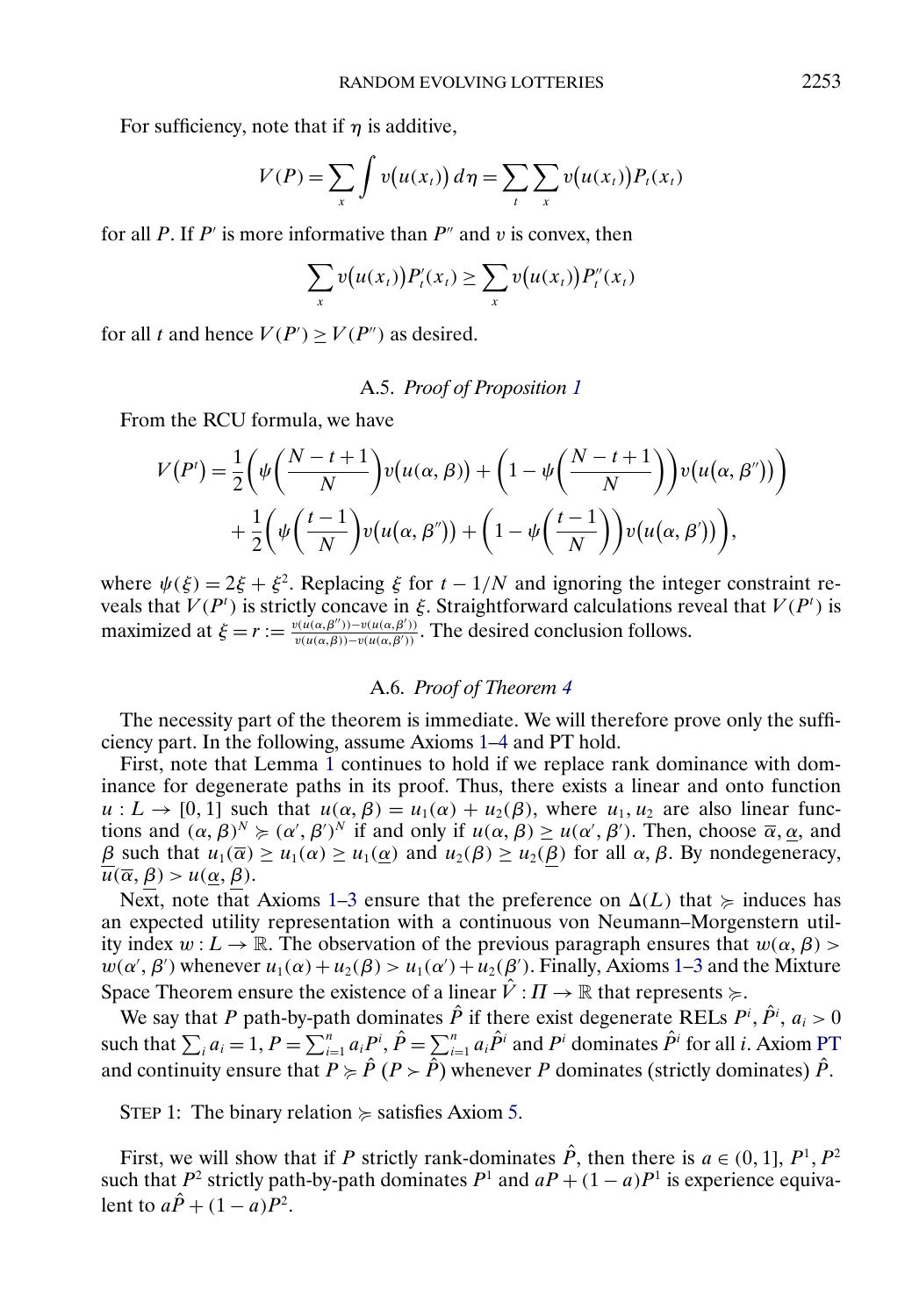<span id="page-29-0"></span>The observations stated immediately prior to Step [1](#page-28-0) ensure that for every ordered partition *ι* such that  $PX_{i} = \hat{P}X_{i} > 0$  and  $t \in N$ , there is  $a_{t} \in (0, 1]$  such that

$$
a_t^{\iota} E_{p_t} w(\alpha, \beta) + (1 - a_t^{\iota}) w(\underline{\alpha}, \underline{\beta}) < a_t^{\iota} E_{\hat{p}_t} w(\alpha, \beta) + (1 - a_t^{\iota}) w(\overline{\alpha}, \underline{\beta}),
$$

where  $p_t$  ( $\hat{p}_t$ ) is the second-order distribution that  $P_{X_t}$  ( $\hat{P}_{X_t}$ ) induces on L in period t. Choose *a* small enough so that the inequality above holds for all  $\iota$ , *t* when  $a_t^i$  is replaced by a. Then, the linearity of  $u_1$  and  $u_2$  and the fact that  $w(\alpha, \beta) > w(\alpha', \beta')$  whenever  $u_1(\alpha) + u_2(\beta) > u_1(\alpha') + u_2(\beta')$  ensure that there is some  $b_t^i \in (0, 1]$  such that

$$
aE_{p_t}w(\alpha, \beta) + (1 - a)w(\underline{\alpha}, \underline{\beta}) = aE_{\hat{p}_t}w(\alpha, \beta) + (1 - a)w(\alpha_t^*, \underline{\beta})
$$

for  $\beta_t^i = b_t^i \underline{\beta} + (1 - b_t^i) \beta_t^i$ .

Let  $P^1 = aP + (1 - a)(\underline{\alpha}, \underline{\beta})^N$  and  $P^2 = a\hat{P} + (1 - a)P'$  where  $P'(x) = \sum_i \hat{P}X_i \cdot P(x^i)$ . By construction,  $P_t^1 \sim P_t^2$  for all t. Also, note that for all  $\iota$ , there are t, s such that  $h(\succcurlyeq, x) = x_t$ and  $\ell(\succcurlyeq, x) = x_s$  for all x such that  $x \in X_t$ . Finally, note that for all  $\iota$ , there are t, s such that  $h(\succcurlyeq, x) = x_t$  and  $\ell(\succcurlyeq, x) = x_s^t$  for  $x = (\alpha, \beta)^N$  and all  $x \in X_t$  such that  $P'(x) > 0$ . Hence,  $P<sup>1</sup>$  and  $P<sup>2</sup>$  are experience equivalent.

To conclude the proof of this step, note that by Axiom [PT,](#page-12-0)  $P^1 \sim P^2$ ; that is,  $a\hat{V}(P)$  +  $(1-a)\hat{V}((\underline{\alpha}, \beta)^N) = a\hat{V}(\hat{P}) + (1-a)\hat{V}(P')$ . Since P strictly rank-dominates  $\hat{P}$ , there must be at least one  $b_t^i < 1$  and therefore P' strictly path-by-path dominates  $(\underline{\alpha}, \underline{\beta})^N$ . Hence,  $\hat{V}((\underline{\alpha}, \beta)^N) < \hat{V}(P')$  and therefore,  $\hat{V}(P) > \hat{V}(\hat{P})$  as desired.

Since  $\succcurlyeq$  satisfies Axiom [5](#page-7-0) together with Axioms [1–4,](#page-6-0) by Theorem [1,](#page-8-0) it has an RCU representation. Let  $(u, v, \eta)$  be this representation.

STEP 2:  $\eta(T \cup \{t\}) - \eta T = \eta(S \cup \{t\}) - \eta S$  for all S, T such that  $s \notin T \cup S$  and  $T^c \neq$  $\{s\} \neq S^c$ .

For  $N = 2$ , the statement is vacuously true. So, assume that  $N \ge 3$ . For any  $\hat{S} \subset N$ , let  $1^{\hat{s}}$  be the path  $x^{\hat{s}}$  as follows:  $x_t^{\hat{s}} = (\overline{\alpha}, \overline{\beta})$  for all  $t \in \hat{S}$  and  $x_t^{\hat{s}} = (\underline{\alpha}, \underline{\beta})$  for all  $t \notin \hat{S}$ . Recall that by our normalization,  $v(u(\underline{\alpha}, \beta)) = 0$  and by nondegeneracy,  $c := v(u(\overline{\alpha}, \beta)) > 0$ .

For any T, S satisfying the conditions above, let  $P = \frac{1}{2}x^S + \frac{1}{2}x^{T\cup\{t\}}$  and  $P' = \frac{1}{2}x^{S\cup\{t\}} + \frac{1}{2}x^T$ and note that P, P' are experience equivalent. By Axiom [PT,](#page-12-0)  $V(P) = V(P')$ ; that is,

$$
0.5c\eta S + 0.5c\eta(T \cup \{t\}) = 0.5c\eta(S \cup \{t\}) + 0.5c\eta T.
$$

Hence,  $\eta(T \cup \{t\}) - \eta T = \eta(S \cup \{t\}) - \eta S$  as desired.

STEP 3:  $\succcurlyeq$  has a PTU representation.

First, assume  $N = 2$ . Let  $\lambda_t = \frac{1 - \eta(3-t)}{2 - \eta(1) - \eta(2)}$ ,  $\theta_h = \eta(1) + \eta(2) - 1$ , and  $\theta_\ell = 0$ . Let  $V =$  $(u, v, \theta_h, \theta_\ell)$ . It is easy to verify that  $E_P \int v u d\eta = V(P)$  for all P. The restrictions on  $\theta_h$ ,  $\theta_\ell$  follow from the strictness of  $\eta$ ; that is,  $0 < \eta(t) < 1$  for  $t = 1, 2$ .

Next, assume  $N > 2$ . Then, we claim that there is a unique collection  $\theta_n$  for  $n =$ 1, ..., N, h,  $\ell$  such that (i)  $\eta T = \theta_h + \sum_{t \in T} \theta_t$  whenever  $T \neq \emptyset \neq T^c$  and (ii)  $1 - \eta N \setminus \{t\} =$  $\theta_t + \theta_\ell$  for all  $t \in N$ . Moreover, (iii)  $\theta_t > 0$ ,  $\theta_h + \theta_s > 0$ , and  $\theta_\ell + \theta_t > 0$  for all  $t \in N$ .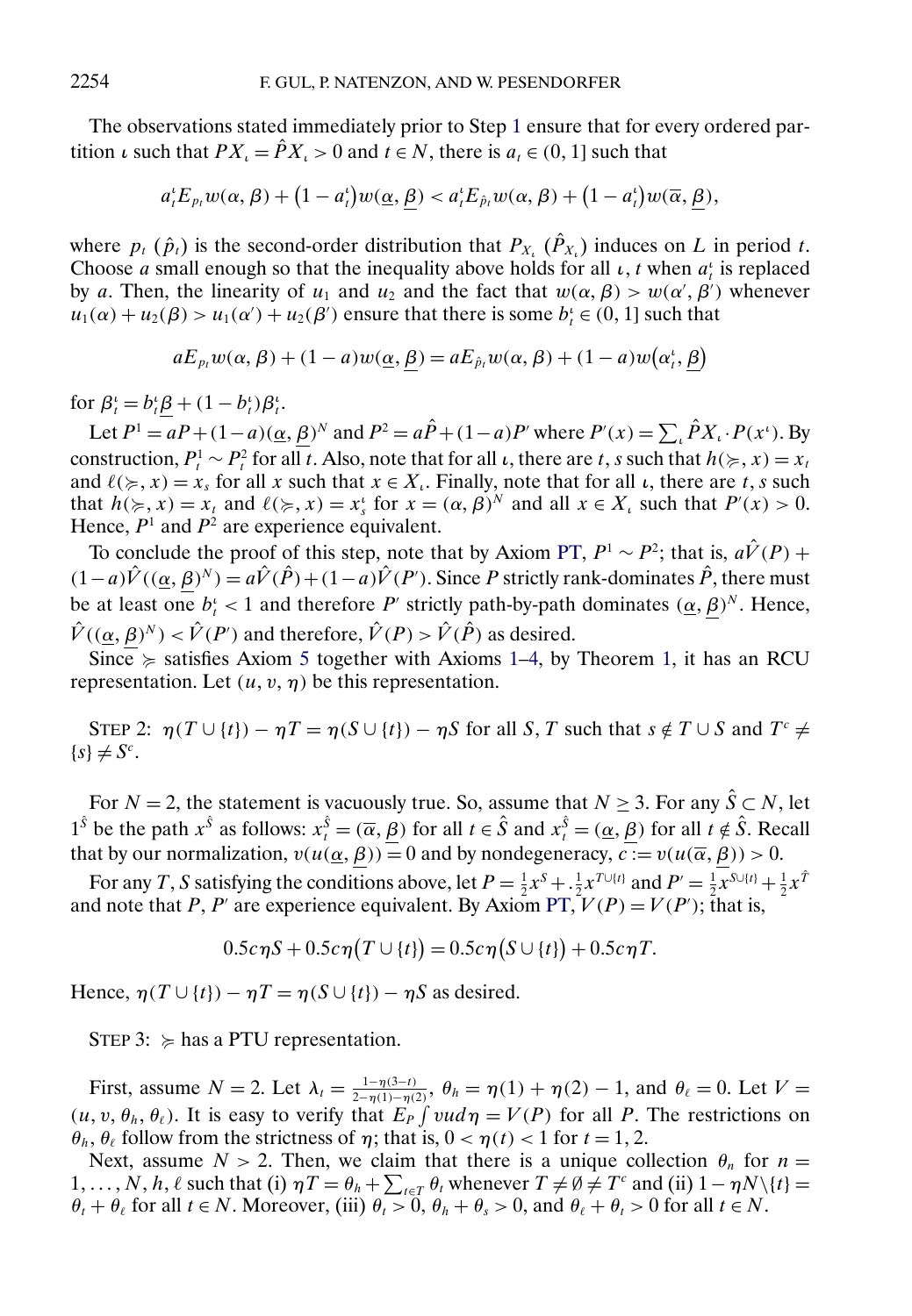To see why this is case, for all t, choose  $t' \neq t$  and let  $\theta_t = \eta\{t, t'\} - \eta(t)$ . Then, note that for any t and s, Step [2](#page-29-0) yields  $\eta(s) + \theta_t = \eta\{s, t\} = \eta(t) + \theta_s$ . Hence, there is  $\theta_h$  such that  $\eta(t) = \theta_h + \theta_t$  for all  $t \in N$ . This fact together with Step [2](#page-29-0) yields (i).

Let  $\theta_{\ell} = 1 - \theta_h - \sum_{s=1}^{N} \theta_s$ . Then, by (i),  $1 - \eta(N \setminus \{t\}) = 1 - \theta_h + \theta_t - \sum_{s=1}^{N} \theta_t = \theta_{\ell} + \theta_t$ , proving (ii). Then,  $(iii)$  follows from the strictness of  $\eta$ .

Let  $\lambda$  be the probability on  $\{1, \ldots, N\}$  defined as follows:  $\lambda_t = \theta_t/(1 - \theta_h - \theta_\ell)$  and let  $V = (u, v, \lambda, \theta_h, \theta_\ell)$ . Condition (iii) above ensures that  $\theta_h, \theta_\ell$ , and  $\lambda$  satisfy restrictions in the definition of a PTU and therefore  $V$  is a PTU. Conditions (i) and (ii) imply  $V(P) = E<sub>P</sub> v u d \eta$  and hence V represents  $\succeq$ . The uniqueness of u, v follows from standard uniqueness arguments applied to the restriction of  $\succcurlyeq$  to RELs of the form  $P_p$  for  $p \in \Delta(L)$ . The uniqueness of  $\lambda$ ,  $\theta_h$ , and  $\theta_\ell$  follows from the uniqueness of  $\eta$  in an RCU representation.

# A.7. *Proof of Proposition [2](#page-14-0)*

For part (ii), note that for any  $P \in \prod_{a}^{g}$ ,  $P_{\ell}(a) = a$  and  $P_{\ell}(0) = 1 - a$ . Hence,

$$
V(P) = (1 - \theta_h - \theta_\ell) \sum_t E_{P_t} v(u(\beta)) \lambda(t) + \theta_h E_{P_h} v(u(\beta)) + \theta_\ell \cdot a^2,
$$

and therefore,

$$
V(P^g) - V(\hat{P}^g)
$$
  
=  $(1 - \theta_h - \theta_\ell) \sum_t [E_{P^g_t} v(u(\beta)) - E_{\hat{P}^g_t} v(u(\beta))] \lambda(t)$   
+  $\theta_h [E_{P^g_h} v(u(\beta)) - E_{\hat{P}^g_h} v(u(\beta))].$  (7)

Since P<sup>g</sup> resolves later than  $\hat{P}^g$ , either  $P_t^g = \hat{P}_t^g$  or  $\hat{P}_t^g$  is a mean-preserving spread of  $P_t^g$ for all  $t \in N$ . Since v is concave, we conclude that the first term on the right-hand side of equation (7) is non-negative.

Next, we claim that either  $P_h^g = \hat{P}_h^g$  or  $P_h^g$  stochastically dominates  $\hat{P}_h^g$ . To see why this is the case, let t, x be such that  $P^{g}(y) = \hat{P}^{g}(y)$  for all  $y \notin [x]_t$  and such that  $y_{t+1} \in \{0, 1\}$  for all  $y \in [x]_t$  with  $\hat{P}^g(y) > 0$ . Since the path-maximum of any  $y \in [x]_t$  is at least  $c = \max_{s \le t} x_s$ , we have  $\sum_{\beta \leq t} P_h^g(\beta) = \sum_{\beta \leq t} \hat{P}_h^g(\beta)$  for all  $t < c$ . Since

$$
P^g\{y \in [x]_t \mid h(y, \geqslant) = 1\} = x_t P[x]_t = \hat{P}^g\{y \in [x]_t \mid y_{t+1} = 1\},\
$$
  

$$
P^g\{y \in [x]_t \mid h(y, \geqslant) = c\} \leq (1 - x_t)P[x]_t = \hat{P}^g\{y \in [x]_t \mid y_{t+1} = 0\},\
$$

the desired conclusion follows.

The proof of part (iii) is essentially identical and omitted. Take any  $P^g \in \Pi_a^g$  and  $P^b \in \Pi_a^b$ and let P be the unique REL in  $\Pi_a^g \cap \Pi_a^b$  such that  $P(x) > 0$  implies  $x_2 \in \{0, 1\}$ . Hence, P resolves all uncertainty in period 2. Therefore,  $P^g$  resolves later than P and by part (ii),  $V(P^g) \ge V(P)$ . By part (iii),  $V(P) \ge V(P^b)$  and therefore,  $V(P^g) \ge V(P^b)$ .

## A.8. *Proof of Proposition [3](#page-15-0)*

Let  $X_a^* := \{x \in L^N \mid x_1 = a, x_{t+1} \notin (0, x_t)\};$  that is,  $x \in X_a^*$  if either  $x_{t+1} \ge x_t$  or  $x_{t+1} = 0$ . Let  $\Pi_a^*$  be the RELs that satisfy  $P(X_a^*) = 1$ . Note that  $\Pi_a$  is compact and therefore, there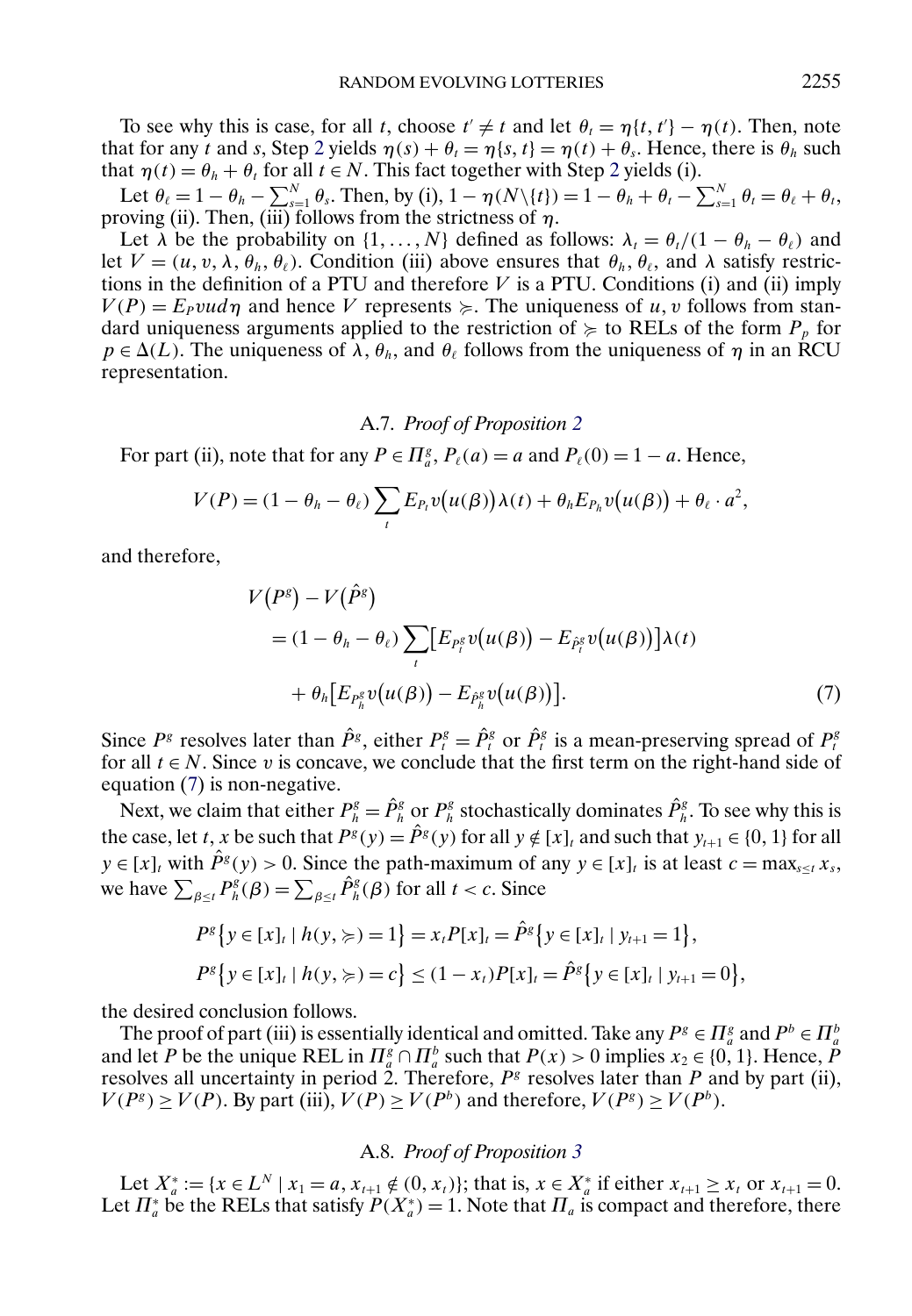is  $\hat{P} \in \Pi_a$  with  $V(\hat{P}) \ge V(P)$  for all  $P \in \Pi_a$ ; that is, V attains its maximum in  $\Pi_a$ . Next, we will show that for all  $P \in \Pi_a \backslash \Pi_a^*$ , there is  $\hat{P} \in \Pi_a^*$  such that  $V(\hat{P}) \geq V(P)$ .

For any  $P \in \Pi_a$ , call  $(x, s)$  a violation if  $P(x) > 0$  and  $x_s \in (0, \max_{t \leq s} x_t)$ . Note that  $P \in \Pi_a$  has at most finitely many violations and  $P \in \Pi_a^*$  if and only if it has no violations. To establish the desired conclusion, we will show that for all  $P \in \prod_a \setminus \prod_a^*$ , there is  $\hat{P}$  with fewer violations such that  $V(\hat{P}) > V(P)$ .

For any path x with a violation, let s be the last period such that  $(x, s)$  is a violation. Since  $x_N \in \{0, 1\}$ , we must have  $s < N$  and  $\max_{t \le s} x_t \le x_{s+1}$  or  $x_{s+1} = 0$ . Then, for each path  $y \in [x]_s$ , define the path  $z^y$  as follows:

$$
z_t^y = \begin{cases} y_{t+1} & \text{if } t = s, \\ y_t & \text{otherwise.} \end{cases}
$$

Let  $\hat{P}$  be the REL such that

$$
\hat{P}(z) = \begin{cases}\n0 & \text{if } z \in [x]_s, \\
P(z) + P(y) & \text{if } z = z^y \text{ and } y \in [x]_s, \\
P(z) & \text{otherwise.} \n\end{cases}
$$

Hence  $\hat{P}$  is identical to P except after the history  $(x_1, \ldots, x_{s-1})$ ; after this history,  $\hat{P}$  reveals additional information that P would have revealed in period  $s + 1$  after history  $(x_1, \ldots, x_s)$ . Clearly,  $\hat{P} \in \Pi_a$  and has fewer violations than P. We claim that  $V(\hat{P}) \geq V(P)$ . This follows since, for any  $y \in [x]_s$ ,  $\max_s y_s = \max_s z_s^y$  and  $\min y_s \le \min z_s^y$ . We can repeat the argument above to obtain  $\hat{P} \in \Pi_a^*$  such that  $V(\hat{P}) \geq V(P)$ .

Next, we show  $P^*$  is optimal (in  $\Pi_a^*$ ). Note that every path  $x \in X_a^*$  that terminates in 1 has a as its trough and every path that terminates in 0 has 0 as its trough. Since the probability that a path terminates in 1 or 0 is fixed for all RELs in  $\Pi_a$ , all  $P \in \Pi_a^*$  have the same distribution of path-troughs. Thus, for  $P \in \prod_a^*$ ,  $V(P) = (1 - \theta_h - \theta_\ell)a + \theta_\ell a^2 +$  $\theta_h M(P)$  where  $M(P)$  is the expected value of the path-peaks. Note that  $M(P^*) = Na (N-1)a^{\frac{N}{N-1}}$ . To show that  $P^*$  is optimal, it suffices to show that  $M(P^*) > M(P)$  for all  $P \in \Pi_a^*$ .

If  $N = 2$ , then  $P^*$  is the unique element of  $\prod_a^*$  and  $M(P) = 2a - a^2$  and therefore the assertion is true. Assume  $P^*$  is optimal whenever  $N \le n$  and let  $N = n + 1$ . Let P be any optimal REL and let  $p = P_2$ . Hence, p is the period-2 distribution of some optimal REL P. Since  $P \in \prod_a^*$ ,  $p(b) > 0$  implies  $b = 0$  or  $b \ge a$ . We can associate, with each  $b > 0$ such that  $p(b) > 0$ , an *n*-period REL, starting in period 2. This REL will be in the set  $\Pi_b^*$ for  $n$ -period RELs. Moreover, this  $n$ -period REL must have maximum expected value of path-peaks in  $\Pi_b^*$ , otherwise P would not be optimal. By the inductive hypothesis,

$$
M(P) = \sum_{b>0} p(b) [nb - (n-1)b^{n/n-1}] + p(0)a.
$$

Let  $f(b) = nb - (n-1)b^{n/n-1}$  and note that f is a strictly concave function. We claim that  ${b > 0 \mid p(b) > 0}$  must be a singleton. To see why, suppose the set  ${b > 0 \mid p(b) > 0}$ has at least two elements; that is,  $p$  has at least three elements in its support. Then, since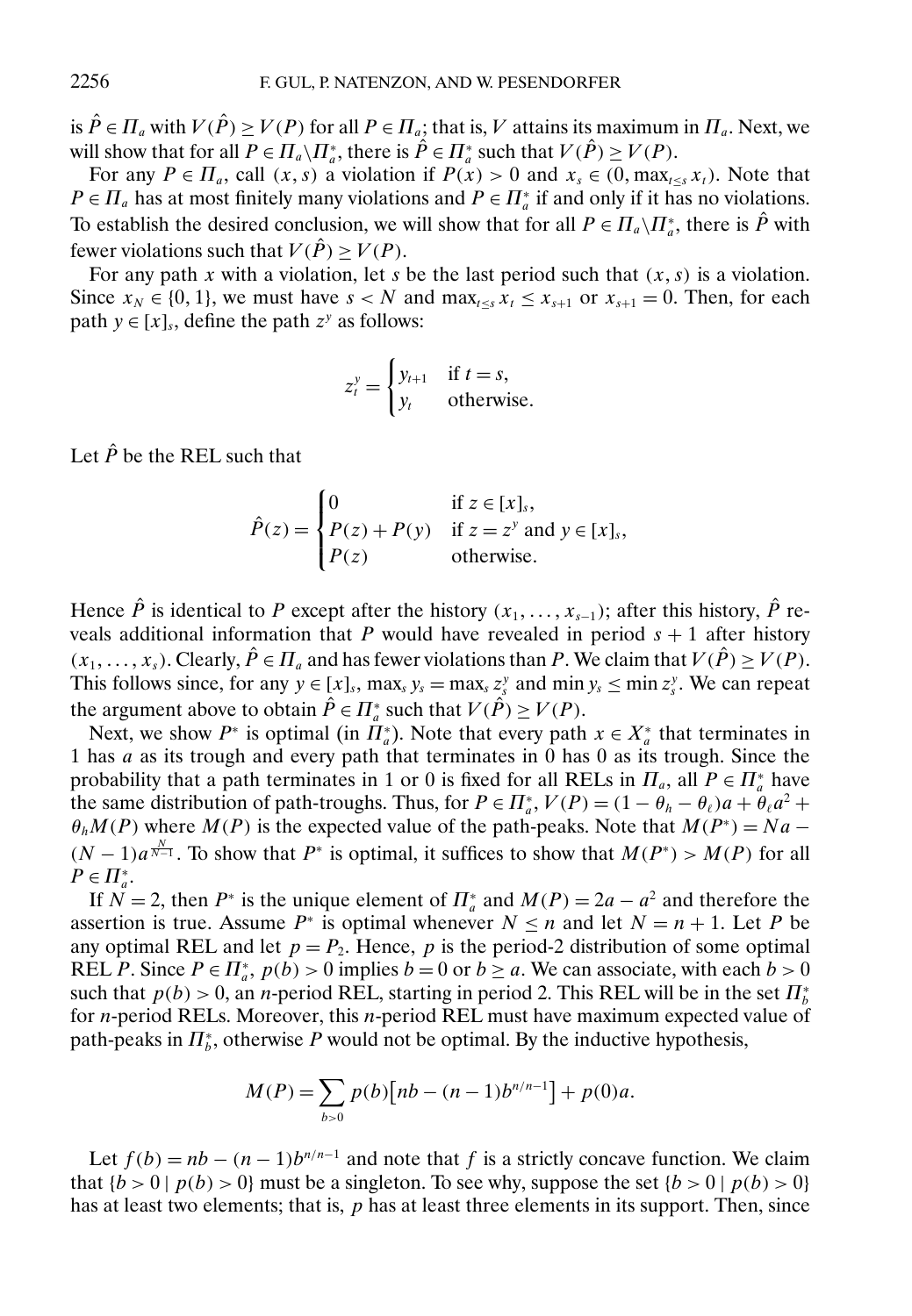$1 - p(0) = \sum_{b>0} p(b)$ , we have

$$
[1 - p(0)]f\left(\sum_{b>0} \frac{p(b)}{1 - p(0)}b\right) > [1 - p(0)] \sum_{b>0} \frac{p(b)}{1 - p(0)}f(b) = \sum_{b>0} p(b)f(b).
$$

Hence, p must have exactly two elements in its support and a unique element  $b > 0$ . This b must maximize  $(1 - p(0))f(b) + p(0)a$  where  $p(0) = 1 - a/b$  by the martingale property. A straightforward calculation shows that  $b = a^{\frac{n-1}{n}} = a^{\frac{N-2}{N-1}}$  as desired. Hence,  $P^*$ is the unique optimal REL in  $\Pi^*_a$ .

To conclude the proof, we will show that there is no  $P \in \prod_a \setminus \prod_a^*$  such that  $V(P) =$  $V(P^*)$ . If such a P existed, we could modify it, as described above, to obtain  $\hat{P} \in \Pi_a^*$  such that  $V(\hat{P}) \ge V(P)$ . This  $\hat{P}$  would have, in its support, a path x such that  $0 < x_t = x_{t+1}$  for some  $t \le N$ . Thus,  $\hat{P} \ne P^*$ , contradicting the fact that  $P^*$  is the unique maximizer of V in  $\Pi^*_a$ .

### A.9. *Proof of Proposition [4](#page-16-0)*

For any PTU with linear v and  $P = (g, b) \in \Pi_a$ , we have  $V(P)$  equal to

$$
(1 - \theta_h - \theta_\ell)a + cg(\theta_h + \theta_\ell a) + c(1 - g)\theta_h g + (1 - c)b(\theta_h + b\theta_\ell) + (1 - c)(1 - b)a\theta_h,
$$

and similarly,  $V(P^*)$  is equal to

$$
(1-\theta_h-\theta_\ell)a+(1-c)g'(\theta_h+\theta_\ell a)+(1-c)(1-g')\theta_hg'+cb'(\theta_h+b'\theta_\ell)+c(1-b')a\theta_h,
$$

where  $cg + (1 - c)b = a = (1 - c')g' + c'b'.$  Let  $d^g = g - a$ ,  $d^b = a - b$  and note that  $g' = g$  $a + d^b$ ,  $b' = a - d^g$ . Moreover,  $cd^g = (1 - c)d^b$  by the martingale property. Substituting these restrictions, a straightforward calculation yields

$$
V(P) - V(P^*) = (\theta_h + \theta_\ell) \frac{d^s d^b (d^b - d^s)}{d^s + d^b}.
$$

Thus,  $V(P) - V(P^*) > 0$  if and only if  $(\theta_h + \theta_\ell)(d^b - d^s) > 0$ , proving the result.

## A.10. *Proof of Proposition [5](#page-17-0)*

In the Supplemental Material, we extend our framework to a recursive choice problem and we show that the agent is dynamically consistent. Hence, we may prove the result by comparing the ex ante value of the REL generated by each behavioral strategy. Let P denote the REL generated by acquiring a signal in period 3 if and only if the period-2 signal is positive (ostrich effect behavior). Let  $P'$  denote the REL generated by never acquiring a signal in period 3; let  $P''$  denote the REL generated by always acquiring a signal in period 3; and, finally, let  $P'''$  denote the REL generated by acquiring a signal in period 3 if and only if the period-2 signal was negative (the opposite of the ostrich effect behavior). Applying formula [\(PT\)](#page-11-0) yields

$$
V(P) - V(P') = V(P'') - V(P''') = \frac{a(1-a)^2d(2d-1)(1-d)^3}{[a(2d-1)+1-d][a(2d-1)+(1-d)^2]} \theta_h
$$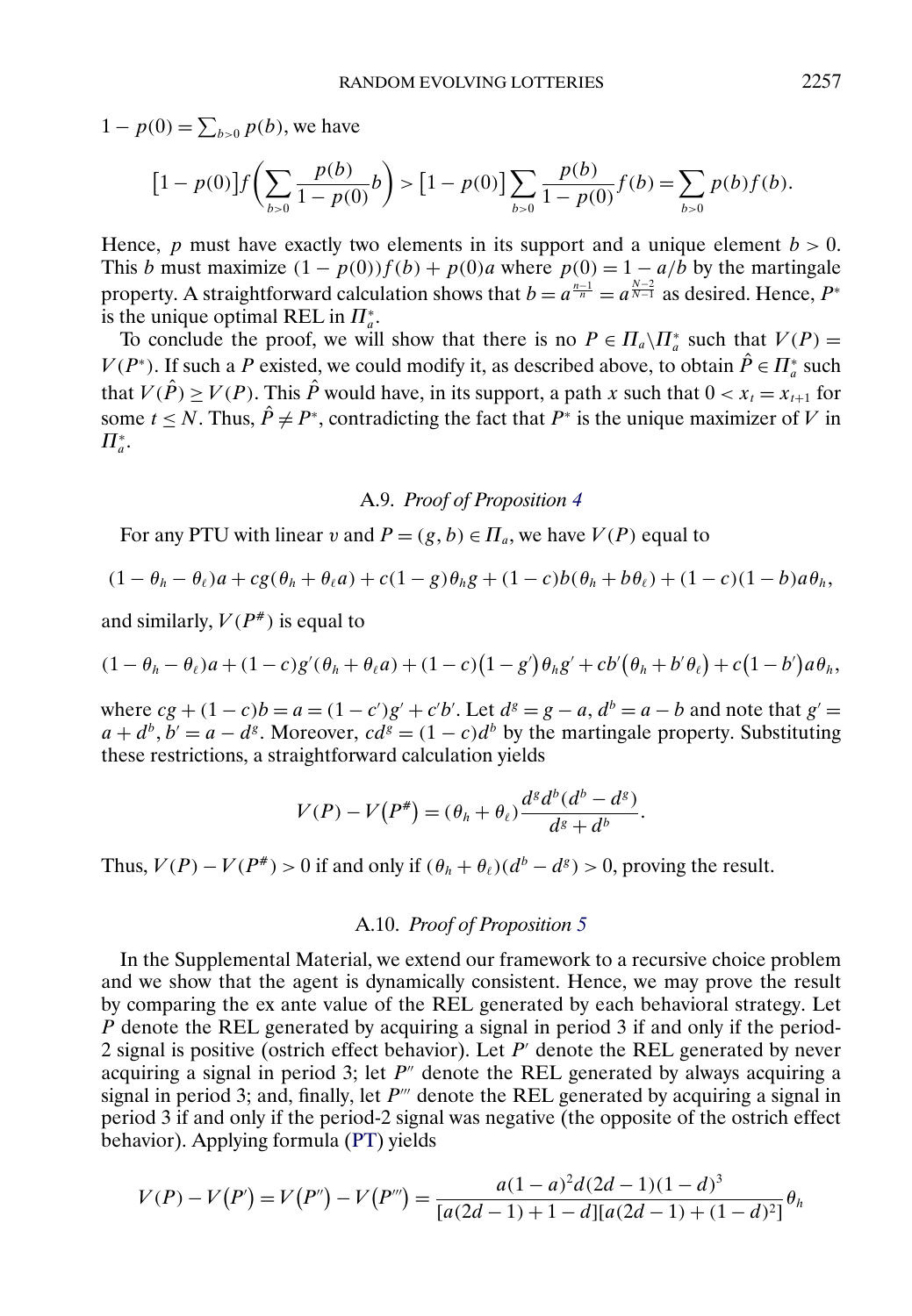and

$$
V(P) - V(P'') = V(P') - V(P''') = \frac{(1-a)a^2(1-d)^3d(2d-1)}{(a+d-2ad)(a+d^2-2ad)}\theta_{\ell}.
$$

Since  $0 < a < 1$  and  $1/2 < d < 1$ , it is readily verified that  $V(P) > V(P')$  if and only if  $V(P'') > V(P''')$  if and only if  $\theta_h > 0$  and that  $V(P) > V(P'')$  if and only if  $V(P') > V(P''')$ if and only if  $\theta_{\ell} > 0$ .

#### **[REFERENCES](http://www.e-publications.org/srv/ecta/linkserver/setprefs?rfe_id=urn:sici%2F0012-9682%282021%2989%3A5%3C2225%3ARELAIP%3E2.0.CO%3B2-J)**

- ANSCOMBE, F. J., AND R. J. AUMANN [\(1963\): "A Definition of Subjective Probability,"](http://www.e-publications.org/srv/ecta/linkserver/openurl?rft_dat=bib:1/1&rfe_id=urn:sici%2F0012-9682%282021%2989%3A5%3C2225%3ARELAIP%3E2.0.CO%3B2-J) *Annals of Mathematical Statistics*[, 34, 199–205.](http://www.e-publications.org/srv/ecta/linkserver/openurl?rft_dat=bib:1/1&rfe_id=urn:sici%2F0012-9682%282021%2989%3A5%3C2225%3ARELAIP%3E2.0.CO%3B2-J) [\[2229\]](#page-4-0)
- BASTIANELLO, L., AND A. CHATEAUNEUF [\(2016\): "About Delay Aversion,"](http://www.e-publications.org/srv/ecta/linkserver/openurl?rft_dat=bib:2/2&rfe_id=urn:sici%2F0012-9682%282021%2989%3A5%3C2225%3ARELAIP%3E2.0.CO%3B2-J) *Journal of Mathematical Economics*[, 63, 62–77.](http://www.e-publications.org/srv/ecta/linkserver/openurl?rft_dat=bib:2/2&rfe_id=urn:sici%2F0012-9682%282021%2989%3A5%3C2225%3ARELAIP%3E2.0.CO%3B2-J) [\[2228\]](#page-3-0)
- CAPLIN, A., AND J. LEAHY [\(2001\): "Psychological Expected Utility Theory and Anticipatory Feelings,"](http://www.e-publications.org/srv/ecta/linkserver/openurl?rft_dat=bib:3/3&rfe_id=urn:sici%2F0012-9682%282021%2989%3A5%3C2225%3ARELAIP%3E2.0.CO%3B2-J) *The [Quarterly Journal of Economics](http://www.e-publications.org/srv/ecta/linkserver/openurl?rft_dat=bib:3/3&rfe_id=urn:sici%2F0012-9682%282021%2989%3A5%3C2225%3ARELAIP%3E2.0.CO%3B2-J)*, 116, 55–79. [\[2229\]](#page-4-0)
- CHATEAUNEUF, A., AND Y. REBILLE [\(2004\): "Some Characterizations of Non-Additive Multi-Period Models,"](http://www.e-publications.org/srv/ecta/linkserver/openurl?rft_dat=bib:4/5&rfe_id=urn:sici%2F0012-9682%282021%2989%3A5%3C2225%3ARELAIP%3E2.0.CO%3B2-J) *[Mathematical Social Sciences](http://www.e-publications.org/srv/ecta/linkserver/openurl?rft_dat=bib:4/5&rfe_id=urn:sici%2F0012-9682%282021%2989%3A5%3C2225%3ARELAIP%3E2.0.CO%3B2-J)*, 48, 235–250. [\[2228\]](#page-3-0)
- CHATEAUNEUF, A., AND C. VENTURA [\(2013\): "G-Continuity, Impatience and Myopia for Choquet Multi-](http://www.e-publications.org/srv/ecta/linkserver/openurl?rft_dat=bib:5/6&rfe_id=urn:sici%2F0012-9682%282021%2989%3A5%3C2225%3ARELAIP%3E2.0.CO%3B2-J)Period Utilities," *[Journal of Mathematical Economics](http://www.e-publications.org/srv/ecta/linkserver/openurl?rft_dat=bib:5/6&rfe_id=urn:sici%2F0012-9682%282021%2989%3A5%3C2225%3ARELAIP%3E2.0.CO%3B2-J)*, 49, 97–105. [\[2228\]](#page-3-0)
- CHATEAUNEUF, A., J. EICHBERGER, AND S. GRANT [\(2007\): "Choice Under Uncertainty With the Best and](http://www.e-publications.org/srv/ecta/linkserver/openurl?rft_dat=bib:6/4&rfe_id=urn:sici%2F0012-9682%282021%2989%3A5%3C2225%3ARELAIP%3E2.0.CO%3B2-J) [Worst in Mind: neo-Additive Capacities,"](http://www.e-publications.org/srv/ecta/linkserver/openurl?rft_dat=bib:6/4&rfe_id=urn:sici%2F0012-9682%282021%2989%3A5%3C2225%3ARELAIP%3E2.0.CO%3B2-J) *Journal of Economic Theory*, 137, 538–567. [\[2236\]](#page-11-0)
- DE WAEGENAERE, A., AND P. WAKKER [\(2001\): "Nonmonotonic Choquet Integrals,"](http://www.e-publications.org/srv/ecta/linkserver/openurl?rft_dat=bib:7/7&rfe_id=urn:sici%2F0012-9682%282021%2989%3A5%3C2225%3ARELAIP%3E2.0.CO%3B2-J) *Journal of Mathematical Economics*[, 36, 45–60.](http://www.e-publications.org/srv/ecta/linkserver/openurl?rft_dat=bib:7/7&rfe_id=urn:sici%2F0012-9682%282021%2989%3A5%3C2225%3ARELAIP%3E2.0.CO%3B2-J) [\[2228\]](#page-3-0)
- [DILLENBERGER, D. \(2010\): "Preferences for One-Shot Resolution of Uncertainty and Allais-Type Behavior,"](http://www.e-publications.org/srv/ecta/linkserver/openurl?rft_dat=bib:8/8&rfe_id=urn:sici%2F0012-9682%282021%2989%3A5%3C2225%3ARELAIP%3E2.0.CO%3B2-J) *Econometrica*[, 78, 1973–2004.](http://www.e-publications.org/srv/ecta/linkserver/openurl?rft_dat=bib:8/8&rfe_id=urn:sici%2F0012-9682%282021%2989%3A5%3C2225%3ARELAIP%3E2.0.CO%3B2-J) [\[2229\]](#page-4-0)
- DILLENBERGER, D., AND K. ROZEN [\(2015\): "History-Dependent Risk Attitude,"](http://www.e-publications.org/srv/ecta/linkserver/openurl?rft_dat=bib:9/10&rfe_id=urn:sici%2F0012-9682%282021%2989%3A5%3C2225%3ARELAIP%3E2.0.CO%3B2-J) *Journal of Economic Theory*, [157, 445–477.](http://www.e-publications.org/srv/ecta/linkserver/openurl?rft_dat=bib:9/10&rfe_id=urn:sici%2F0012-9682%282021%2989%3A5%3C2225%3ARELAIP%3E2.0.CO%3B2-J) [\[2229\]](#page-4-0)

DILLENBERGER, D., AND U. SEGAL (2017): "Skewed Noise," *[Journal of Economic Theory](http://www.e-publications.org/srv/ecta/linkserver/openurl?rft_dat=bib:10/9&rfe_id=urn:sici%2F0012-9682%282021%2989%3A5%3C2225%3ARELAIP%3E2.0.CO%3B2-J)*, 169, 344–364. [\[2227\]](#page-2-0)

- ELY, J., A. FRANKEL, AND E. KAMENICA [\(2015\): "Suspense and Surprise,"](http://www.e-publications.org/srv/ecta/linkserver/openurl?rft_dat=bib:11/11&rfe_id=urn:sici%2F0012-9682%282021%2989%3A5%3C2225%3ARELAIP%3E2.0.CO%3B2-J) *Journal of Political Economy*, 123, [215–260.](http://www.e-publications.org/srv/ecta/linkserver/openurl?rft_dat=bib:11/11&rfe_id=urn:sici%2F0012-9682%282021%2989%3A5%3C2225%3ARELAIP%3E2.0.CO%3B2-J) [\[2229\]](#page-4-0)
- EPSTEIN, L. G., AND S. E. ZIN [\(1989\): "Substitution, Risk Aversion, and the Temporal Behavior of Consump](http://www.e-publications.org/srv/ecta/linkserver/openurl?rft_dat=bib:12/12&rfe_id=urn:sici%2F0012-9682%282021%2989%3A5%3C2225%3ARELAIP%3E2.0.CO%3B2-J)[tion and Asset Returns: A Theoretical Framework,"](http://www.e-publications.org/srv/ecta/linkserver/openurl?rft_dat=bib:12/12&rfe_id=urn:sici%2F0012-9682%282021%2989%3A5%3C2225%3ARELAIP%3E2.0.CO%3B2-J) *Econometrica*, 57, 937–969. [\[2230\]](#page-5-0)
- FREDRICKSON, B. L., AND D. KAHNEMAN [\(1993\): "Duration Neglect in Retrospective Evaluations of Affective](http://www.e-publications.org/srv/ecta/linkserver/openurl?rft_dat=bib:13/13&rfe_id=urn:sici%2F0012-9682%282021%2989%3A5%3C2225%3ARELAIP%3E2.0.CO%3B2-J) Episodes," *[Journal of Personality and Social Psychology](http://www.e-publications.org/srv/ecta/linkserver/openurl?rft_dat=bib:13/13&rfe_id=urn:sici%2F0012-9682%282021%2989%3A5%3C2225%3ARELAIP%3E2.0.CO%3B2-J)*, 65, 45–55. [\[2226,](#page-1-0)[2236\]](#page-11-0)
- GALAI, D., AND O. SADE [\(2006\): "The Ostrich Effect and the Relationship Between the Liquidity and the](http://www.e-publications.org/srv/ecta/linkserver/openurl?rft_dat=bib:14/14&rfe_id=urn:sici%2F0012-9682%282021%2989%3A5%3C2225%3ARELAIP%3E2.0.CO%3B2-J) [Yields of Financial Assets,"](http://www.e-publications.org/srv/ecta/linkserver/openurl?rft_dat=bib:14/14&rfe_id=urn:sici%2F0012-9682%282021%2989%3A5%3C2225%3ARELAIP%3E2.0.CO%3B2-J) *Journal of Business*, 79, 2741–2759. [\[2227\]](#page-2-0)
- [GILBOA, I. \(1989\): "Expectation and Variation in Multi-Period Decisions,"](http://www.e-publications.org/srv/ecta/linkserver/openurl?rft_dat=bib:15/15&rfe_id=urn:sici%2F0012-9682%282021%2989%3A5%3C2225%3ARELAIP%3E2.0.CO%3B2-J) *Econometrica*, 57, 1153–1169. [\[2228\]](#page-3-0)
- GILBOA, I., AND D. SCHMEIDLER [\(1994\): "Additive Representations of Non-Additive Measures and the Cho](http://www.e-publications.org/srv/ecta/linkserver/openurl?rft_dat=bib:16/16&rfe_id=urn:sici%2F0012-9682%282021%2989%3A5%3C2225%3ARELAIP%3E2.0.CO%3B2-J)quet Integral," *[Annals of Operations Research](http://www.e-publications.org/srv/ecta/linkserver/openurl?rft_dat=bib:16/16&rfe_id=urn:sici%2F0012-9682%282021%2989%3A5%3C2225%3ARELAIP%3E2.0.CO%3B2-J)*, 52, 43–65. [\[2230\]](#page-5-0)
- GRANT, S., A. KAJII, AND B. POLAK [\(2000\): "Temporal Resolution of Uncertainty and Recursive Non-](http://www.e-publications.org/srv/ecta/linkserver/openurl?rft_dat=bib:17/17&rfe_id=urn:sici%2F0012-9682%282021%2989%3A5%3C2225%3ARELAIP%3E2.0.CO%3B2-J)[Expected Utility Models,"](http://www.e-publications.org/srv/ecta/linkserver/openurl?rft_dat=bib:17/17&rfe_id=urn:sici%2F0012-9682%282021%2989%3A5%3C2225%3ARELAIP%3E2.0.CO%3B2-J) *Econometrica*, 68, 425–434. [\[2229\]](#page-4-0)
- GUL, F., P. NATENZON, E. OZBAY, AND W. PESENDORFER (2020): "The Thrill of Gradual Learning," Working paper. [\[2226](#page-1-0)[,2237](#page-12-0)[,2239\]](#page-14-0)
- GUL, F., P. NATENZON, AND W. PESENDORFER (2021): "Supplement to 'Random Evolving Lotteries and Intrinsic Preference for Information'," *Econometrica Supplemental Material*, 89, [https://doi.org/10.3982/](https://doi.org/10.3982/ECTA16190) [ECTA16190.](https://doi.org/10.3982/ECTA16190) [\[2227,](#page-2-0)[2242\]](#page-17-0)
- KARLSSON, N., G. LOEWENSTEIN, AND D. SEPPI [\(2009\): "The Ostrich Effect: Selective Attention to Informa](http://www.e-publications.org/srv/ecta/linkserver/openurl?rft_dat=bib:20/19&rfe_id=urn:sici%2F0012-9682%282021%2989%3A5%3C2225%3ARELAIP%3E2.0.CO%3B2-J)tion," *[Journal of Risk and Uncertainty](http://www.e-publications.org/srv/ecta/linkserver/openurl?rft_dat=bib:20/19&rfe_id=urn:sici%2F0012-9682%282021%2989%3A5%3C2225%3ARELAIP%3E2.0.CO%3B2-J)*, 38, 95–115. [\[2227,](#page-2-0)[2232\]](#page-7-0)
- KLIBANOFF, P., M. MARINACCI, AND S. MUKERJI [\(2005\): "A Smooth Model of Decision Making Under Am](http://www.e-publications.org/srv/ecta/linkserver/openurl?rft_dat=bib:21/20&rfe_id=urn:sici%2F0012-9682%282021%2989%3A5%3C2225%3ARELAIP%3E2.0.CO%3B2-J)biguity," *Econometrica*[, 73, 1849–1892.](http://www.e-publications.org/srv/ecta/linkserver/openurl?rft_dat=bib:21/20&rfe_id=urn:sici%2F0012-9682%282021%2989%3A5%3C2225%3ARELAIP%3E2.0.CO%3B2-J) [\[2230\]](#page-5-0)
- KREPS, D. M., AND E. L. PORTEUS [\(1978\): "Temporal Resolution of Uncertainty and Dynamic Choice Theory,"](http://www.e-publications.org/srv/ecta/linkserver/openurl?rft_dat=bib:22/21&rfe_id=urn:sici%2F0012-9682%282021%2989%3A5%3C2225%3ARELAIP%3E2.0.CO%3B2-J) *[Econometrica](http://www.e-publications.org/srv/ecta/linkserver/openurl?rft_dat=bib:22/21&rfe_id=urn:sici%2F0012-9682%282021%2989%3A5%3C2225%3ARELAIP%3E2.0.CO%3B2-J)*, 46, 185–200. [\[2228,](#page-3-0)[2230\]](#page-5-0)
- [LOEWENSTEIN, G. \(1987\): "Anticipation and the Valuation of Delayed Consumption,"](http://www.e-publications.org/srv/ecta/linkserver/openurl?rft_dat=bib:23/22&rfe_id=urn:sici%2F0012-9682%282021%2989%3A5%3C2225%3ARELAIP%3E2.0.CO%3B2-J) *The Economic Journal*, [97, 666–684.](http://www.e-publications.org/srv/ecta/linkserver/openurl?rft_dat=bib:23/22&rfe_id=urn:sici%2F0012-9682%282021%2989%3A5%3C2225%3ARELAIP%3E2.0.CO%3B2-J) [\[2229\]](#page-4-0)
- LOVALLO, D., AND D. KAHNEMAN [\(2000\): "Living With Uncertainty: Attractiveness and Resolution Timing,"](http://www.e-publications.org/srv/ecta/linkserver/openurl?rft_dat=bib:24/23&rfe_id=urn:sici%2F0012-9682%282021%2989%3A5%3C2225%3ARELAIP%3E2.0.CO%3B2-J) *[Journal of Behavioral Decision Making](http://www.e-publications.org/srv/ecta/linkserver/openurl?rft_dat=bib:24/23&rfe_id=urn:sici%2F0012-9682%282021%2989%3A5%3C2225%3ARELAIP%3E2.0.CO%3B2-J)*, 13, 171–190. [\[2229](#page-4-0)[,2235\]](#page-10-0)

<span id="page-33-0"></span>